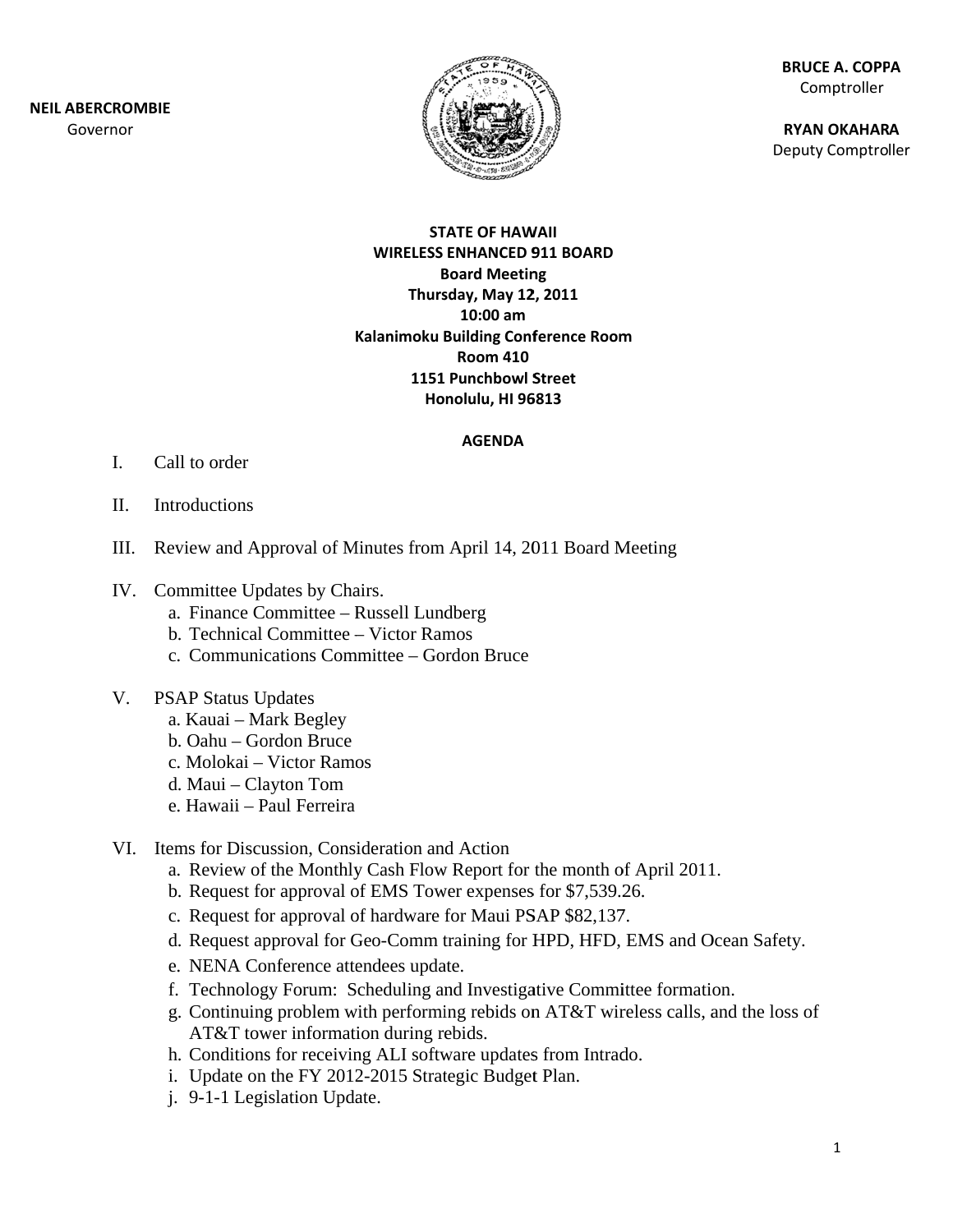

**BR RUCE A. COPP PA** Comptroller

**RY YAN OKAHAR A** Deputy Comptroller

- k. Wireless E911 Timeline update.
- 1. Discussion regarding Board member term expirations.

VIII. Announcements

- IX. Next meeting date June 9, 2011, 10am, Comptroller's Conference Room 410.
- XI. Adj journment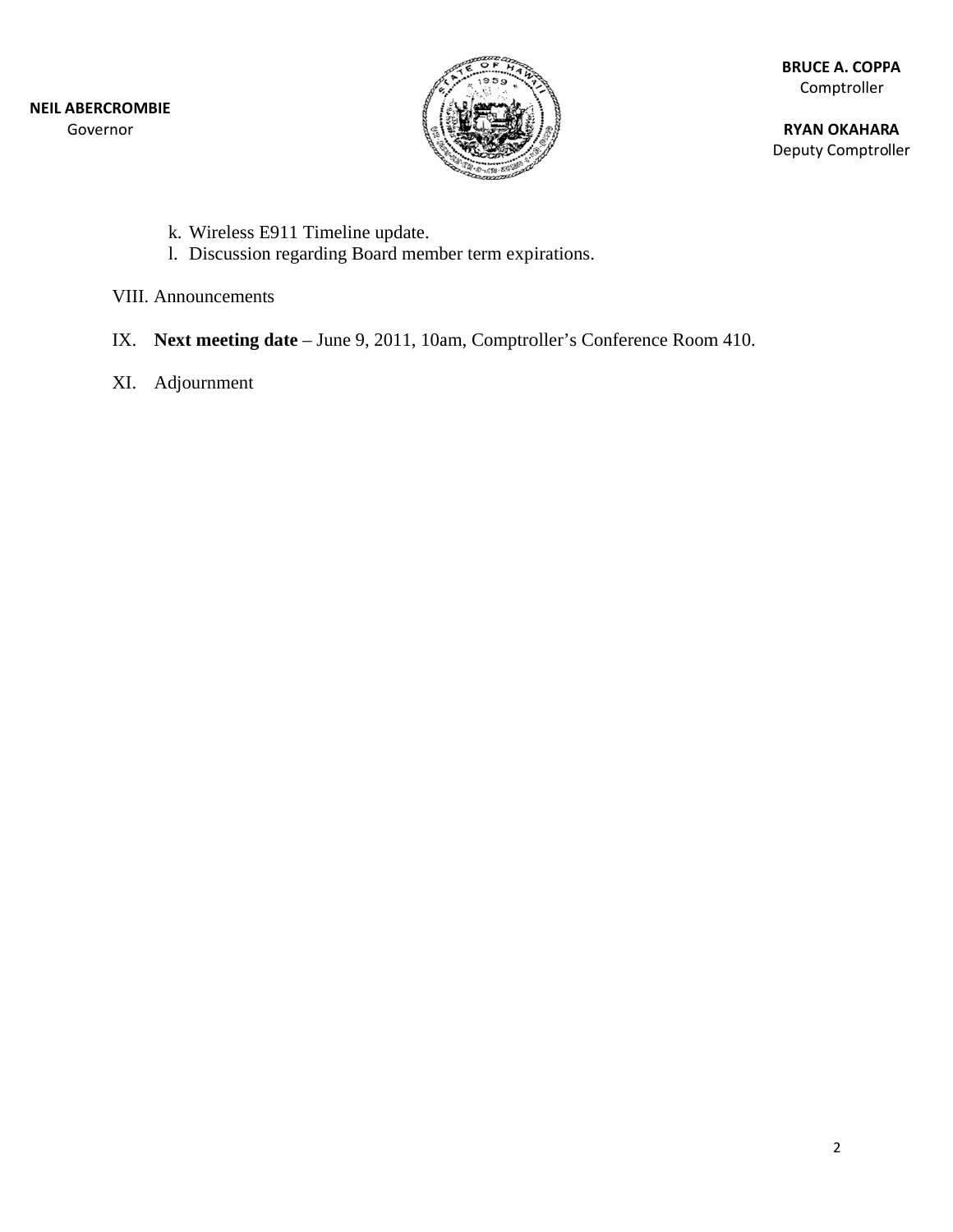

**B BRUCE A. COP PPA Comptroller** 

**R RYAN OKAHA ARA** Deputy Comptroller

#### **WIRELESS ENHANCED 9 911 BOARD M EETING STATE OF H HAWAII**

#### **10 a am, Thursday, May 12, 2011**

#### **Kalanimoku Building Conference Room Room 4 410**  1151 Punchbowl Street **Honolulu, H HI 96813**

#### **MINUT TES**

Members in Attendance: Paul Ferreira, Bruce Coppa, Jeffrey Ono, Victor Ramos, Clayton Tom, Mark Begley, Russell Lundberg, and Goldie Cross

Members Not in Attendance: Gordon Bruce, Cedric Apaka, James LaClair

Staff in Attendance: Courtney Tagupa, Kerry Yoneshige, Pat Ohara, Thera Bradshaw

Guests in Attendance: Morris Tamanaha, Deanna Garcia, Jayne Nantkes, Kenison Tejada, Becky Lance, Kevin Kuwahara, John Thompson, Jeff Riewer, and Janet Crotteau

- 1. The Chair called the meeting to order at 10:02 a.m.
- 2. Committee Updates by Chairs.
	- a. Finance Committee. No updates.
	- b. Technical Committee. Mr. Ramos will discuss items from the Technical committee under Discussion, Consideration & Action Items.
	- c. Communications Committee. Mr. Ferreira (Acting Chair) stated the fo llowing:
		- 1. requested the PSAPS to gather a master list of media contacts to be electronically sent to Ms. Bradshaw and Mr. Tagupa. This will facilitate any media releases that need to go out to the Board. Maui PSAP has supplied the Board with their master list and still pending on Big Island, Oahu and Kauai.
		- 2. Webmaster Deanna Garcia for the Board was introduced.
		- 3. Social media status: Mr. Gordon Bruce has established links for Twitter and Facebook for the wireless board.
		- 4. At the next Board meeting will request Board approval for permission to add State and County links to the Board website.

In addition, the Communications Committee met with the WE911 web master, Ms. Garcia (Akimeka, LLC). Mr. Ferreira stated that the Communications Committee came up with the name, "Hawaii 911" for their Facebook and Twitter accounts. Mr. Bruce has implemented links for Facebook and Twitter for the wireless Board which will need to be put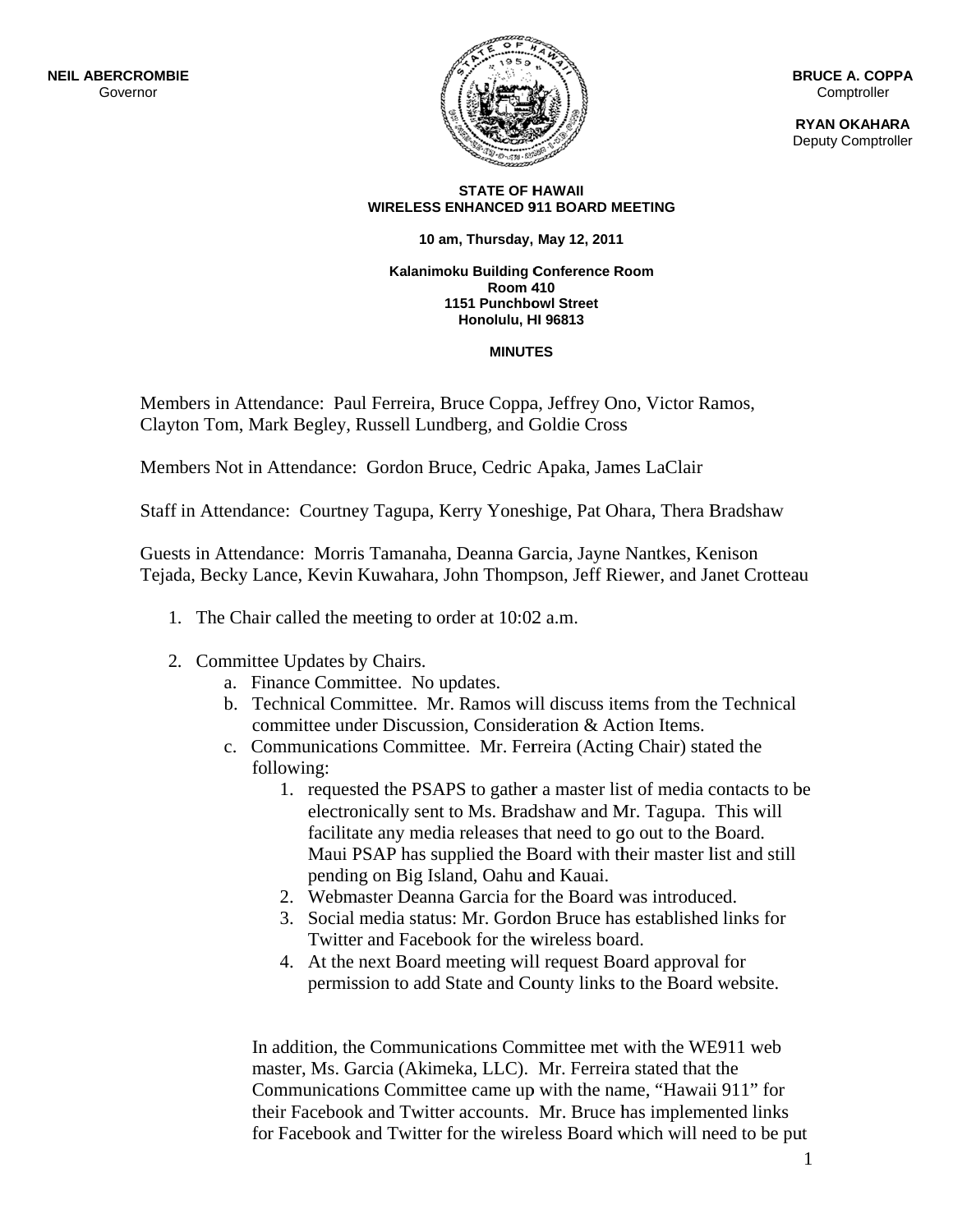on the next meeting agenda, which should include links to the department websites and other network. The Technical committee also discussed on what press releases could the Board, government office, and DAGS put out with their social media websites.

- 3. PSAP Status Updates.
	- a. Kauai. Nothing to Report.
	- b. Oahu. Nothing to Report.
	- c. Molokai. Nothing to Report.
	- d. Maui. Nothing to Report.
	- e. Hawaii. Nothing to Report.
- 4. Discussion, Consideration & Action Items
	- a. **Review of the Monthly Cash Flow Report for the month of April 2011.** Mr. Tagupa presented the following financial information:
		- 1. Monthly Cash Receipts- \$699,329
		- 2. Monthly Cash Disbursements- \$522,272
		- 3. Fiscal Year-to-Date Cash Receipts- \$6,832,096
		- 4. Fiscal Year-to-Date Cash Disbursements-\$2,496,855

Mr. Tagupa stated that the immediate concern is the CAD upgrade related expense for Kauai County in the amount of \$3.8 million. Mr. Tagupa stated that unless the contract is signed, there is nothing the Board can encumber. Mr. Begley stated that Kauai County met with their Finance director and will expedite the process.

Mr. Tagupa recommended the Finance committee to prepay the DB&F administrative/revenue assessments. With that, the Board will come close to reaching \$9 million ceiling.

#### **b. Request for approval of EMS Tower expenses for \$7,539.26**

Discussed and approved by the Technical and Finance committee to move to the full Board, Mr. Ramos made a motion to approve, which was seconded by Ms. Cross, and carried unanimously.

#### **c. Request for approval of hardware for Maui PSAP \$82,137.**

Discussed and approved by the Technical and Finance committees to move to the full Board, Mr. Begley made a motion to approve, which was seconded by Mr. Lundberg, and carried by voice vote, with Mr. Victor Ramos and Mr. Clayton Tom abstaining.

#### **d. Request approval for Geo-Comm training for HPD, HFD, EMS and Ocean Safety.**

Discussed and approved by the Technical and Finance committees to move to the full Board, Mr. Ramos made a motion to approve, which was seconded by Mr. Tom, and carried unanimously.

#### **e. NENA Conference attendees update.**

Mr. Tagupa requested the PSAPs to send names of the attendees.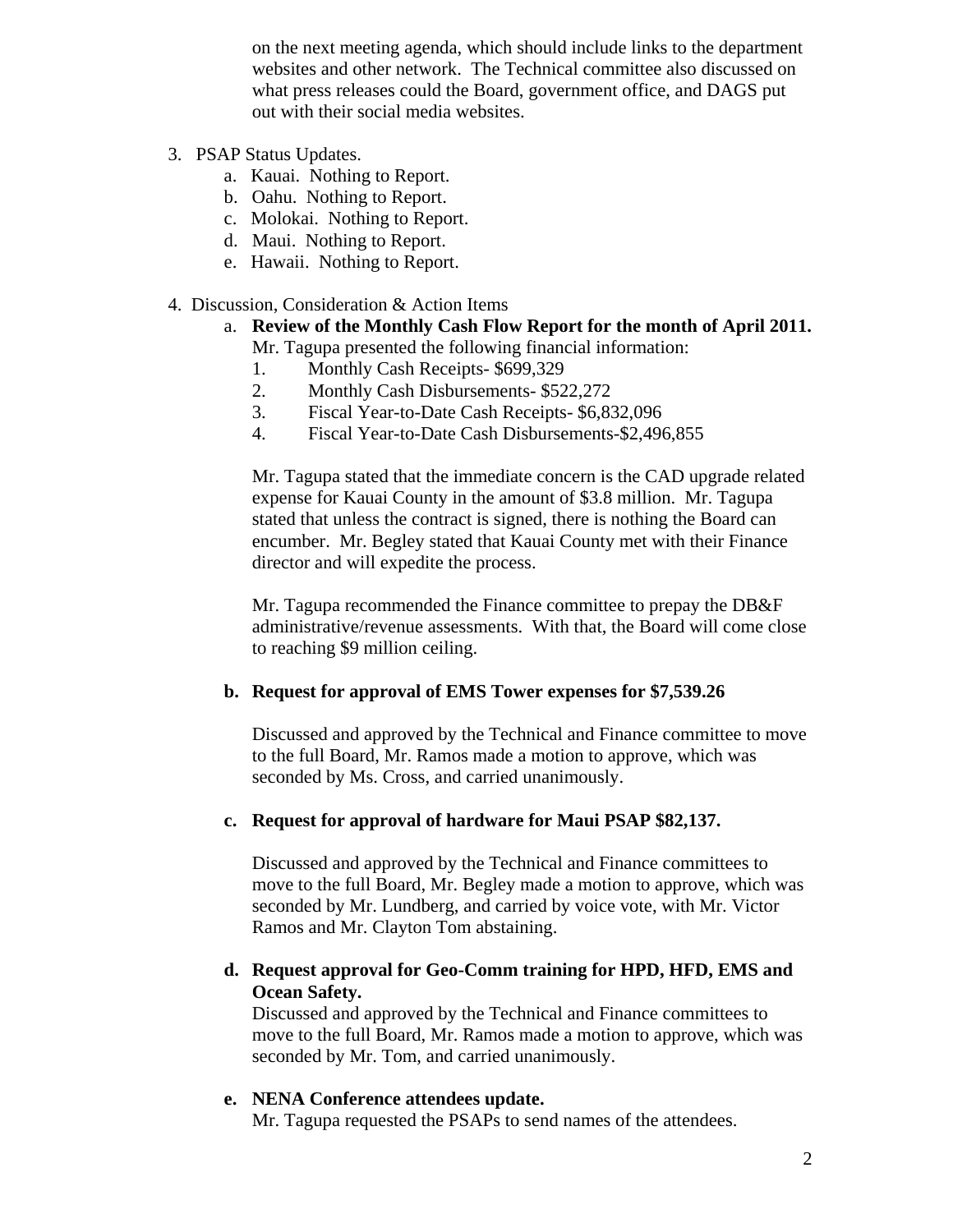### **f. Technology Forum. Scheduling and Investigative Committee formation.**

Ms. Bradshaw requested for more PSAP representatives, wireless and wire line carriers to help and attend the forum that could focus on Next Generation 911. Ms. Bradshaw stated that she is looking to plan the forum in conjunction with the 10-year anniversary of September 11.

Mr. Tagupa has taken the initiative to research on the cost to facilitate the forum (i.e., lodging, airfare, food, etc.) and has come up with an estimated amount of \$12,000. Ms. Bradshaw recommended for PSAPs and wireless carriers to gather names of those who can coordinate a kick off meeting.

Mr. Ferreira requested that any procurement issues be run through DAGS.

#### **g. Continuing problem with performing rebids on AT&T wireless calls, and the loss of AT&T tower information during rebids.**

Mr. Ferreira stated that this issue was brought in previous Technical committee meetings, involving vendors and PSAPs, which the committee recommended to bring to the Board's attention as a concern.

Ms. Cross clarified with the Board the issue regarding this problem. Ms. Cross stated that approximately two years ago, a change was made by Intrado, which is the data base provider for WE911 and Hawaiian Telcom. Intrado made a change to their SEALI database and prior to that Hawaiian Telcom used to cache their data to wireless carriers which only affects Phase I calls, not Phase II. When Phase I calls came in, those calls only came with tower 1 information.

The problem that occurred was when a re-bid was performed at any of the PSAPs. That re-bid was transferred to a screener then to call taker, and then the tower information disappeared. Hawaiian Telcom did not send tower cache information to the screen. It took Intrado two years to fix the problem.

Ms. Cross met with Intrado e911 personnel who refused to put in a special patch to fix this problem since it will be included in their next software release. Ms. Cross stated that this will then fix the problem.

Ms. Cross stated that this problem only affects AT&T subscribers. The other carriers, with exception to Hawaiian Telcom, are CDMA carriers and use handset base location technology. AT&T uses network base technology which uses triangulation. In addition, Ms. Cross has asked Hawaiian Telcom to have PSAPs give them approval, as it affects all PSAPs, to turn the feature on. Ms. Cross recommended having PSAPs give Hawaiian Telcom time to work things out with Intrado.

**h. Conditions for receiving SEALI software updates from Intrado.**  Item h was discussed in item g.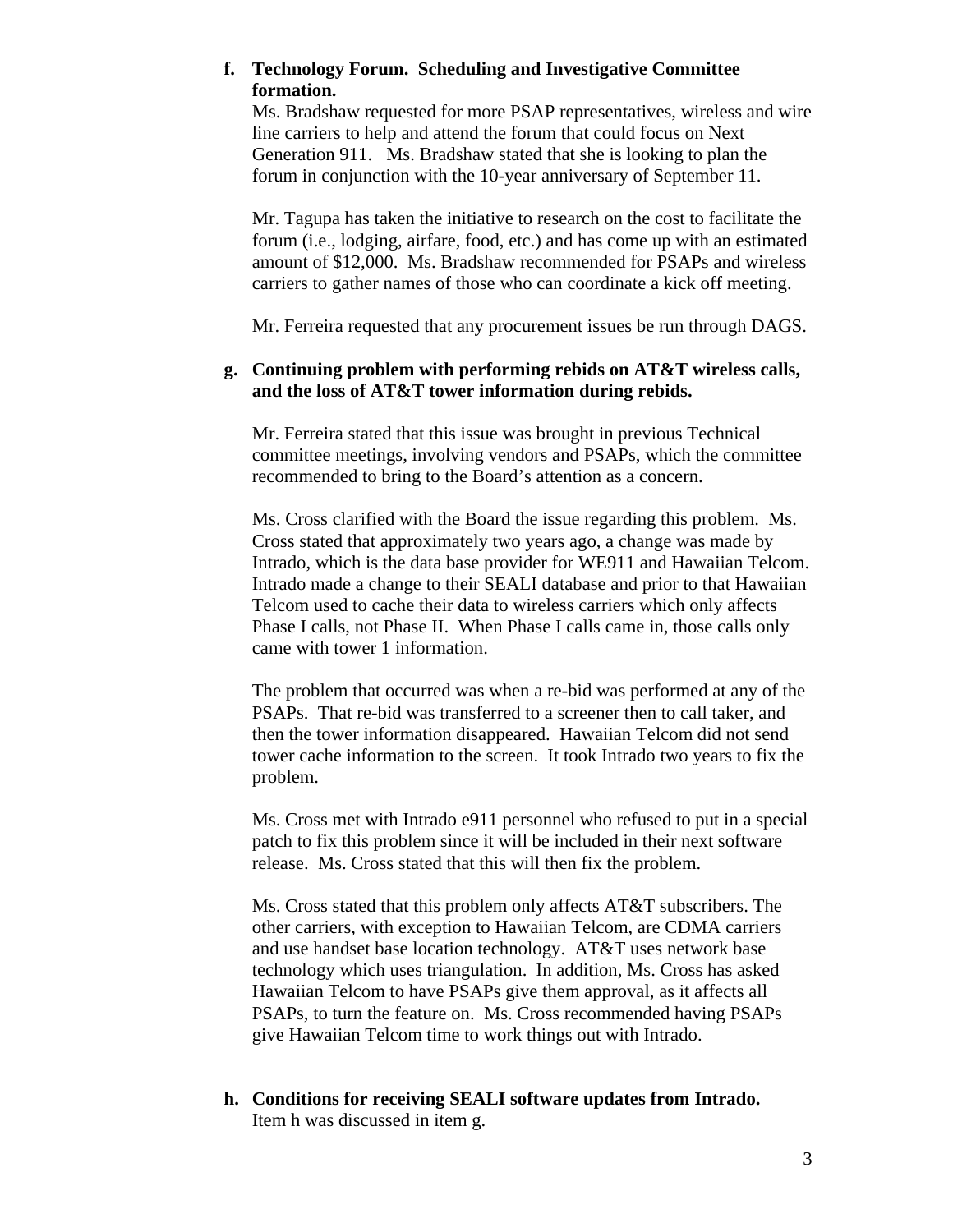### **i. Update on the FY 2012-2015 Strategic Budget Plan.**

Mr. Tagupa explains report on budget plan (Attachment):

### Page 1

Accomplishments:

- 1) Agreed on budget that is within or below legislative ceiling of \$9 million.
- 2) Secondary PSAPs were included in this budget to include CAD upgrades that are being proposed, including HPD, Fire, EMS and Big Island Police Department.
- 3) Increase share of maintenance expenses with secondary PSAPs.
- 4) Board expansion funding.
- 5) Funding for Technology Forum.
- 6) Cash flow longevity. With all expenses under ceiling amount, the cash flow will continue to into fiscal years beyond 2015.
- 7) Maintains fund integrity by being consistent with HB138-5.
- 8) Lastly, reviewed and approved by the Technical & Finance committees, requesting to move forward to the Board for final decision.

Concerns:

- 1) Lack of Fire & EMS integration synergy Could have opportunities for savings.
- 2) Conference cost growth building up to \$175,000/year.
- 3) Lastly, the Board expansion revenue is still unknown. The revenue was not adjusted and reflects the same level of revenue from year to year.
- 4) Page 2: Reflects projected cash balance of \$7.2 million at the end of FY 2011. Anticipate FY cash in-hand at end of 2015 in the amount of \$6.5 million.
- 5) Page 3: The total is approaching \$7 million in recurring cost. With non-recurring cost in the amount of \$1.4 million for Fire & EMS and an estimated \$3 million for Big Island; and conference costs estimated at \$175,000.
- 6) Page 4: Mr. Tagupa stated that the next steps to review and to discuss what is being proposed. Also, Mr. Tagupa recommended for any modifications on current plan and final approval from the Board.

Mr. Begley stated that Kauai PSAP will need to make one revision on CML. Mr. Begley will meet with Hawaiian Telcom to make changes in services such as reducing services in one area and increase services in another area.

Mr. Ferreira stated that if there needs to be any changes to the budget, the Board should submit to the Technical & Finance committees so that it can be updated with Mr. Tagupa. Mr. Ferreira made a motion to have item i be the Board's strategic budget plan and should move forward as a living document. The motion was seconded by Mr. Ramos, and carried unanimously.

### **j. 9-1-1 Legislation Update.**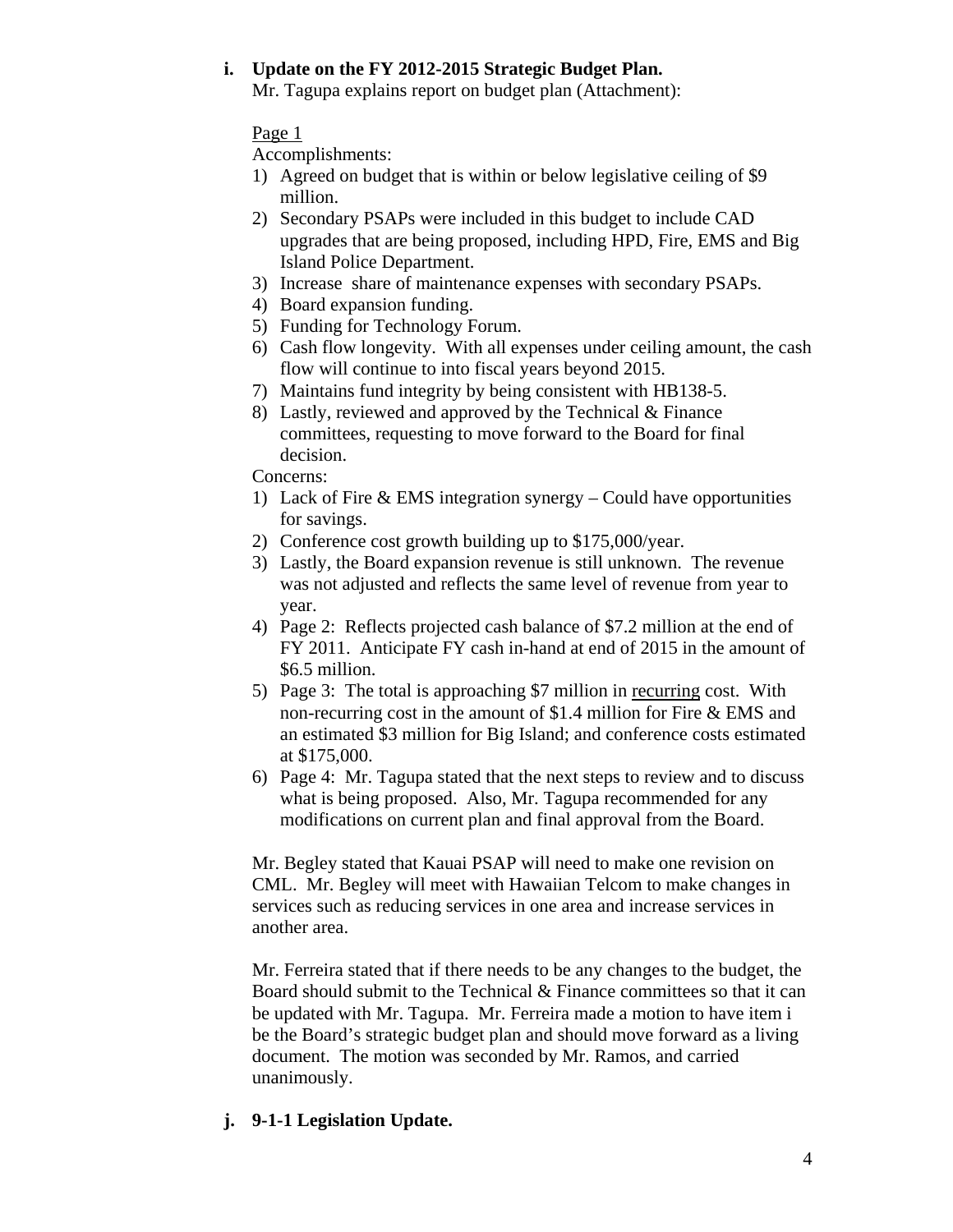Ms. Bradshaw congratulated the Board for a successful legislative session. Ms. Bradshaw thanked the Board, various PSAPs, Hawaiian Telcom, and Ms. Ohara (Attorney General) who attended hearings and provided great testimonies.

The legislation agreed for the E911 fund ceiling to increase to \$14M, for the legislation to not raid the funds, and increase board expansion from 11 to 13 members inclusive of another representative of Oahu and VoIP communications. In addition, there will be more revenue coming into the fund and the expansion of the monthly surcharge to all communications connections except public utility. Hawaiian Telcom will maintain surcharge rate that will go directly to Hawaiian Telcom and not to the Board. Governor signs bill and goes into effect on July 1, 2011.

The following questions regarding HB1000 were posed to Ms. Pat Ohara (AG office) by Mr. Paul Ferreira and were answered as follows:

- 1. Current Board appointments will serve out their terms of office and will be reappointed by the legislature at their expiration dates as the law allows.
- 2. New Board appointments as a result of HB1000 can be appointed by the Board Chair through the State Boards and Commissions office.
- 3. Setting up the administrative rules can initially done by converting existing Board procedures with the recommendation that the rules be structured to add flexibility. The Board may also use administrative rules of similar Boards as a model.
- 4. There was a suggestion for the Board to form an investigative committee to determine how to get the word out to the VOIP service providers about the surcharge to be assessed by the Board. It was also suggested that the Board consider late fees to prevent delayed payments of the surcharge.

#### **k. Wireless E911 Timeline Update.**

Mr. Ferreira reminded the PSAPS and wireless carriers to keep website updated (i.e. success stories, accomplishments of PSAPs & wireless carriers) by sending their updates to Ms. Bradshaw and Mr. Tagupa.

#### **l. Discussion regarding Board member term expirations.**

Mr. Yoneshige stated that the Board member terms expire by statue and that recommendations for new board members does not have to be by the Board but may come from the Board Chair as an example.

- 5. Announcements. None.
- 6. Next meeting date and location June 9, 2011, 9:00 am, Comptroller's Conference Room 410, Kalanimoku Building, 1151 Punchbowl Street, Honolulu, Hawaii 96813
- 7. The meeting was adjourned at 11:10 a.m.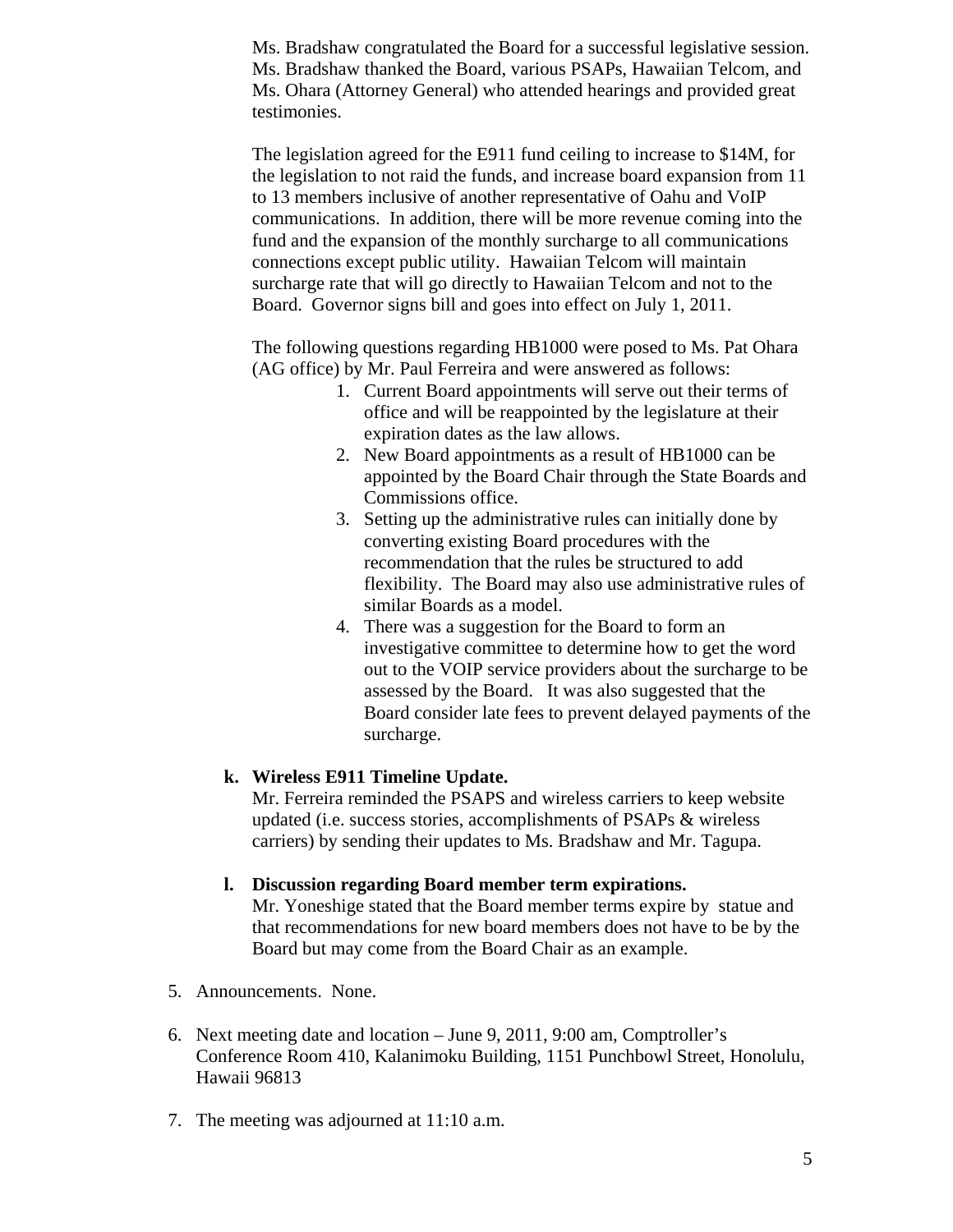| FIRST HAW AIIAN BANK ACCOUNT:                  |                |                    |    |                |                |                       |  |
|------------------------------------------------|----------------|--------------------|----|----------------|----------------|-----------------------|--|
| <b>General Fund</b>                            |                | <b>Prior Month</b> |    | <b>Month</b>   |                | <b>Ending</b>         |  |
|                                                |                | Inception-to-Date  |    | Cash           |                | Inception-to-Date     |  |
|                                                |                | <b>Cash Flow</b>   |    | <b>Flow</b>    |                | <b>Cash Flow</b>      |  |
| <b>ITEM</b>                                    | <b>Balance</b> |                    |    | <b>Balance</b> | <b>Balance</b> |                       |  |
|                                                |                |                    |    |                |                |                       |  |
| <b>Cash Inflow:</b>                            |                |                    |    |                |                |                       |  |
|                                                |                |                    |    |                |                |                       |  |
| <b>Wireless Surcharge Collection</b>           | \$             | 49,215,676.71      | \$ | 699,328.76     | \$             | 49,915,005.47         |  |
|                                                |                |                    |    |                |                |                       |  |
| Interest Income                                | \$             | 1,822,736.75       | \$ | 668.55         | \$             | 1,823,405.30          |  |
| <b>Prior Period Interest Income Adjustment</b> | \$             | (257, 236.01)      |    |                | \$             | (257, 236.01)         |  |
| Net Interest Income                            | \$             | 1,565,500.74       | \$ | 668.55         | \$             | 1,566,169.29          |  |
|                                                |                |                    |    |                |                |                       |  |
| <b>Subtotal Cash Inflow</b>                    | \$             | 50,781,177.45      | \$ | 699,997.31     | \$             | 51,481,174.76         |  |
| <b>Cash Outflow:</b>                           |                |                    |    |                |                |                       |  |
| Act 79 Fund Transfer to State                  | \$             | (16,000,000.00)    |    |                |                | \$(16,000,000.00)     |  |
| <b>PSAP Reimbursement</b>                      | \$             | (16, 587, 874.26)  | \$ | (490, 673.45)  |                | \$ (17,078,547.71)    |  |
| <b>Board Member Travel Expense</b>             | \$             | (83,981.18)        | \$ | (4, 515.13)    | \$             | (88, 496.31)          |  |
| <b>DB&amp;F Revenue Assessments</b>            | \$             | (2,507,695.08)     |    |                | \$             | (2,507,695.08)        |  |
| DB&F Administrative Expense Assessments        | \$             | (463, 758.44)      |    |                | \$             | (463, 758.44)         |  |
| <b>WSP Reimbursement</b>                       | \$             | (820, 324.22)      |    |                | \$             | (820, 324.22)         |  |
| Consultant-Intrado, Inc.                       | \$             | (436, 785.41)      |    |                | \$             | (436, 785.41)         |  |
| <b>Consultant-Exec Director</b>                | \$             | (1,695,504.99)     | \$ | (27,083.33)    | \$             | (1,722,588.32)        |  |
| <b>Audit Expense</b>                           | \$             | (24, 545.00)       |    |                | \$             | (24, 545.00)          |  |
| Other Board Related Expenses                   | \$             | (3,419.76)         |    |                | \$             | (3, 419.76)           |  |
|                                                |                |                    |    |                |                |                       |  |
| <b>Subtotal Cash Outflow</b>                   | \$             | (38, 623, 888.34)  | \$ | (522, 271.91)  |                | $$$ (39, 146, 160.25) |  |
|                                                |                |                    |    |                |                |                       |  |
| <b>Total Cash Balance</b>                      | \$             | 12, 157, 289. 11   | \$ | 177,725.40     | \$             | 12,335,014.51         |  |
|                                                |                |                    |    |                |                |                       |  |
| Encumbrances                                   |                |                    |    |                |                |                       |  |
|                                                |                |                    |    |                |                |                       |  |
| <b>Total Unencumbered Cash Balance</b>         | \$             | 12, 157, 289. 11   | \$ | 177,725.40     | $\mathfrak{S}$ | 12,335,014.51         |  |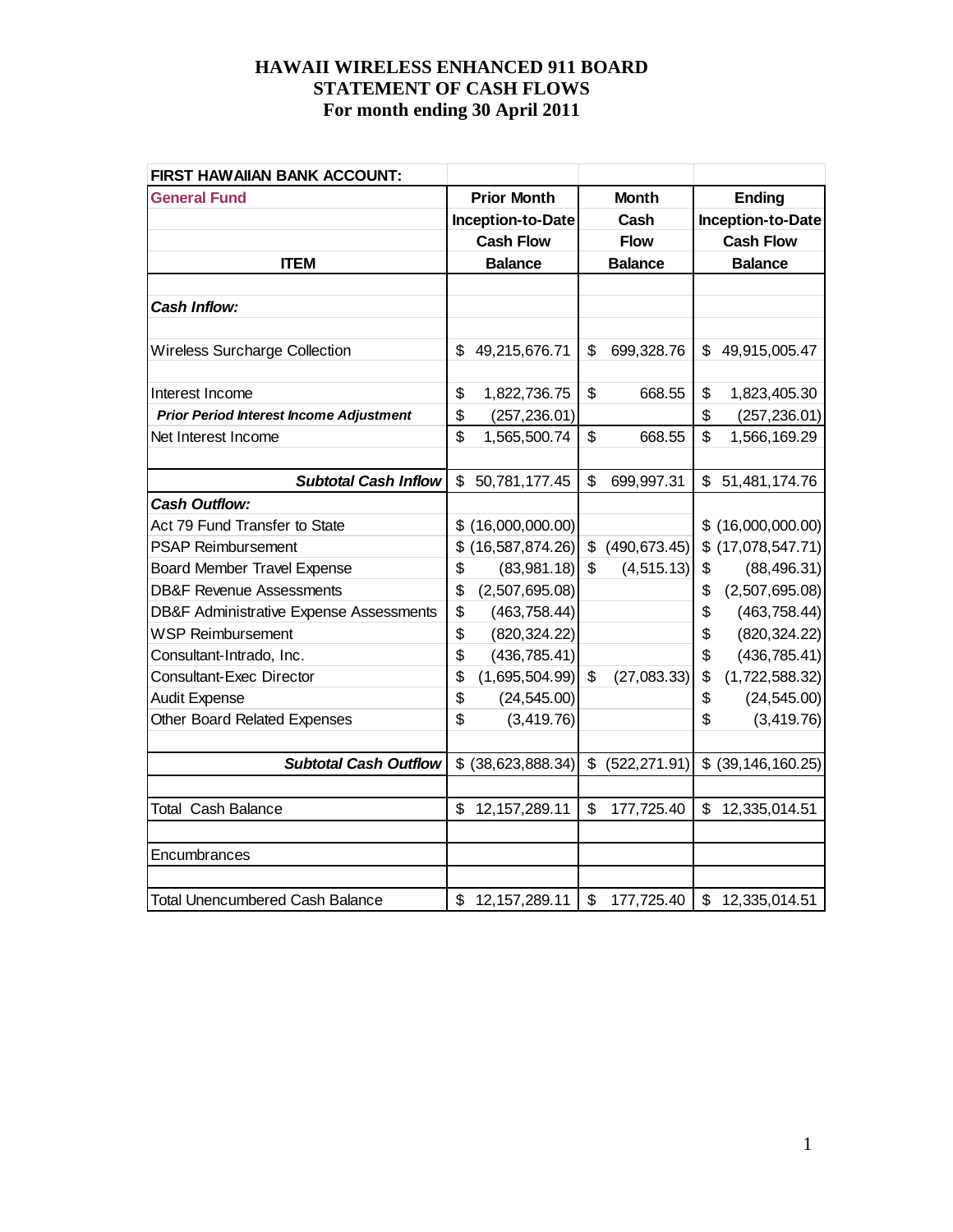| <b>MONTH OF APRIL 2011</b>                 | Hawaii<br><b>PSAP</b> | Kauai<br><b>PSAP</b> | Maui<br><b>PSAP</b>      | Oahu<br><b>PSAP</b>      | <b>Operations</b> | <b>TOTAL</b> |
|--------------------------------------------|-----------------------|----------------------|--------------------------|--------------------------|-------------------|--------------|
| <b>RECEIPTS</b>                            |                       |                      |                          |                          |                   |              |
| Interest Inc.                              |                       |                      | $\overline{a}$           |                          | 669               | 669          |
| <b>Total Wireless Surcharge Collection</b> | $\blacksquare$        |                      | $\blacksquare$           |                          | 699,329           | 699,329      |
| <b>Total RECEIPTS</b>                      | $\blacksquare$        |                      |                          |                          | 699,997           | 699,997      |
| <b>DISBURSEMENTS:</b>                      |                       |                      |                          |                          |                   |              |
| <b>Board Member Travel</b>                 |                       |                      | $\overline{a}$           |                          | 4,515             | 4,515        |
| <b>Consulting Expense</b>                  |                       |                      |                          |                          |                   |              |
| <b>TKC Consulting Group, LLC</b>           |                       |                      |                          |                          | 27,083            | 27,083       |
| <b>Total Consulting Expense</b>            |                       |                      |                          |                          | 27,083            | 27,083       |
| <b>PSAP Expenses</b>                       |                       |                      |                          |                          |                   |              |
| Akimeka Program Mgmt                       | 108,935               | 25,006               | 79,432                   |                          |                   | 213,373      |
| <b>Conferences</b>                         |                       |                      |                          |                          |                   |              |
| 911 Goes to Washington Conf                | ÷                     | $\blacksquare$       | $\overline{\phantom{0}}$ | $\overline{\phantom{a}}$ | 1,540             | 1,540        |
| <b>Total Conferences</b>                   | ÷,                    |                      | $\overline{a}$           |                          | 1,540             | 1,540        |
| <b>Pictometry License Agreement</b>        |                       |                      |                          | 274,885                  |                   | 274,885      |
| <b>Software Maintenance</b>                |                       |                      |                          |                          |                   |              |
| <b>GeoComm Maintenance</b>                 | $\overline{a}$        | ä,                   | $\overline{a}$           | 876                      |                   | 876          |
| <b>Total Software Maintenance</b>          |                       |                      |                          | 876                      |                   | 876          |
| <b>Total PSAP Expenses</b>                 | 108,935               | 25,006               | 79,432                   | 275,760                  | 1,540             | 490,673      |
| <b>Total DISBURSEMENTS</b>                 | 108,935               | 25,006               | 79,432                   | 275,760                  | 33,138            | 522,272      |
| <b>Net RECEIPTS/(DISBURSEMENTS)</b>        | (108, 935)            | (25,006)             | (79, 432)                | (275, 760)               | 666,859           | 177,725      |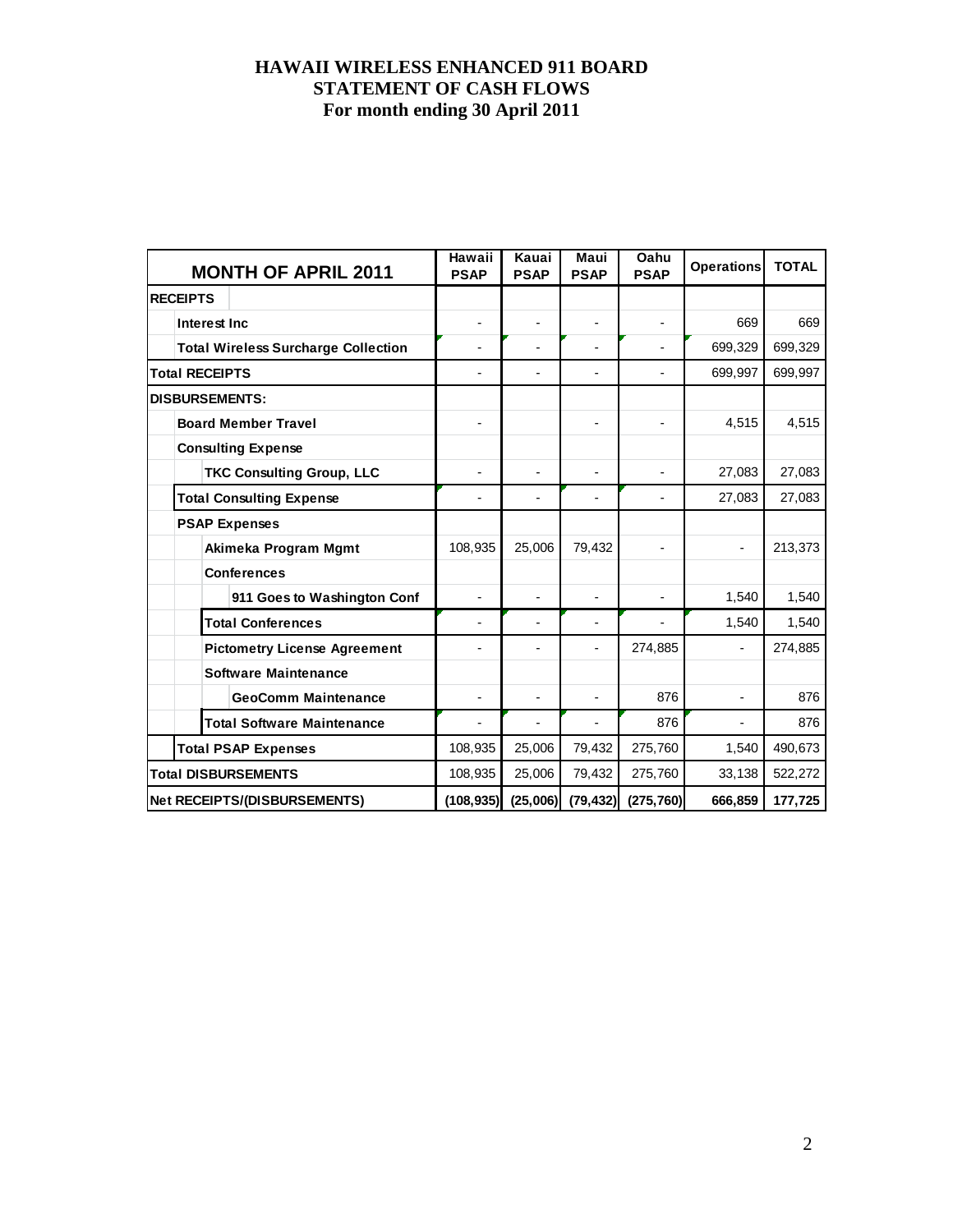|                        | FISCAL YEAR-TO-DATE (10 months)      | <b>Hawaii</b><br><b>PSAP</b>    | Kauai<br><b>PSAP</b> | <b>Maui</b><br><b>PSAP</b> | Oahu<br><b>PSAP</b> | <b>Operations</b> | <b>TOTAL</b>                    |                      |                                  |  |
|------------------------|--------------------------------------|---------------------------------|----------------------|----------------------------|---------------------|-------------------|---------------------------------|----------------------|----------------------------------|--|
|                        | <b>DESCRIPTION</b>                   | <b>TOTAL</b>                    | <b>TOTAL</b>         | <b>TOTAL</b>               | <b>TOTAL</b>        | <b>TOTAL</b>      | <b>TOTAL</b>                    | <b>Budget</b>        | \$ Over/(Under)<br><b>Budget</b> |  |
|                        | <b>DISBURSEMENTS</b>                 |                                 |                      |                            |                     |                   |                                 |                      |                                  |  |
|                        | <b>Board Member Travel</b>           |                                 |                      |                            |                     | 14,601            | 14,601                          | 27,000               | (12, 399)                        |  |
|                        | <b>Consulting Expense</b>            |                                 |                      |                            |                     |                   |                                 |                      |                                  |  |
|                        | Intrado, Inc                         |                                 |                      |                            | ٠                   | (2, 475)          | (2, 475)                        |                      | (2, 475)                         |  |
|                        | <b>TKC Consulting Group, LLC</b>     |                                 |                      |                            |                     | 270,833           | 270,833                         | 325,000<br>(54, 167) |                                  |  |
|                        | <b>Total Consulting Expense</b>      |                                 |                      |                            | ä,                  | 268,358           | 268,358<br>325,000<br>(56, 642) |                      |                                  |  |
|                        | <b>DB&amp;F Assessments</b>          |                                 |                      |                            |                     |                   |                                 |                      |                                  |  |
|                        | DB&F Admin. Exp. Assess              |                                 |                      |                            | ٠                   | 49,852            | 49,852                          | 236,207              | (186, 355)                       |  |
|                        | <b>DB&amp;F Revenue Assessment</b>   |                                 |                      |                            |                     | 368,689           | 368,689                         | 415,000              | (46, 311)                        |  |
|                        | <b>Total DB&amp;F Assessments</b>    |                                 |                      |                            |                     | 418,541           | 418,541                         | 651,207              | (232, 666)                       |  |
|                        | <b>NASNA Dues</b>                    | $\centering \label{eq:reduced}$ | ٠                    | ÷                          | ٠                   | 100               | 100                             | 100                  | ٠                                |  |
|                        | <b>PSAP Expenses:</b>                |                                 |                      |                            |                     |                   |                                 |                      |                                  |  |
|                        | Akimeka Program Mgmt                 | 326,805                         | 225,057              | 360,559                    |                     |                   | 912,421                         | 1,665,138            | (752, 717)                       |  |
|                        | <b>CAD Related Expenses</b>          |                                 |                      |                            | ۰                   |                   |                                 | 3,800,000            | (3,800,000)                      |  |
|                        | <b>Computers</b>                     |                                 |                      |                            |                     |                   |                                 |                      |                                  |  |
|                        | <b>KVM Switches</b>                  |                                 |                      |                            | 3,971               |                   | 3,971                           | 4,100                | (129)                            |  |
|                        | Positron Equip SW Maint.             |                                 | ٠                    |                            |                     |                   |                                 | 40,000               | (40,000)                         |  |
|                        | <b>UPS Battery-HPD</b>               |                                 |                      |                            | 24,112              |                   | 24,112                          | 24,136               | (24)                             |  |
| <b>Total Computers</b> |                                      | ٠                               | ٠                    |                            | 28,083              | ä,                | 28,083                          | 68,236               | (40, 153)                        |  |
|                        | <b>Conferences</b>                   |                                 |                      |                            |                     |                   |                                 |                      |                                  |  |
|                        | 911 Goes to Washington Conf          |                                 | ٠                    |                            |                     | 1,540             | 1,540                           |                      | 1,540                            |  |
|                        | <b>APCO Conference</b>               | 6,467                           | ۰                    |                            | 17,730              | 1,801             | 25,997                          | 51,000               | (25,003)                         |  |
|                        | <b>Intergraph Conference</b>         | 3,007                           | ٠                    |                            |                     |                   | 3,007                           |                      | 3,007                            |  |
|                        | <b>NASNA Conference</b>              |                                 |                      |                            |                     | 776               | 776                             |                      | 776                              |  |
|                        | Nena Conference                      | 6,103                           | 2,521                |                            | 17,109              | ٠                 | 25,734                          | 51,000               | (25, 266)                        |  |
|                        | Pictometry Future View Confer        |                                 | 3,273                |                            |                     |                   | 3,273                           |                      | 3,273                            |  |
|                        | <b>Total Conferences</b>             | 15,577                          | 5,794                | ٠                          | 34,839              | 4,116             | 60,327                          | 102,000              | (41, 673)                        |  |
|                        | Excom911 Logging Recorder Maint      |                                 |                      | ä,                         |                     |                   |                                 | 31,650               | (31, 650)                        |  |
|                        | <b>Hawaiian Telcom Charges</b>       |                                 |                      |                            |                     |                   |                                 |                      |                                  |  |
|                        | Haw Tel Frame Relay & CIR            |                                 | ۰                    | ٠                          | 1                   | ٠                 | 1                               | ۰                    | 1                                |  |
|                        | Haw Telcom Network                   |                                 | ٠                    |                            | 23,548              |                   | 23,548                          | 60,000               | (36, 452)                        |  |
|                        | <b>Hawaiian Telcom Trunk</b>         |                                 | 110,561              |                            |                     | ٠                 | 110,561                         | 111,398              | (837)                            |  |
|                        | <b>Total Hawaiian Telcom Charges</b> | ٠                               | 110,561              | ٠                          | 23,548              | ٠                 | 134,110                         | 171,398              | (37, 288)                        |  |
|                        | <b>Pictometry License Agreement</b>  | $\qquad \qquad \blacksquare$    | 207,218              | ۰                          | 274,885             | ٠                 | 482,103                         | 1,929,685            | (1, 447, 582)                    |  |
|                        | <b>Software Maintenance</b>          |                                 |                      |                            |                     |                   |                                 |                      |                                  |  |
| GeoComm Maintenance    |                                      |                                 | ٠                    |                            | 19,462              | ٠                 | 19,462                          | 48,586               | (29, 124)                        |  |
|                        | <b>Total Software Maintenance</b>    |                                 |                      | ä,                         | 19,462              | ÷                 | 19,462                          | 48,586               | (29, 124)                        |  |
|                        | <b>Total PSAP Expenses</b>           | 342,381                         | 548,630              | 360,559                    | 380,817             | 4,116             | 1,636,505                       | 7,816,693            | (6, 180, 188)                    |  |
|                        | <b>WSP Cost Recovery</b>             |                                 |                      |                            |                     |                   |                                 |                      |                                  |  |
|                        | Sprint/Nextel                        |                                 | ٠                    |                            |                     | 158,751           | 158,751                         | 180,000              | (21, 249)                        |  |
|                        | Total WSP Cost Recovery              |                                 |                      |                            |                     | 158,751           | 158,751                         | 180,000              | (21, 249)                        |  |
|                        | <b>Total DISBURSEMENTS</b>           | 342,381                         | 548,630              | 360,559                    | 380,817             | 864,467           | 2,496,856                       | 9,000,000            | (6,503,144) 27.7%                |  |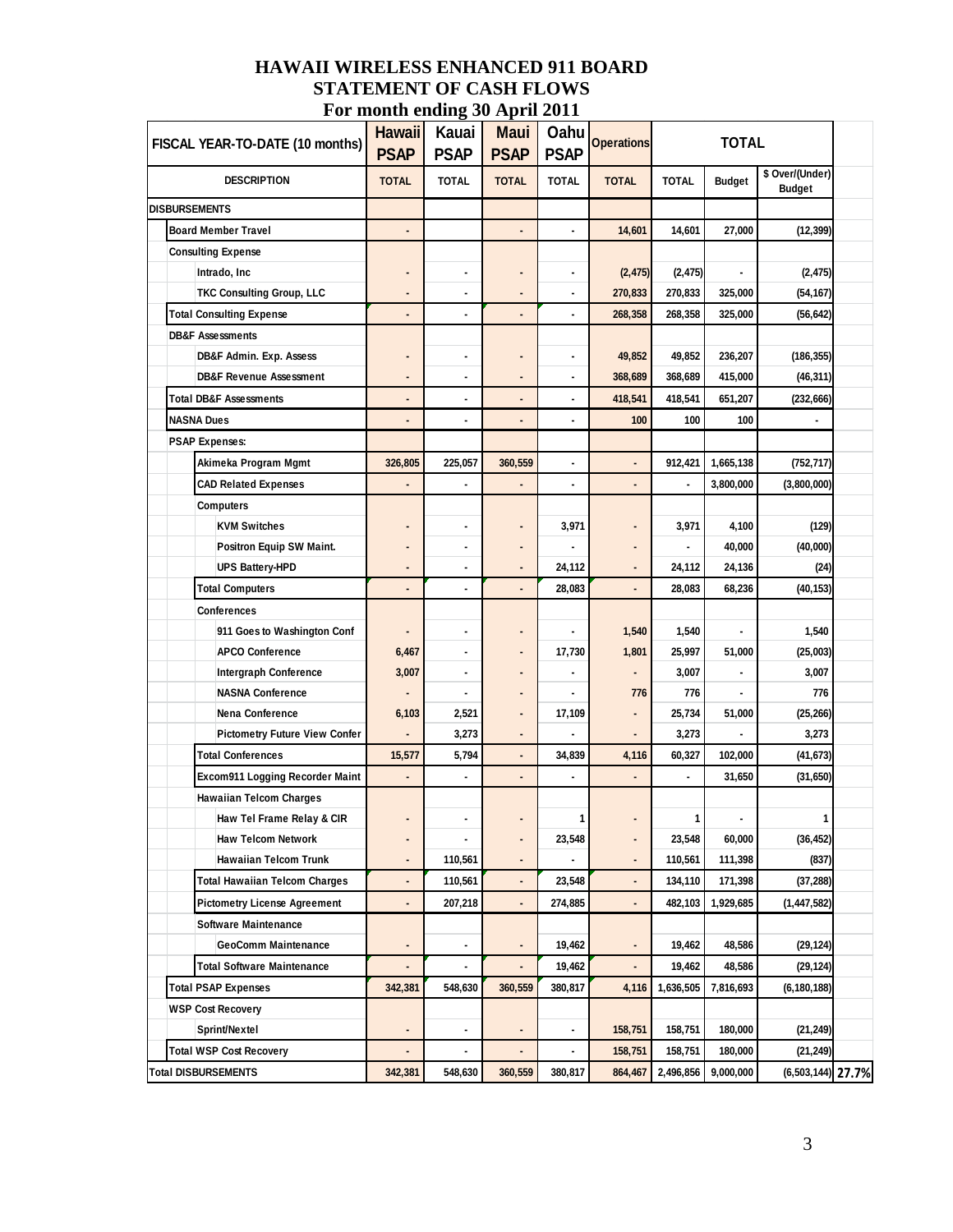| FY 2011 FORECASTED SPENDING |                  |                                        |                |                     |          |                 |              |               |
|-----------------------------|------------------|----------------------------------------|----------------|---------------------|----------|-----------------|--------------|---------------|
|                             |                  |                                        |                | <b>Fiscal Year-</b> |          | <b>FORECAST</b> |              | (Over) /      |
|                             |                  |                                        | FY2011         | to-Date             |          |                 |              | <b>Under</b>  |
|                             |                  | <b>DESCRIPTION</b>                     | <b>Budget</b>  | <b>ACTUAL</b>       | May 2011 | Jun 2011        | <b>Total</b> | <b>Budget</b> |
|                             |                  | <b>Disbursements:</b>                  |                |                     |          |                 |              |               |
|                             |                  | <b>Board Member Travel</b>             | 27,000         | 14,602              | 4,200    | 4,200           | 23,002       | 3,998         |
|                             |                  | <b>TKC Consulting Group, LLC</b>       | 325,000        | 270,833             | 27,083   | 27,085          | 325,001      | (1)           |
|                             |                  | <b>Intrado Consulting</b>              |                | (2, 475)            |          |                 | (2, 475)     | 2,475         |
|                             |                  | <b>DB&amp;F Admin. Exp. Assess</b>     | 236,207        | 49,852              |          | 202,532         | 252,384      | (16, 177)     |
|                             |                  | <b>DB&amp;F Revenue Assessment</b>     | 415,000        | 368,689             |          | 112,761         | 481,450      | (66, 450)     |
|                             |                  | <b>NASNA Dues</b>                      | 100            | 100                 |          |                 | 100          |               |
|                             |                  | Akimeka Program Mgmt                   | 1,665,138      | 868,130             | 96,458   | 192,917         | 1,157,505    | 507,633       |
|                             |                  | <b>GIS Support</b>                     |                | 44,291              |          |                 | 44,291       | (44, 291)     |
|                             |                  | <b>CAD Related Expenses</b>            | 3,800,000      |                     |          | 3,800,000       | 3,800,000    |               |
|                             | <b>Computers</b> |                                        |                | ۰                   |          |                 |              | ٠             |
|                             |                  | <b>KVM Switches</b>                    | 4,100          | 3,971               |          |                 | 3,971        | 129           |
|                             |                  | <b>Maui Hardware</b>                   |                |                     |          | 82,137          | 82,137       | (82, 137)     |
|                             |                  | <b>Positron Equip SW Maint.</b>        | 40,000         | ä,                  |          |                 |              | 40,000        |
|                             |                  | <b>UPS Battery-HPD</b>                 | 24,136         | 24,112              |          |                 | 24,112       | 24            |
|                             |                  | <b>Conferences</b>                     |                |                     |          |                 |              |               |
|                             |                  | <b>APCO Conference</b>                 | 51,000         | 25,998              |          |                 | 25,998       | 25,002        |
|                             |                  | <b>Nena Conference</b>                 | 51,000         | 25,734              |          | 36,000          | 61,734       | (10, 734)     |
|                             |                  | <b>NASNA</b>                           |                | 776                 |          |                 | 776          | (776)         |
|                             |                  | 9-1-1 Goes to Wash.DC                  |                | 1,540               | 36,000   |                 | 37,540       | (37, 540)     |
|                             |                  | <b>Integraph Users Conference</b>      |                | 3,007               |          | 5,400           | 8,407        | (8, 407)      |
|                             |                  | <b>Pictometry Future View Conf.</b>    |                | 3,273               |          |                 | 3,273        | (3, 273)      |
|                             |                  | <b>Excom911 Logging Recorder Maint</b> | 31,650         | ۰                   |          | 40,000          | 40,000       | (8, 350)      |
|                             |                  | <b>Training</b>                        |                | ٠                   |          | 8,000           | 8,000        | (8,000)       |
|                             |                  | <b>Hawaiian Telcom Charges</b>         |                | ۰                   |          |                 |              |               |
|                             |                  | Haw Tel Frame Relay & CIR              | $\blacksquare$ | $\mathbf{1}$        |          |                 | 1            | (1)           |
|                             |                  | <b>Haw Telcom Network</b>              | 60,000         | 23,547              | 4,140    | 6,210           | 33,897       | 26,103        |
|                             |                  | <b>Hawaiian Telcom Trunk</b>           | 111,398        | 110,562             |          |                 | 110,562      | 836           |
|                             |                  | <b>Pictometry License Agreement</b>    | 1,929,685      | 482,103             |          | 1,419,984       | 1,902,087    | 27,598        |
|                             |                  | <b>GeoComm Maintenance</b>             | 48,586         | 19,461              |          | 30,000          | 49,461       | (875)         |
|                             |                  | <b>WSP Cost Recovery</b>               | 180,000        | 158,750             |          | 70,000          | 228,750      | (48, 750)     |
|                             |                  | <b>Total Disbursements</b>             | 9,000,000      | 2,496,856           | 167,881  | 6,037,226       | 8,701,963    | 298,037       |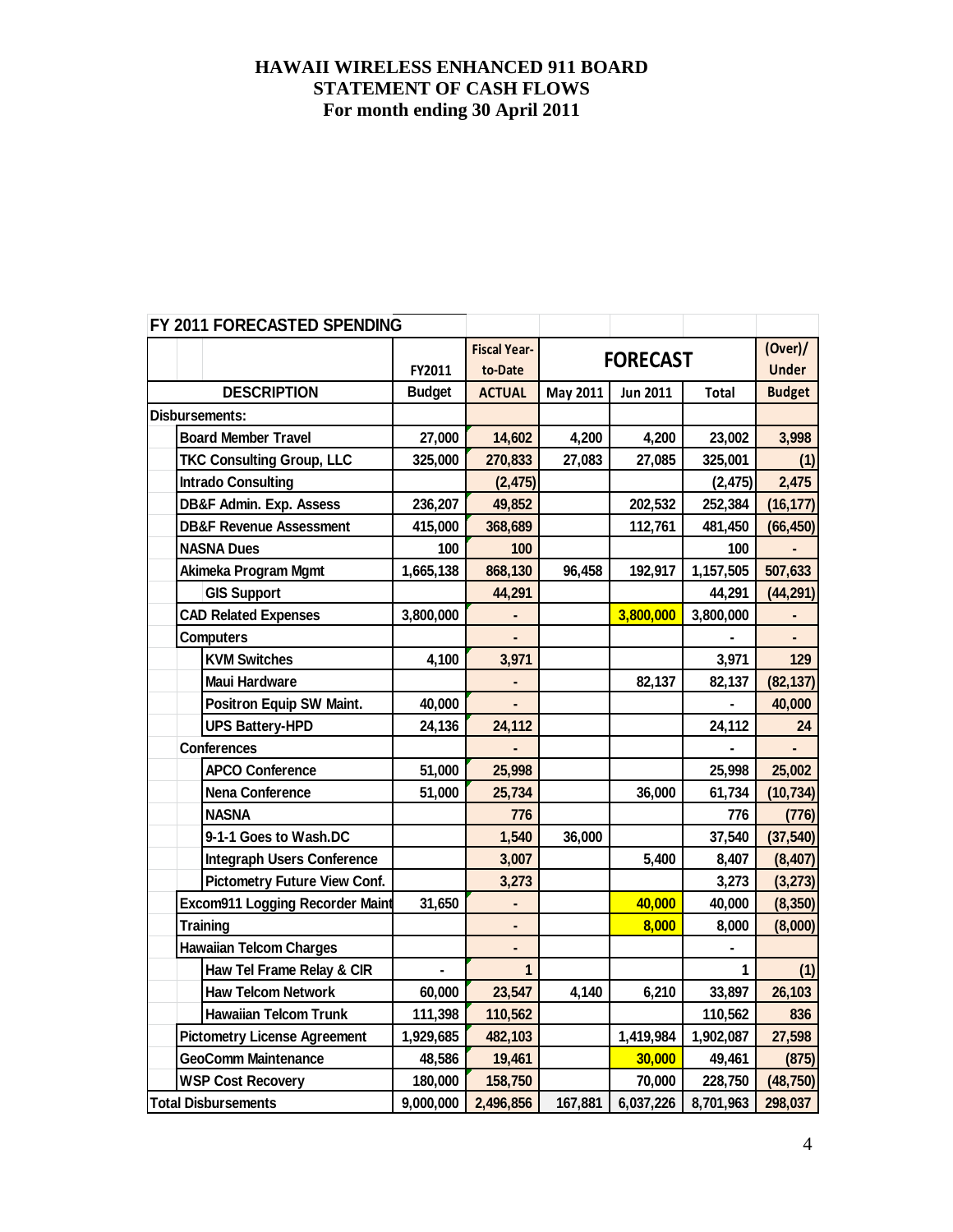|  | FISCAL YEAR-TO-DATE (10 months)      | <b>Hawaii PSAP</b> |               |                                  |  |  |
|--|--------------------------------------|--------------------|---------------|----------------------------------|--|--|
|  | <b>DESCRIPTION</b>                   | <b>TOTAL</b>       | <b>Budget</b> | \$ Over/(Under)<br><b>Budget</b> |  |  |
|  | <b>DISBURSEMENTS</b>                 |                    |               |                                  |  |  |
|  | <b>PSAP Expenses:</b>                |                    |               |                                  |  |  |
|  | Akimeka Program Mgmt                 | 326,805            | 435,739       | (108, 934)                       |  |  |
|  | <b>CAD Related Expenses</b>          |                    |               |                                  |  |  |
|  | <b>Computers</b>                     |                    |               |                                  |  |  |
|  | <b>KVM Switches</b>                  |                    |               |                                  |  |  |
|  | <b>Positron Equip SW Maint.</b>      |                    | 40,000        | (40,000)                         |  |  |
|  | <b>UPS Battery-HPD</b>               |                    |               |                                  |  |  |
|  | <b>Total Computers</b>               |                    | 40,000        | (40,000)                         |  |  |
|  | <b>Conferences</b>                   |                    |               |                                  |  |  |
|  | 911 Goes to Washington Conf          |                    |               |                                  |  |  |
|  | <b>APCO Conference</b>               | 6,467              | 6,000         | 467                              |  |  |
|  | <b>Intergraph Conference</b>         | 3,007              |               | 3,007                            |  |  |
|  | <b>NASNA Conference</b>              |                    |               |                                  |  |  |
|  | <b>Nena Conference</b>               | 6,103              | 6,000         | 103                              |  |  |
|  | <b>Pictometry Future View Confer</b> |                    |               |                                  |  |  |
|  | <b>Total Conferences</b>             | 15,577             | 12,000        | 3,577                            |  |  |
|  | Excom911 Logging Recorder Maint      |                    |               |                                  |  |  |
|  | <b>Hawaiian Telcom Charges</b>       |                    |               |                                  |  |  |
|  | Haw Tel Frame Relay & CIR            |                    |               |                                  |  |  |
|  | <b>Haw Telcom Network</b>            |                    |               |                                  |  |  |
|  | <b>Hawaiian Telcom Trunk</b>         |                    |               |                                  |  |  |
|  | <b>Total Hawaiian Telcom Charges</b> |                    |               |                                  |  |  |
|  | <b>Pictometry License Agreement</b>  |                    | 1,039,000     | (1,039,000)                      |  |  |
|  | <b>Software Maintenance</b>          |                    |               |                                  |  |  |
|  | <b>GeoComm Maintenance</b>           |                    |               |                                  |  |  |
|  | <b>Total Software Maintenance</b>    |                    |               |                                  |  |  |
|  | <b>Total PSAP Expenses</b>           | 342,381            | 1,526,739     | (1, 184, 358)                    |  |  |
|  | <b>WSP Cost Recovery</b>             |                    |               |                                  |  |  |
|  | Sprint/Nextel                        |                    |               |                                  |  |  |
|  | <b>Total WSP Cost Recovery</b>       |                    |               |                                  |  |  |
|  | <b>Total DISBURSEMENTS</b>           | 342,381            | 1,526,739     | (1, 184, 358)                    |  |  |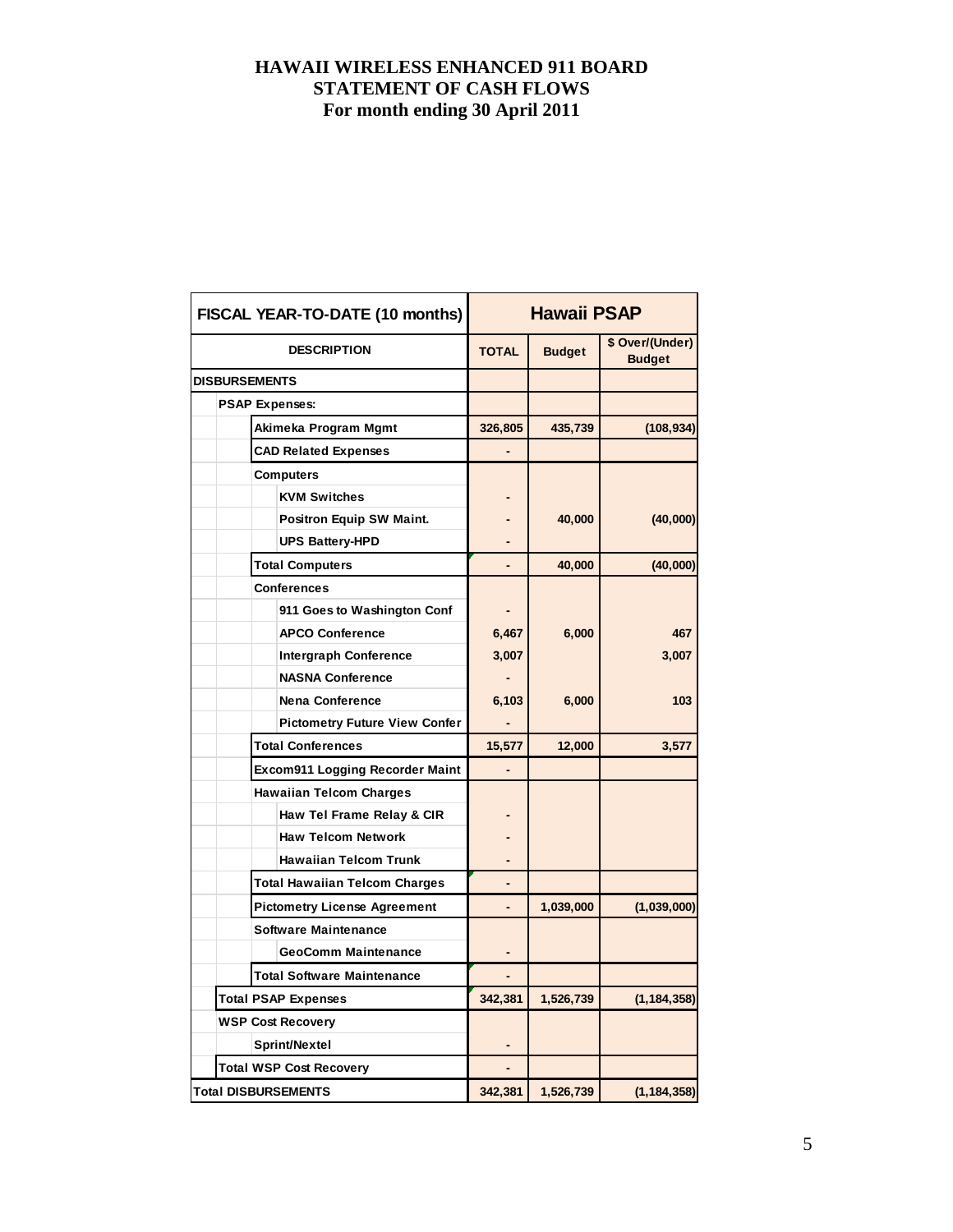| FISCAL YEAR-TO-DATE (10 months)        | <b>Kauai PSAP</b> |               |                                  |  |  |  |
|----------------------------------------|-------------------|---------------|----------------------------------|--|--|--|
| <b>DESCRIPTION</b>                     | <b>TOTAL</b>      | <b>Budget</b> | \$ Over/(Under)<br><b>Budget</b> |  |  |  |
| <b>DISBURSEMENTS</b>                   |                   |               |                                  |  |  |  |
| <b>PSAP Expenses:</b>                  |                   |               |                                  |  |  |  |
| Akimeka Program Mgmt                   | 225,057           | 300,076       | (75, 019)                        |  |  |  |
| <b>CAD Related Expenses</b>            |                   | 3,800,000     | (3,800,000)                      |  |  |  |
| <b>Computers</b>                       |                   |               |                                  |  |  |  |
| <b>KVM Switches</b>                    |                   |               |                                  |  |  |  |
| Positron Equip SW Maint.               | $\blacksquare$    |               |                                  |  |  |  |
| <b>UPS Battery-HPD</b>                 |                   |               |                                  |  |  |  |
| <b>Total Computers</b>                 |                   |               |                                  |  |  |  |
| <b>Conferences</b>                     |                   |               |                                  |  |  |  |
| 911 Goes to Washington Conf            |                   |               |                                  |  |  |  |
| <b>APCO Conference</b>                 | $\blacksquare$    | 6,000         | (6,000)                          |  |  |  |
| <b>Intergraph Conference</b>           |                   |               |                                  |  |  |  |
| <b>NASNA Conference</b>                |                   |               |                                  |  |  |  |
| <b>Nena Conference</b>                 | 2,521             | 6,000         | (3, 479)                         |  |  |  |
| <b>Pictometry Future View Confer</b>   | 3,273             |               | 3,273                            |  |  |  |
| <b>Total Conferences</b>               | 5,794             | 12,000        | (6, 206)                         |  |  |  |
| <b>Excom911 Logging Recorder Maint</b> | $\overline{a}$    |               |                                  |  |  |  |
| <b>Hawaiian Telcom Charges</b>         |                   |               |                                  |  |  |  |
| Haw Tel Frame Relay & CIR              |                   |               |                                  |  |  |  |
| <b>Haw Telcom Network</b>              |                   |               |                                  |  |  |  |
| <b>Hawaiian Telcom Trunk</b>           | 110,561           | 111,398       | (837)                            |  |  |  |
| <b>Total Hawaiian Telcom Charges</b>   | 110,561           | 111,398       | (837)                            |  |  |  |
| <b>Pictometry License Agreement</b>    | 207,218           | 198,930       | 8,288                            |  |  |  |
| <b>Software Maintenance</b>            |                   |               |                                  |  |  |  |
| <b>GeoComm Maintenance</b>             |                   |               |                                  |  |  |  |
| <b>Total Software Maintenance</b>      |                   |               |                                  |  |  |  |
| <b>Total PSAP Expenses</b>             | 548,630           | 4,422,404     | (3,873,774)                      |  |  |  |
| <b>WSP Cost Recovery</b>               |                   |               |                                  |  |  |  |
| Sprint/Nextel                          |                   |               |                                  |  |  |  |
| <b>Total WSP Cost Recovery</b>         |                   |               |                                  |  |  |  |
| <b>Total DISBURSEMENTS</b>             | 548,630           | 4,422,404     | (3,873,774)                      |  |  |  |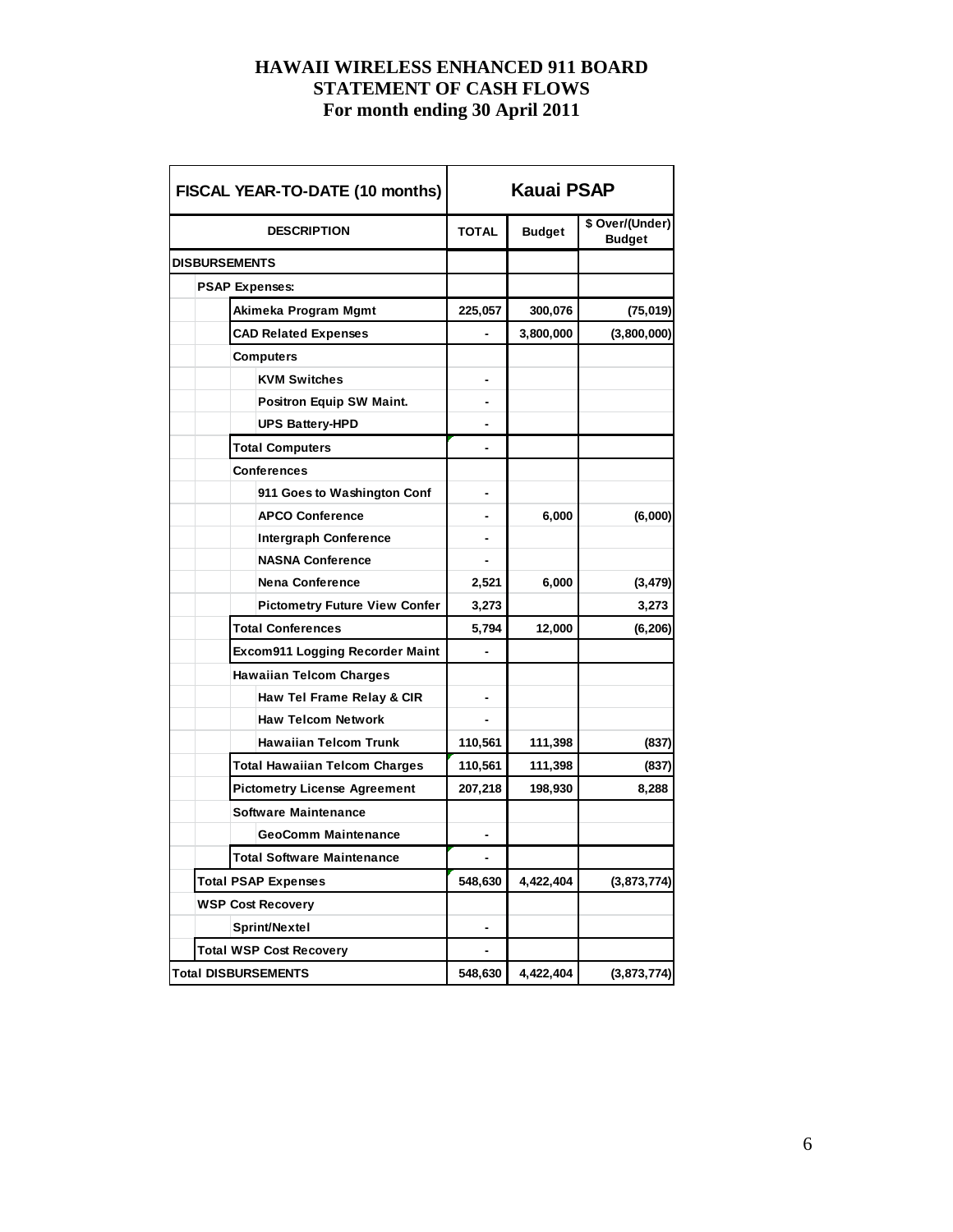| FISCAL YEAR-TO-DATE (10 months)      | <b>Maui PSAP</b> |               |                                  |  |  |
|--------------------------------------|------------------|---------------|----------------------------------|--|--|
| <b>DESCRIPTION</b>                   | <b>TOTAL</b>     | <b>Budget</b> | \$ Over/(Under)<br><b>Budget</b> |  |  |
| <b>DISBURSEMENTS</b>                 |                  |               |                                  |  |  |
| <b>PSAP Expenses:</b>                |                  |               |                                  |  |  |
| Akimeka Program Mgmt                 | 360,559          | 421,692       | (61, 133)                        |  |  |
| <b>CAD Related Expenses</b>          |                  |               |                                  |  |  |
| <b>Computers</b>                     |                  |               |                                  |  |  |
| <b>KVM Switches</b>                  |                  |               |                                  |  |  |
| <b>Positron Equip SW Maint.</b>      |                  |               |                                  |  |  |
| <b>UPS Battery-HPD</b>               |                  |               |                                  |  |  |
| <b>Total Computers</b>               |                  |               |                                  |  |  |
| <b>Conferences</b>                   |                  |               |                                  |  |  |
| 911 Goes to Washington Conf          |                  |               |                                  |  |  |
| <b>APCO Conference</b>               |                  | 6,000         | (6,000)                          |  |  |
| <b>Intergraph Conference</b>         |                  |               |                                  |  |  |
| <b>NASNA Conference</b>              |                  |               |                                  |  |  |
| <b>Nena Conference</b>               |                  | 6,000         | (6,000)                          |  |  |
| <b>Pictometry Future View Confer</b> |                  |               |                                  |  |  |
| <b>Total Conferences</b>             |                  | 12,000        | (12,000)                         |  |  |
| Excom911 Logging Recorder Maint      |                  |               |                                  |  |  |
| <b>Hawaiian Telcom Charges</b>       |                  |               |                                  |  |  |
| Haw Tel Frame Relay & CIR            |                  |               |                                  |  |  |
| <b>Haw Telcom Network</b>            |                  |               |                                  |  |  |
| <b>Hawaiian Telcom Trunk</b>         |                  |               |                                  |  |  |
| <b>Total Hawaiian Telcom Charges</b> |                  |               |                                  |  |  |
| <b>Pictometry License Agreement</b>  |                  | 396,750       | (396, 750)                       |  |  |
| <b>Software Maintenance</b>          |                  |               |                                  |  |  |
| <b>GeoComm Maintenance</b>           |                  |               |                                  |  |  |
| <b>Total Software Maintenance</b>    |                  |               |                                  |  |  |
| <b>Total PSAP Expenses</b>           | 360,559          | 830,442       | (469, 883)                       |  |  |
| <b>WSP Cost Recovery</b>             |                  |               |                                  |  |  |
| Sprint/Nextel                        |                  |               |                                  |  |  |
| <b>Total WSP Cost Recovery</b>       |                  |               |                                  |  |  |
| <b>Total DISBURSEMENTS</b>           | 360,559          | 830,442       | (469, 883)                       |  |  |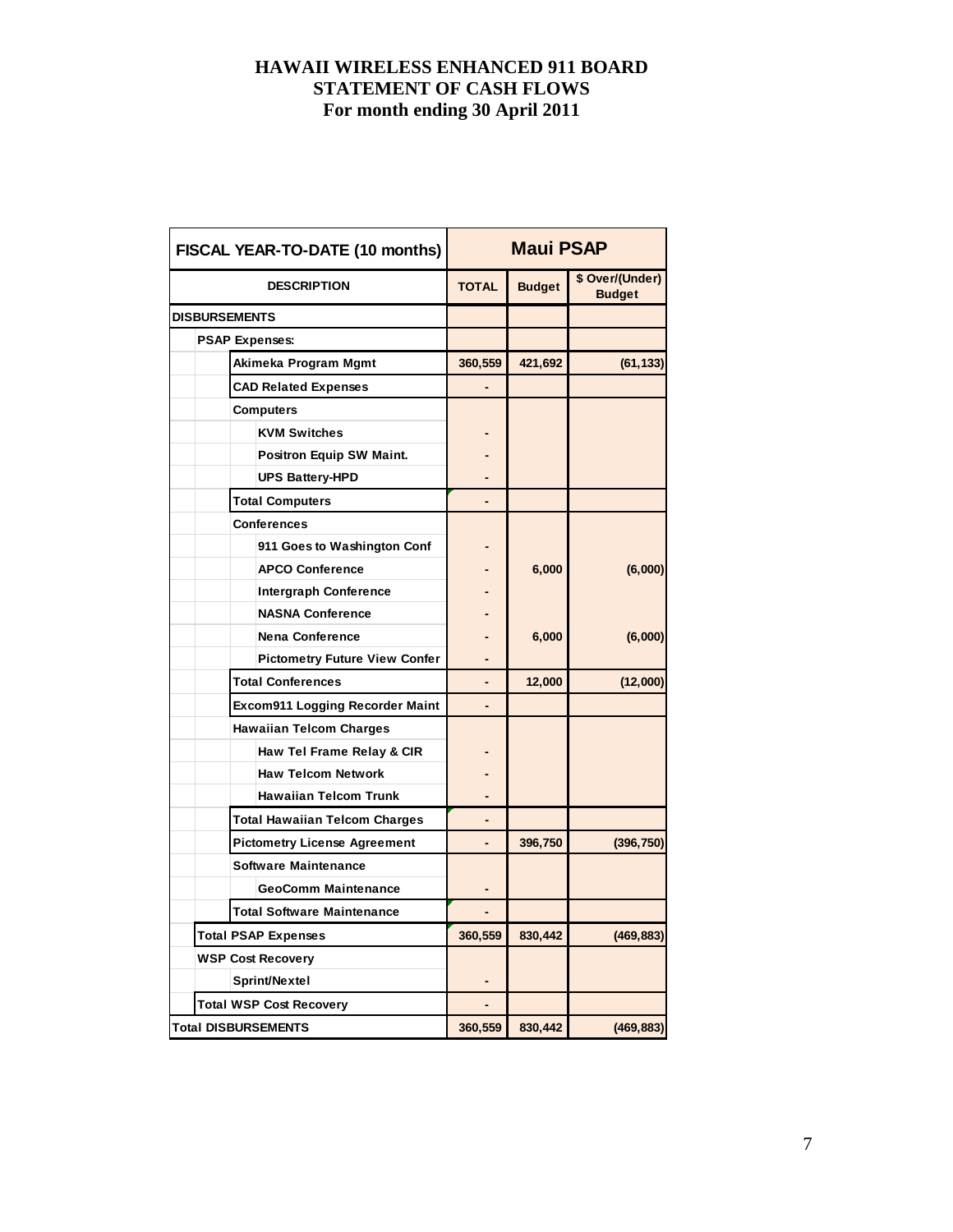|  | FISCAL YEAR-TO-DATE (10 months)      | Oahu PSAP    |               |                |  |  |
|--|--------------------------------------|--------------|---------------|----------------|--|--|
|  | <b>DESCRIPTION</b>                   | <b>TOTAL</b> | <b>Budget</b> | \$ Over Budget |  |  |
|  | <b>DISBURSEMENTS</b>                 |              |               |                |  |  |
|  | <b>PSAP Expenses:</b>                |              |               |                |  |  |
|  | Akimeka Program Mgmt                 |              | 507,631       | (507, 631)     |  |  |
|  | <b>CAD Related Expenses</b>          |              |               |                |  |  |
|  | <b>Computers</b>                     |              |               |                |  |  |
|  | <b>KVM Switches</b>                  | 3,971        | 4,100         | (129)          |  |  |
|  | <b>Positron Equip SW Maint.</b>      |              |               |                |  |  |
|  | <b>UPS Battery-HPD</b>               | 24,112       | 24,136        | (24)           |  |  |
|  | <b>Total Computers</b>               | 28,083       | 28,236        | (153)          |  |  |
|  | <b>Conferences</b>                   |              |               |                |  |  |
|  | 911 Goes to Washington Conf          |              |               |                |  |  |
|  | <b>APCO Conference</b>               | 17,730       | 30,000        | (12, 270)      |  |  |
|  | <b>Intergraph Conference</b>         |              |               |                |  |  |
|  | <b>NASNA Conference</b>              |              |               |                |  |  |
|  | <b>Nena Conference</b>               | 17,109       | 30,000        | (12, 891)      |  |  |
|  | <b>Pictometry Future View Confer</b> |              |               |                |  |  |
|  | <b>Total Conferences</b>             | 34,839       | 60,000        | (25, 161)      |  |  |
|  | Excom911 Logging Recorder Maint      | -            | 31,650        | (31, 650)      |  |  |
|  | <b>Hawaiian Telcom Charges</b>       |              |               |                |  |  |
|  | Haw Tel Frame Relay & CIR            | 1            |               | 1              |  |  |
|  | <b>Haw Telcom Network</b>            | 23,548       | 60,000        | (36, 452)      |  |  |
|  | <b>Hawaiian Telcom Trunk</b>         |              |               |                |  |  |
|  | <b>Total Hawaiian Telcom Charges</b> | 23,548       | 60,000        | (36, 452)      |  |  |
|  | <b>Pictometry License Agreement</b>  | 274,885      | 295,005       | (20,120)       |  |  |
|  | <b>Software Maintenance</b>          |              |               |                |  |  |
|  | <b>GeoComm Maintenance</b>           | 19,462       | 48,586        | (29, 124)      |  |  |
|  | <b>Total Software Maintenance</b>    | 19,462       | 48,586        | (29, 124)      |  |  |
|  | <b>Total PSAP Expenses</b>           | 380,817      | 1,031,108     | (650, 291)     |  |  |
|  | <b>WSP Cost Recovery</b>             |              |               |                |  |  |
|  | Sprint/Nextel                        |              |               |                |  |  |
|  | <b>Total WSP Cost Recovery</b>       |              |               |                |  |  |
|  | <b>Total DISBURSEMENTS</b>           | 380,817      | 1,031,108     | (650, 291)     |  |  |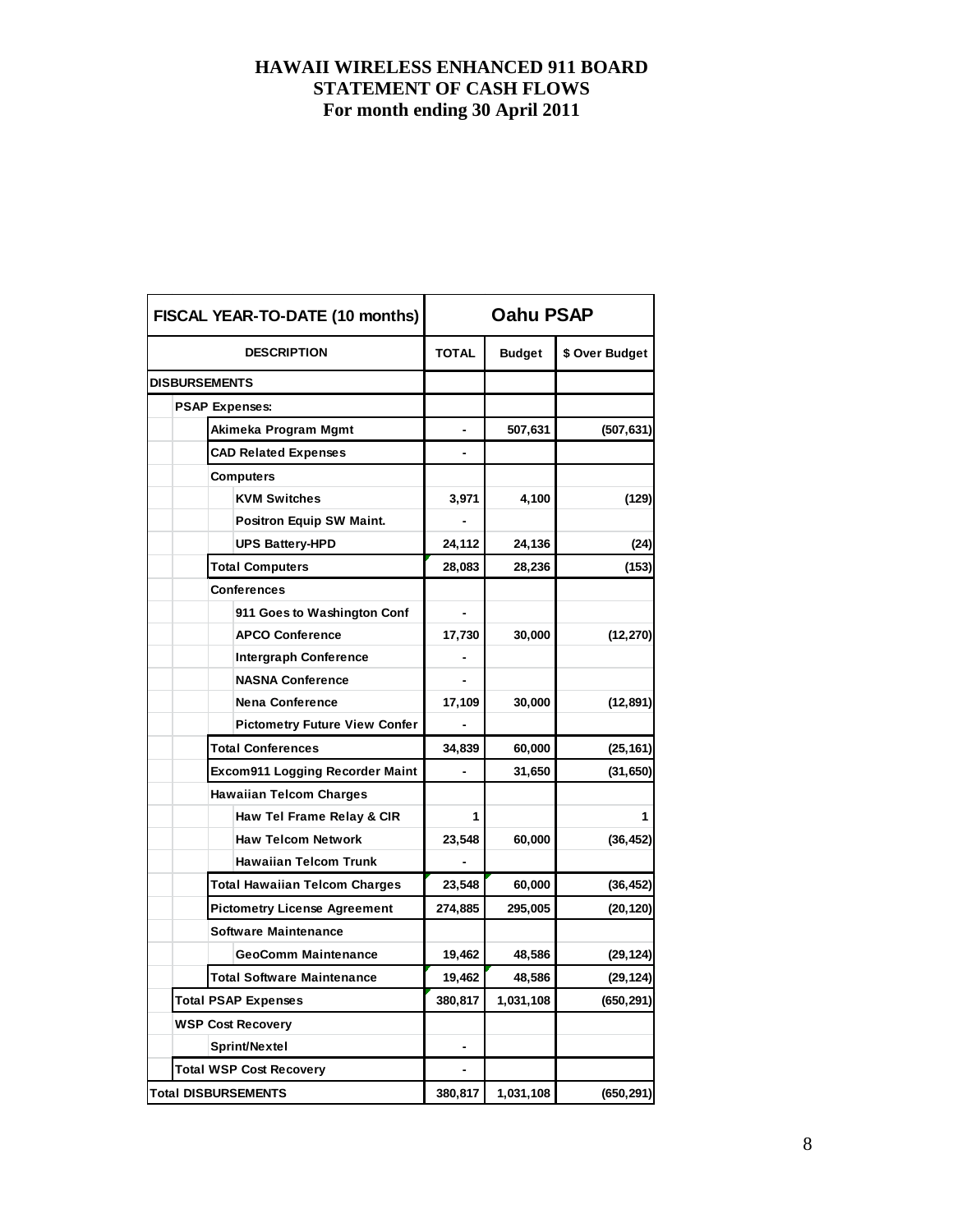| FISCAL YEAR-TO-DATE (10 months)        | <b>Operations</b> |               |                                  |  |
|----------------------------------------|-------------------|---------------|----------------------------------|--|
| <b>DESCRIPTION</b>                     | <b>TOTAL</b>      | <b>Budget</b> | \$ Over/(Under)<br><b>Budget</b> |  |
| <b>DISBURSEMENTS</b>                   |                   |               |                                  |  |
| <b>Board Member Travel</b>             | 14,601            | 27,000        | (12, 399)                        |  |
| <b>Consulting Expense</b>              |                   |               |                                  |  |
| Intrado, Inc                           | (2, 475)          |               | (2, 475)                         |  |
| <b>TKC Consulting Group, LLC</b>       | 270,833           | 325,000       | (54, 167)                        |  |
| <b>Total Consulting Expense</b>        | 268,358           | 325,000       | (56, 642)                        |  |
| <b>DB&amp;F Assessments</b>            |                   |               |                                  |  |
| DB&F Admin. Exp. Assess                | 49,852            | 236,207       | (186, 355)                       |  |
| <b>DB&amp;F Revenue Assessment</b>     | 368,689           | 415,000       | (46, 311)                        |  |
| <b>Total DB&amp;F Assessments</b>      | 418,541           | 651,207       | (232, 666)                       |  |
| <b>NASNA Dues</b>                      | 100               | 100           |                                  |  |
| <b>PSAP Expenses:</b>                  |                   |               |                                  |  |
| Akimeka Program Mgmt                   |                   |               |                                  |  |
| <b>CAD Related Expenses</b>            |                   |               |                                  |  |
| <b>Computers</b>                       |                   |               |                                  |  |
| <b>KVM Switches</b>                    |                   |               |                                  |  |
| Positron Equip SW Maint.               |                   |               |                                  |  |
| <b>UPS Battery-HPD</b>                 |                   |               |                                  |  |
| <b>Total Computers</b>                 | ٠                 |               |                                  |  |
| <b>Conferences</b>                     |                   |               |                                  |  |
| 911 Goes to Washington Conf            | 1,540             |               | 1,540                            |  |
| <b>APCO Conference</b>                 | 1,801             | 3,000         | (1, 199)                         |  |
| <b>Intergraph Conference</b>           |                   |               |                                  |  |
| <b>NASNA Conference</b>                | 776               |               | 776                              |  |
| <b>Nena Conference</b>                 |                   | 3,000         | (3,000)                          |  |
| <b>Pictometry Future View Confer</b>   |                   |               |                                  |  |
| <b>Total Conferences</b>               | 4,116             | 6,000         | (1, 884)                         |  |
| <b>Excom911 Logging Recorder Maint</b> |                   |               |                                  |  |
| <b>Hawaiian Telcom Charges</b>         |                   |               |                                  |  |
| Haw Tel Frame Relay & CIR              |                   |               |                                  |  |
| <b>Haw Telcom Network</b>              |                   |               |                                  |  |
| <b>Hawaiian Telcom Trunk</b>           |                   |               |                                  |  |
| Total Hawaiian Telcom Charges          |                   |               |                                  |  |
| <b>Pictometry License Agreement</b>    |                   |               |                                  |  |
| Software Maintenance                   |                   |               |                                  |  |
| <b>GeoComm Maintenance</b>             |                   |               |                                  |  |
| <b>Total Software Maintenance</b>      |                   |               |                                  |  |
| <b>Total PSAP Expenses</b>             | 4,116             | 6,000         | (1, 884)                         |  |
| <b>WSP Cost Recovery</b>               |                   |               |                                  |  |
| Sprint/Nextel                          | 158,751           | 180,000       | (21, 249)                        |  |
| <b>Total WSP Cost Recovery</b>         | 158,751           | 180,000       | (21, 249)                        |  |
| <b>Total DISBURSEMENTS</b>             | 864,467           | 1,189,307     | (324, 840)                       |  |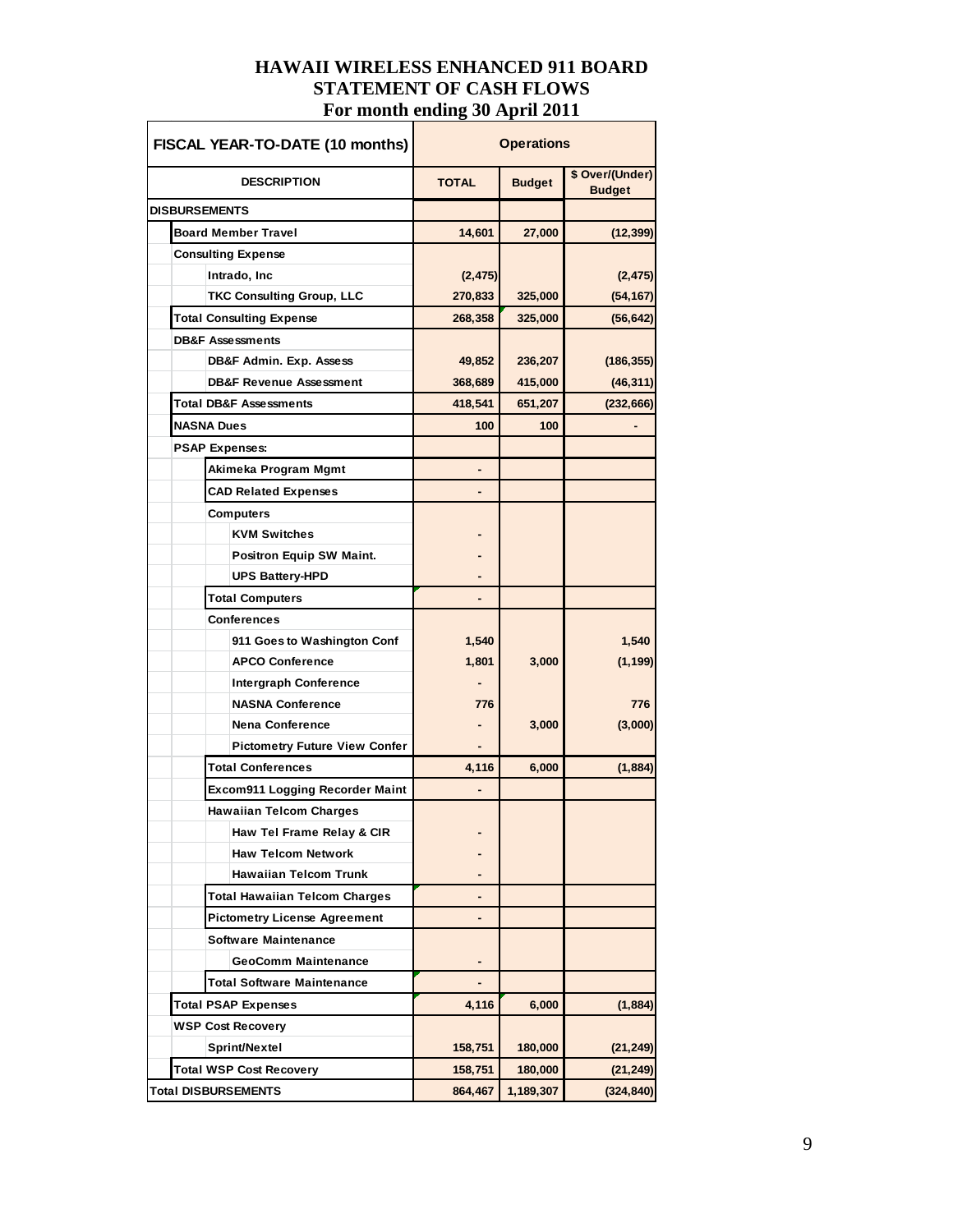## **PSAP Operations**

#### **9-1-1 Call Volume – April 2011**

| <b>PSAP</b> | Total | <b>Wireline</b> | %     | <b>Wireless</b> | %     |  |
|-------------|-------|-----------------|-------|-----------------|-------|--|
| HAWAII (*)  | 9,521 | 3,409           | 35.8% | 6,112           | 64.2% |  |

*(\*) Totals are based on calls to Primary PSAP.* 

|                   | <b>HAWAII</b>                                                           |            |                                     |            | TOTAL PSAP 9-1-1 CALL VOLUME               |                |                    |            |                         |  |
|-------------------|-------------------------------------------------------------------------|------------|-------------------------------------|------------|--------------------------------------------|----------------|--------------------|------------|-------------------------|--|
|                   |                                                                         | Wireline   |                                     |            | <b>Wireless</b>                            | Admin          |                    | Abandoned  |                         |  |
| 2011              | <b>Total</b>                                                            | # of Calls | %to Total<br>Wireline &<br>Wireless | # of Calls | %to Total<br>Wireline &<br><b>Wireless</b> | # of Calls     | %to Total<br>Calls | # of Calls | % Abandoned<br>to Total |  |
| December          |                                                                         |            |                                     |            |                                            |                |                    |            |                         |  |
| November          |                                                                         |            |                                     |            |                                            |                |                    |            |                         |  |
| October           |                                                                         |            |                                     |            |                                            |                |                    |            |                         |  |
| September         |                                                                         |            |                                     |            |                                            |                |                    |            |                         |  |
| August            |                                                                         |            |                                     |            |                                            |                |                    |            |                         |  |
| July              |                                                                         |            |                                     |            |                                            |                |                    |            |                         |  |
| June              |                                                                         |            |                                     |            |                                            |                |                    |            |                         |  |
| May               |                                                                         |            |                                     |            |                                            |                |                    |            |                         |  |
| April             | 9,521                                                                   | 3,409      | 35.8%                               | 6,112      | 64.2%                                      | $\overline{0}$ | 0.0%               | 1,012      | 10.6%                   |  |
| March             | 10,514                                                                  | 3,871      | 36.8%                               | 6,643      | 63.2%                                      | $\mathbf 0$    | 0.0%               | 1,097      | 10.4%                   |  |
| February          | 9,340                                                                   | 3,453      | 37.0%                               | 5,886      | 63.0%                                      |                | 0.0%               | 997        | 10.7%                   |  |
| January           | 10,183                                                                  | 3,755      | 36.9%                               | 6,428      | 63.1%                                      | $\overline{0}$ | 0.0%               | 1,140      | 11.2%                   |  |
| <b>TOTAL YTD</b>  | 39,558                                                                  | 14,488     | 36.6%                               | 25,069     | 63.4%                                      | 1              | 0.0%               | 4,246      | 10.7%                   |  |
| <b>AVG PER MO</b> | 9,890                                                                   | 3,622      |                                     | 6,267      |                                            | 0              |                    | 1,062      |                         |  |
| Note:             | Total Calls include Administrative calls that are not direct 911 calls. |            |                                     |            |                                            |                |                    |            |                         |  |

|                   | <b>HAWAII</b> |            |                                     |                        | <b>TRANSFERRED TO FIRE</b> |                                     |                        |            |                    |            |                        |
|-------------------|---------------|------------|-------------------------------------|------------------------|----------------------------|-------------------------------------|------------------------|------------|--------------------|------------|------------------------|
|                   |               |            | Wireline                            |                        |                            | Wireless                            |                        |            | Admin              | Abandoned  |                        |
| 2011              | <b>Total</b>  | # of Calls | %to Total<br>Wireline &<br>Wireless | % of Total<br>Wireline | # of Calls                 | %to Total<br>Wireline &<br>Wireless | % of Total<br>Wireless | # of Calls | %to Total<br>Calls | # of Calls | %Abandoned<br>to Total |
| December          |               |            |                                     |                        |                            |                                     |                        |            |                    |            |                        |
| November          |               |            |                                     |                        |                            |                                     |                        |            |                    |            |                        |
| October           |               |            |                                     |                        |                            |                                     |                        |            |                    |            |                        |
| September         |               |            |                                     |                        |                            |                                     |                        |            |                    |            |                        |
| August            |               |            |                                     |                        |                            |                                     |                        |            |                    |            |                        |
| July              |               |            |                                     |                        |                            |                                     |                        |            |                    |            |                        |
| June              |               |            |                                     |                        |                            |                                     |                        |            |                    |            |                        |
| May               |               |            |                                     |                        |                            |                                     |                        |            |                    |            |                        |
| April             | 1,821         | 845        | 46.4%                               | 24.8%                  | 976                        | 53.6%                               | 16.0%                  |            | 0.0%               | 31         | 1.7%                   |
| March             | 1,977         | 926        | 46.9%                               | 23.9%                  | 1,050                      | 53.1%                               | 15.8%                  |            | 0.1%               | 45         | 2.3%                   |
| February          | 1,809         | 892        | 49.3%                               | 25.8%                  | 917                        | 50.7%                               | 15.6%                  |            | 0.0%               | 37         | 2.0%                   |
| January           | 1,914         | 909        | 47.5%                               | 24.2%                  | 1,004                      | 52.5%                               | 15.6%                  |            | 0.1%               | 22         | 1.1%                   |
| <b>TOTAL YTD</b>  | 7,521         | 3,572      | 47.5%                               | 24.7%                  | 3,947                      | 52.5%                               | 15.7%                  |            | 0.0%               | 135        | 1.8%                   |
| <b>AVG PER MO</b> | 1,880         | 893        |                                     |                        | 987                        |                                     |                        |            |                    | 34         |                        |
| <b>ALCOHOL:</b>   |               |            |                                     |                        |                            |                                     |                        |            |                    |            |                        |

Note: | Total Calls include Administrative calls that are not direct 911 calls.

**Notes:**

(1) "Abandoned" calls represent the number of incoming 9-1-1 calls for which the caller had hung up before a call-taker answered.

(2) "Abandoned" calls are included in the "Wireline" and "Wireless" counts respectively. The standard CML reports do not provide a break-out of "Abandoned" calls between "Wireline" and "Wireless" calls.

(3) Total call volumes include Administrative calls. (Administrative calls = Calls made between 911 positions but are not 911 calls.)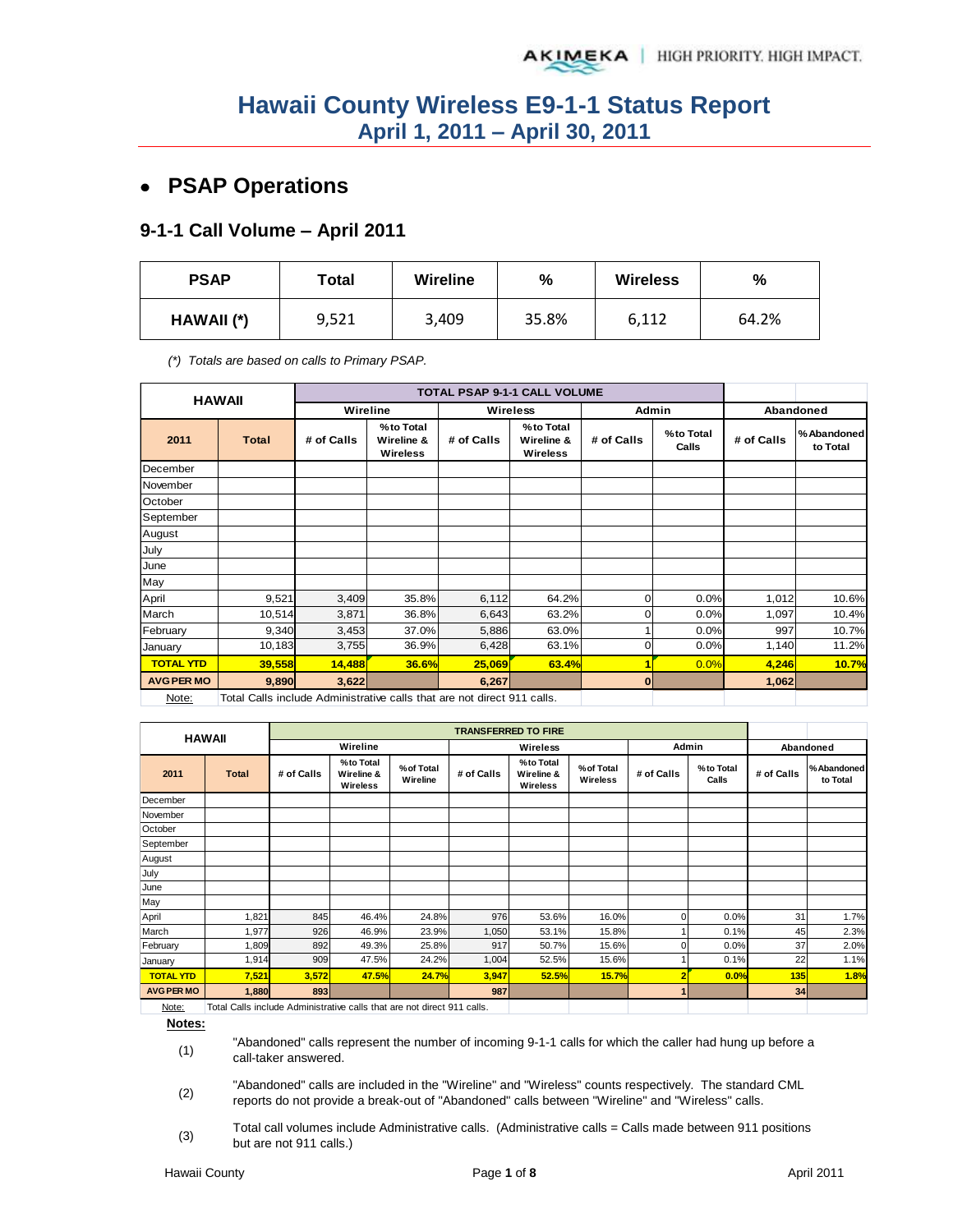### **PSAP Operations (continued)**

### **Wireless Test – April 2011**

| Date                  | <b>WSP</b>               | <b>Sites</b><br><b>Tested</b> | <b>Sectors</b><br><b>Tested</b> | <b>Tested By</b>        | Test<br>Pass/Fail                                          |
|-----------------------|--------------------------|-------------------------------|---------------------------------|-------------------------|------------------------------------------------------------|
| 04/20/11              | <b>AT&amp;T Mobility</b> | 2                             | 12                              | Hawaii PSAP/<br>Akimeka | Cancelled by<br>WSP due to<br>Tower<br><b>Record Error</b> |
| $04/25/11 - 04/26/11$ | <b>AT&amp;T Mobility</b> | 2                             | 2                               | Hawaii PSAP             | Pass                                                       |

#### **Current Month PSAP Operations Activities – April 2011**

- 04/04/11 -- 04/19/11 Akimeka personnel coordinated with Holly Geisz of Intrado to issue a Call Routing Sheet (CRS) to delete old tower information on a temporary tower in Kamuela. Accordingly to Holly, a request to delete information was not normally initiated, but an exception was made at the PSAP's request to maintain accurate information in the databases and GIS mapping layer. This should be part of the ongoing maintenance process and is in accordance with NENA standards.
- 04/06/11 At the request of Lieutenant Wana, Akimeka contacted Bill Coney of Aloha Security Consultants to review the remote call forwarding (RCF) requirement for delivering their alarm calls to the Hawai`i County PSAP. The RCF list was updated accordingly.
- 04/25/11 Akimeka personnel provided 9-1-1 and mapping training for two (2) Hawai`i County Police dispatchers.
- 04/27/11 Akimeka personnel participated in a conference call with Sprint/Nextel personnel to discuss the overflow routes for 9-1-1 calls for Hawaii County. It was agreed that Sprint/Nextel would utilize the MF trunks to the secondary router instead of remote call forwarding. While the MF trunks were tested, testing would proceed for selected address updates (Job 9265489).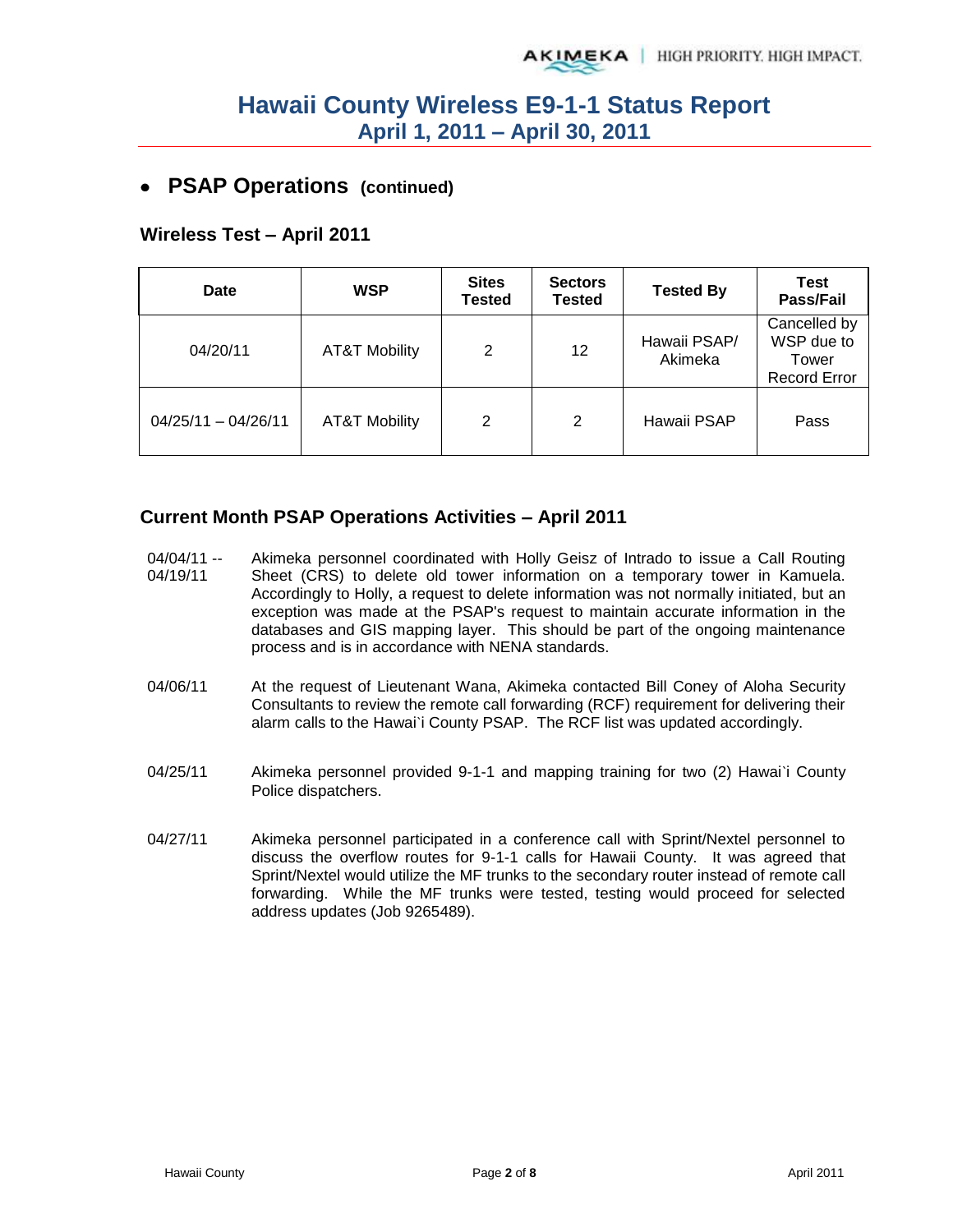### **PSAP Operations (continued)**

#### **Open Issues (To be Monitored and Tracked by Akimeka)**

#### *Updates as of April 30, 2011 are noted below:*

11/21/09 Akimeka will continue to monitor and track AT&T Mobility's open trouble ticket (11/21/09) for missing house number (HN), street and community information when transferring a WPH2 call or rebidding a WPH2 call. This issue was escalated to the State of Hawaii Wireless Enhanced 9-1-1 Board for action (August 2010). There have been no updates received to date. Unfortunately, the trouble is still occurring.

> Akimeka will provide status updates via the Monthly Status Report (MSR) when there are significant changes or updates as provided by the State of Hawaii Wireless Enhanced 9-1-1 Board and/or AT&T Mobility.

> *Update (4/30/11)* -- Hawaiian Telcom notified the Neighbor Island PSAPs that Intrado will be upgrading the ALI software to Version 5.0. A feature in this upgrade may potentially address the AT&T issue. This feature can be activated with the permission of all of the PSAPs across the State of Hawaii. This will be reviewed and discussed at the next Enhanced 9-1-1 Wireless Board Technical Committee meeting on May 10, 2011.

01/14/10 Akimeka will continue to monitor and track the work with Telematics providers, OnStar, Hughes, and ATX. The Executive Director of the State of Hawaii Enhanced Wireless 9-1-1 Board volunteered to coordinate and chair implementation calls (August 2010). There have been no updates or further testing scheduled by the Telematics providers.

> Akimeka will provide status updates via the Monthly Status Report (MSR) when there are significant changes or updates as provided by the State of Hawaii Wireless Enhanced 9-1-1 Board and/or Telematics providers.

> *Update (4/30/11)* -- The Executive Director of the State of Hawaii Enhanced Wireless 9-1-1 Board, Thera Bradshaw, recommended that this issue be closed since Telematics providers are not authorized to direct connect 9-1-1 calls to the PSAPs in the State of Hawaii.

04/16/10 Akimeka personnel worked on a flowchart for the Neighbor Island PSAPs to document the flow of a Call Routing Spreadsheet (CRS) and Testing Validation Worksheet (TVW). It was discovered that different processes exist among the carriers.

> Akimeka created and submitted for review a DRAFT Call Routing Spreadsheet (CRS) and Testing Validation Worksheet (TVW) process flowchart to the Neighbor Island PSAPs on December 20, 2010.

> *Update (4/30/11)* -- Akimeka continued to work on the flowchart and incorporate the feedback received. An updated process flowchart in currently under review within Akimeka. Once approved, it will be shared with the Neighbor Island PSAPs.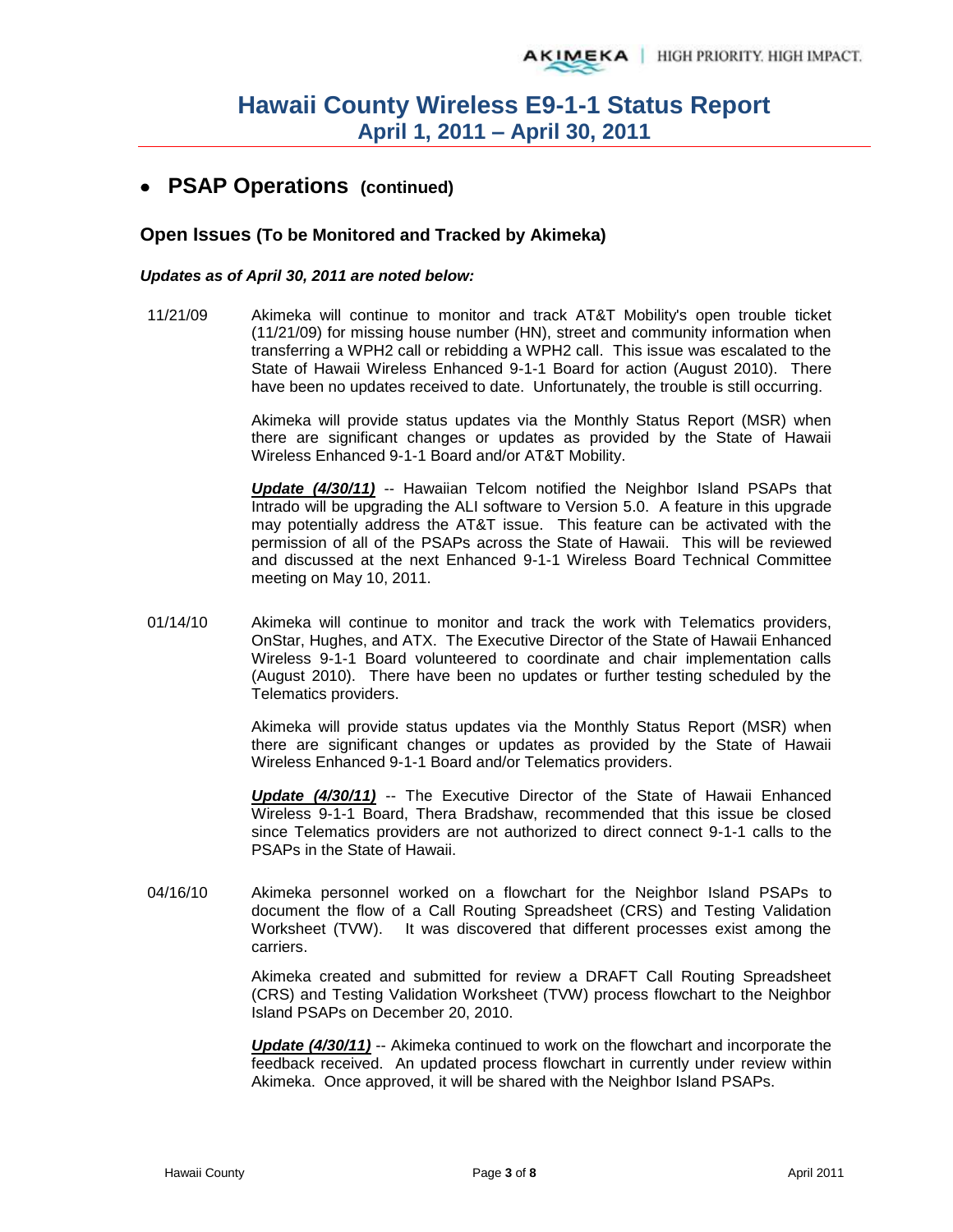## **MSAG**

### **Current Month – April 2011**

|               |              |                   |                                                                    |          |               |                |              |                              | (a)                                                | (b)                            |                        |
|---------------|--------------|-------------------|--------------------------------------------------------------------|----------|---------------|----------------|--------------|------------------------------|----------------------------------------------------|--------------------------------|------------------------|
| 2011          |              | 9-1-1NET REQUESTS |                                                                    |          |               |                |              | <b>Customer</b>              | In Suspended Status                                |                                |                        |
|               |              |                   |                                                                    |          |               |                |              | <b>Customer</b>              | <b>Address</b><br>as of Report Month End<br>Change |                                |                        |
| <b>PSAP</b>   | <b>TOTAL</b> | <b>Total</b>      | Change                                                             | Combined | <b>Delete</b> | Insert         | <b>Split</b> | <b>Addresses</b><br>Affected | <b>Requests</b>                                    | # of<br>Submitted Transactions | <b>TNs</b><br>Affected |
| <b>HAWAII</b> | 426          | 417               | 230                                                                | 170      | 5             | $\overline{2}$ | 10           | 5,268                        | 9 <sup>1</sup>                                     | $\mathbf{0}$                   | $\mathbf{0}$           |
|               |              |                   | Revised categories and report format changes effective April 2009. |          |               |                |              |                              |                                                    |                                |                        |

During the month of April 2011, 417 9-1-1Net requests were completed relating to the MSAG database, with 5,268 customer ANI/ALI records updated as a direct result. Nine (9) ALI discrepancy reports were submitted to 9-1-1Net for updates and corrections. See attached spreadsheet for a detailed description of changes and additions.

#### *There are no records in Suspended status as of April 30, 2011.*

Akimeka continued to work on the correspondence letters provided in hard copies, dating back to 2004, to validate if the address changes were incorporated into Akimeka's MSAG and GIS mapping layer updates. In the month of April 2011, Akimeka was able to confirm 275 street/address updates which were accurately accounted for and the information resides within the E9-1-1 databases. An additional 50 street/address updates were reviewed however require further research.

### **Year-to-Date (YTD) Summary – 2011**

|                   |              |                                                      |        |                   |                |                                   |                                               |                                              | (a)                                    | (b)                         |                     |
|-------------------|--------------|------------------------------------------------------|--------|-------------------|----------------|-----------------------------------|-----------------------------------------------|----------------------------------------------|----------------------------------------|-----------------------------|---------------------|
| <b>HAWAII</b>     |              |                                                      |        | 9-1-1NET REQUESTS |                | <b>Customer</b><br><b>Address</b> | In Suspended Status<br>as of Report Month End |                                              |                                        |                             |                     |
| 2011              | <b>TOTAL</b> | Total                                                | Change | Combined          | <b>Delete</b>  | Insert                            | <b>Split</b>                                  | Customer<br><b>Addresses</b><br>Affected (*) | Change<br><b>Requests</b><br>Submitted | # of<br><b>Transactions</b> | <b>TNs Affected</b> |
| December          |              |                                                      |        |                   |                |                                   |                                               |                                              |                                        |                             |                     |
| November          |              |                                                      |        |                   |                |                                   |                                               |                                              |                                        |                             |                     |
| October           |              |                                                      |        |                   |                |                                   |                                               |                                              |                                        |                             |                     |
| September         |              |                                                      |        |                   |                |                                   |                                               |                                              |                                        |                             |                     |
| August            |              |                                                      |        |                   |                |                                   |                                               |                                              |                                        |                             |                     |
| July              |              |                                                      |        |                   |                |                                   |                                               |                                              |                                        |                             |                     |
| June              |              |                                                      |        |                   |                |                                   |                                               |                                              |                                        |                             |                     |
| May               |              |                                                      |        |                   |                |                                   |                                               |                                              |                                        |                             |                     |
| April             | 426          | 417                                                  | 230    | 170               | 5              | $\overline{2}$                    | 10                                            | 5,268                                        | 9                                      | 0                           |                     |
| March             | 217          | 205                                                  | 78     | 114               | $\overline{c}$ |                                   | 10                                            | 1,512                                        | 12                                     | U                           |                     |
| February          | 173          | 144                                                  | 97     | 12                | 3              | 9                                 | 23                                            | 1,150                                        | 29                                     | $\Omega$                    |                     |
| January           | 310          | 293                                                  | 155    | 83                | 4              | 8                                 | 43                                            | 2,548                                        | 17                                     | $\Omega$                    |                     |
| <b>TOTAL YTD</b>  | 1,126        | 1,059                                                | 560    | 379               | 14             | 20                                | 86                                            | 10,478                                       | 67                                     |                             |                     |
| <b>AVG PER MO</b> | 282          | 265                                                  | 140    | 95                |                | 5                                 | 22                                            | 2,620                                        | 17                                     |                             |                     |
|                   |              | $(*)$ Applicate Change. Delate and Insert estegation |        |                   |                |                                   |                                               |                                              |                                        |                             |                     |

(\*) Applies to Change, Delete and Insert categories

*Note: Revised categories and report format changes effective April 2009.*

| <b>Definitions:</b> | (a) | Represents customer address change requests submitted to Intrado to correct customer ANI/ALI<br>records, including those identified by Akimeka. |
|---------------------|-----|-------------------------------------------------------------------------------------------------------------------------------------------------|
|                     | (b) | Represents what is in suspension status at the end of the report month -- awaiting further action<br>by County, Telco, or Akimeka.              |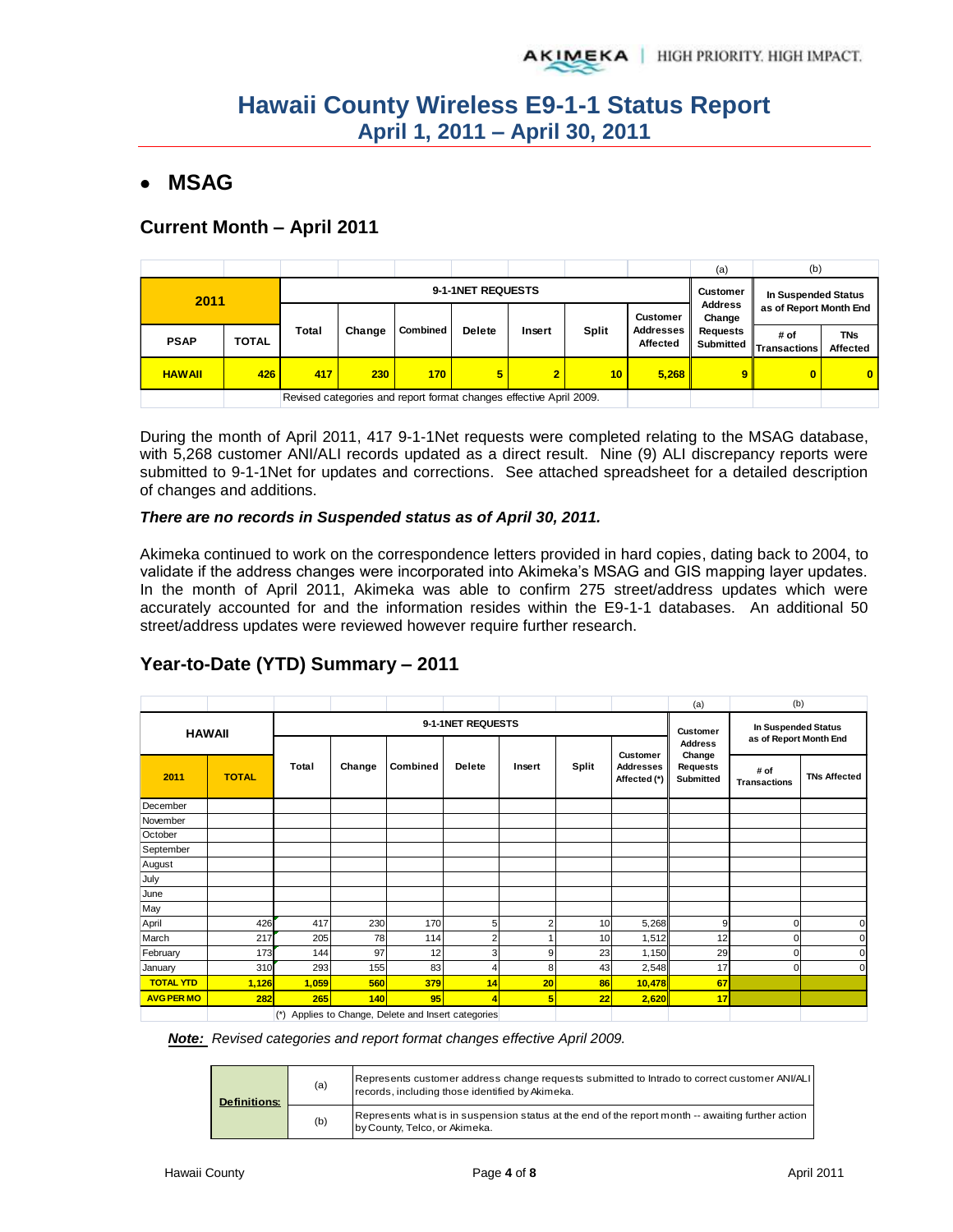## **Mapping Layers Updated/Loaded Into GIS – April 2011**

#### *9-1-1 GIS layers provided by Akimeka to the PSAP are designed for use on E9-1-1 systems.*

| <b>HAWAII</b>                                |                                         |                            |                                            |                                                                                                                                                                                                                               |  |  |  |  |  |
|----------------------------------------------|-----------------------------------------|----------------------------|--------------------------------------------|-------------------------------------------------------------------------------------------------------------------------------------------------------------------------------------------------------------------------------|--|--|--|--|--|
|                                              | Akimeka GIS Server                      |                            |                                            |                                                                                                                                                                                                                               |  |  |  |  |  |
| <b>Type of Layer</b>                         | Date Created/<br><b>Edits Performed</b> | Date Uploaded<br>to Server | Date Loaded Into<br><b>PSAP GIS Server</b> | Other/Remarks                                                                                                                                                                                                                 |  |  |  |  |  |
|                                              |                                         |                            | 04/25/11                                   |                                                                                                                                                                                                                               |  |  |  |  |  |
|                                              | 04/25/11                                |                            |                                            | Per Mobi PCS CRS                                                                                                                                                                                                              |  |  |  |  |  |
| <b>WSP Cell Towers</b>                       | 04/20/11                                |                            |                                            | Per AT&T Mobility CRS                                                                                                                                                                                                         |  |  |  |  |  |
|                                              |                                         |                            |                                            | Per VZW CRS                                                                                                                                                                                                                   |  |  |  |  |  |
|                                              | 04/05/11                                |                            |                                            | Per AT&T Mobility CRS                                                                                                                                                                                                         |  |  |  |  |  |
|                                              | 04/25/11                                |                            | 04/25/11                                   | Added new streets and changed street names and<br>ranges found in the County's layer. Included all data<br>necessary for the Intergraph CAD.                                                                                  |  |  |  |  |  |
| <b>Street Centerline</b>                     | 04/22/11                                |                            |                                            | Ran a comparison between Hawai'i County's updated<br>Street Centerline layer and Akimeka's current Street<br>Centerline layer to identify any changes needed                                                                  |  |  |  |  |  |
|                                              | 04/25/11                                |                            | 04/25/11                                   | Changed address point numbers and street names<br>found in the County's layer. Included all data needed for<br>the Intergraph CAD.                                                                                            |  |  |  |  |  |
| <b>Address Points</b>                        | 04/22/11                                |                            |                                            | Ran a comparison between Hawai'i County's updated<br>Address Points layer and Akimeka's current Address<br>Points layer to identify any changes needed. New<br>address points in the County's layer was added<br>accordingly. |  |  |  |  |  |
| <b>MSAG Address</b>                          |                                         |                            |                                            |                                                                                                                                                                                                                               |  |  |  |  |  |
| Points (aka Pseudo<br><b>Address Points)</b> |                                         |                            |                                            |                                                                                                                                                                                                                               |  |  |  |  |  |
| <b>MSAG Communities</b>                      |                                         |                            |                                            |                                                                                                                                                                                                                               |  |  |  |  |  |
| <b>Parcels</b>                               |                                         |                            |                                            |                                                                                                                                                                                                                               |  |  |  |  |  |
| <b>Airports</b>                              |                                         |                            | 04/25/11                                   |                                                                                                                                                                                                                               |  |  |  |  |  |
| <b>Churches</b>                              |                                         |                            |                                            |                                                                                                                                                                                                                               |  |  |  |  |  |
| <b>Coastal Names</b>                         |                                         |                            |                                            |                                                                                                                                                                                                                               |  |  |  |  |  |
| <b>Critical</b><br>Infrastructure            |                                         |                            |                                            |                                                                                                                                                                                                                               |  |  |  |  |  |
| <b>Emergency</b><br><b>Callboxes</b>         |                                         |                            |                                            |                                                                                                                                                                                                                               |  |  |  |  |  |
| <b>Fire Beats</b>                            |                                         |                            |                                            |                                                                                                                                                                                                                               |  |  |  |  |  |
| <b>Fire Districts</b>                        |                                         |                            |                                            |                                                                                                                                                                                                                               |  |  |  |  |  |
| <b>Fire ESZ</b>                              |                                         |                            |                                            |                                                                                                                                                                                                                               |  |  |  |  |  |
| <b>Fire Stations</b>                         |                                         |                            |                                            |                                                                                                                                                                                                                               |  |  |  |  |  |
| Food & Beverage                              |                                         |                            |                                            |                                                                                                                                                                                                                               |  |  |  |  |  |
| <b>Hospitals</b>                             |                                         |                            |                                            |                                                                                                                                                                                                                               |  |  |  |  |  |
| <b>Hotels</b>                                |                                         |                            |                                            |                                                                                                                                                                                                                               |  |  |  |  |  |
| <b>Major Roads</b>                           |                                         |                            |                                            |                                                                                                                                                                                                                               |  |  |  |  |  |

(\*) *Every time the GIS Update tool is used, Indexes and Cache have to be built. The Positron system configurator is adjusted every time a layer is loaded in the PowerMap database. Each PSAP position is updated accordingly.*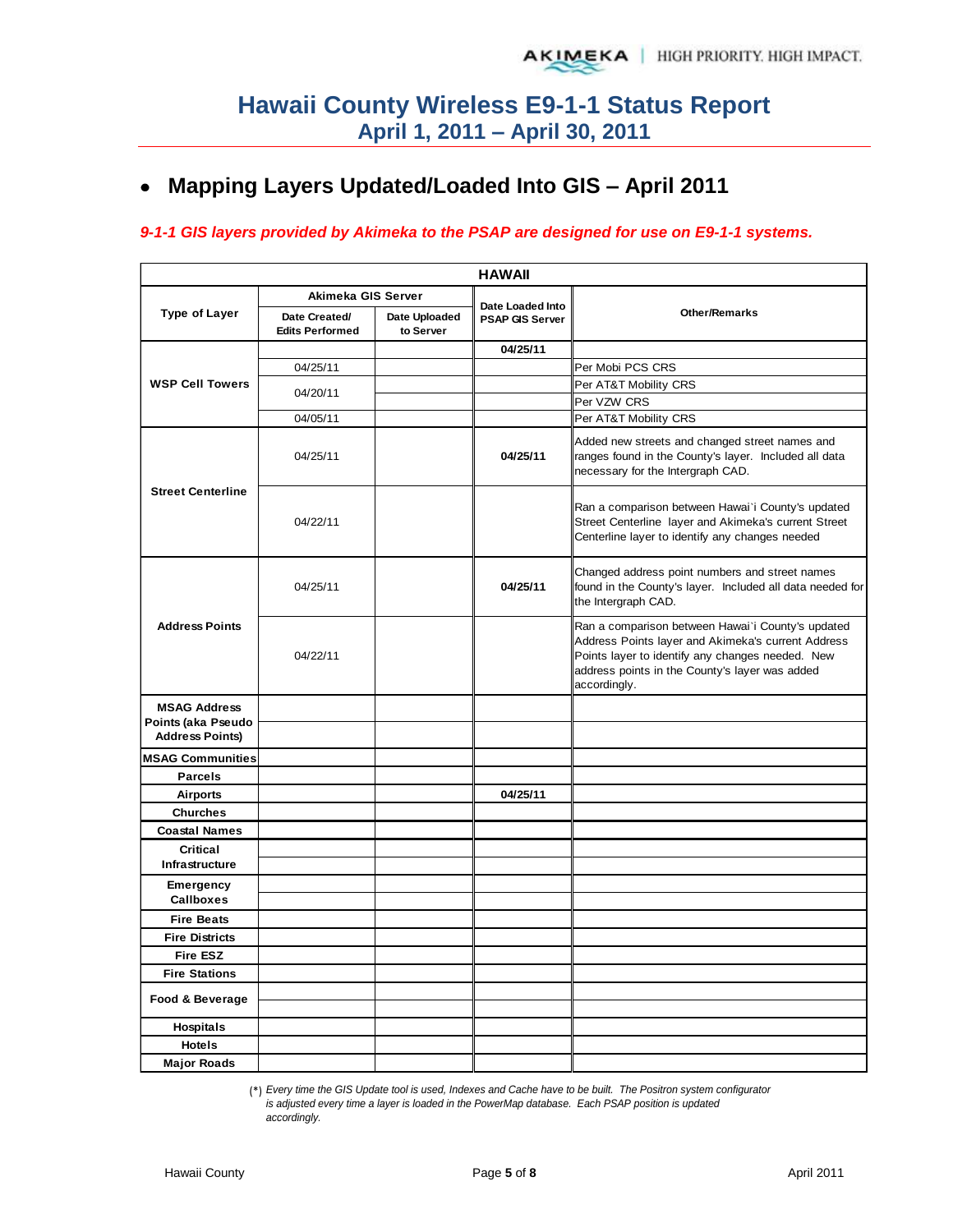## **Mapping Layers Updated/Loaded Into GIS – April 2011 (continued)**

#### *9-1-1 GIS layers provided by Akimeka to the PSAP are designed for use on E9-1-1 systems.*

|                                           | <b>HAWAII</b>                           |                            |                        |                                                                                     |  |  |  |  |  |  |  |  |
|-------------------------------------------|-----------------------------------------|----------------------------|------------------------|-------------------------------------------------------------------------------------|--|--|--|--|--|--|--|--|
|                                           | Akimeka GIS Server                      |                            | Date Loaded Into       |                                                                                     |  |  |  |  |  |  |  |  |
| <b>Type of Layer</b>                      | Date Created/<br><b>Edits Performed</b> | Date Uploaded<br>to Server | <b>PSAP GIS Server</b> | <b>Other/Remarks</b>                                                                |  |  |  |  |  |  |  |  |
| <b>Medical Facilities</b>                 |                                         |                            |                        |                                                                                     |  |  |  |  |  |  |  |  |
|                                           |                                         |                            |                        |                                                                                     |  |  |  |  |  |  |  |  |
| <b>Milepost Markers</b>                   |                                         |                            |                        |                                                                                     |  |  |  |  |  |  |  |  |
|                                           |                                         |                            | 04/25/11               |                                                                                     |  |  |  |  |  |  |  |  |
| <b>National and State</b><br><b>Parks</b> | 04/20/11 -- 04/25/11                    |                            |                        | Verified locations and synchronized data with the Parks<br>Polygon layer            |  |  |  |  |  |  |  |  |
| <b>Ocean Rescue</b>                       |                                         |                            |                        |                                                                                     |  |  |  |  |  |  |  |  |
| Parks Polygon                             | 04/20/11 -- 04/26/11                    |                            | 04/25/11               | Verified locations and synchronized data with the<br>National and State Parks layer |  |  |  |  |  |  |  |  |
| <b>Points of Interest</b>                 |                                         |                            |                        |                                                                                     |  |  |  |  |  |  |  |  |
| <b>Police Beat</b>                        |                                         |                            |                        |                                                                                     |  |  |  |  |  |  |  |  |
| <b>Boundaries</b>                         |                                         |                            |                        |                                                                                     |  |  |  |  |  |  |  |  |
| <b>Police Districts</b>                   |                                         |                            |                        |                                                                                     |  |  |  |  |  |  |  |  |
| <b>Police ESZ</b>                         |                                         |                            |                        |                                                                                     |  |  |  |  |  |  |  |  |
| <b>Police Stations</b>                    | 04/25/11                                |                            | 04/25/11               | Updated Hawaii County Police Stations attributes and<br>locations                   |  |  |  |  |  |  |  |  |
| <b>Post Office</b>                        |                                         |                            |                        |                                                                                     |  |  |  |  |  |  |  |  |
| <b>Schools</b>                            |                                         |                            | 04/25/11               |                                                                                     |  |  |  |  |  |  |  |  |
| <b>Service Station</b>                    |                                         |                            |                        |                                                                                     |  |  |  |  |  |  |  |  |
| <b>Subdivisions</b>                       |                                         |                            |                        |                                                                                     |  |  |  |  |  |  |  |  |
| <b>Trails</b>                             |                                         |                            |                        |                                                                                     |  |  |  |  |  |  |  |  |
| Tsunami                                   |                                         |                            |                        |                                                                                     |  |  |  |  |  |  |  |  |
| <b>Evacuation Zones</b>                   |                                         |                            |                        |                                                                                     |  |  |  |  |  |  |  |  |
| Tsunami                                   |                                         |                            |                        |                                                                                     |  |  |  |  |  |  |  |  |
| <b>Roadblocks</b>                         |                                         |                            |                        |                                                                                     |  |  |  |  |  |  |  |  |

(\*) *Every time the GIS Update tool is used, Indexes and Cache have to be built. The Positron system configurator is adjusted every time a layer is loaded in the PowerMap database. Each PSAP position is updated accordingly.*

|       | Street Centerline, Address Points, and Parcels layers are provided by Hawaii County.                                                                                                                         |
|-------|--------------------------------------------------------------------------------------------------------------------------------------------------------------------------------------------------------------|
| Note: | Akimeka has been instructed to not perform any edits on the Parcels layers as provided.<br>Akimeka uploads the layer into the Akimeka GIS Server and PSAP GIS Server accordingly.                            |
|       | For the Street Centerline and Address Points layers, effective November 25, 2009, Akimeka<br>will compare and incorporate the County's changes into Akimeka's Street Centerline and<br>Address Points layer. |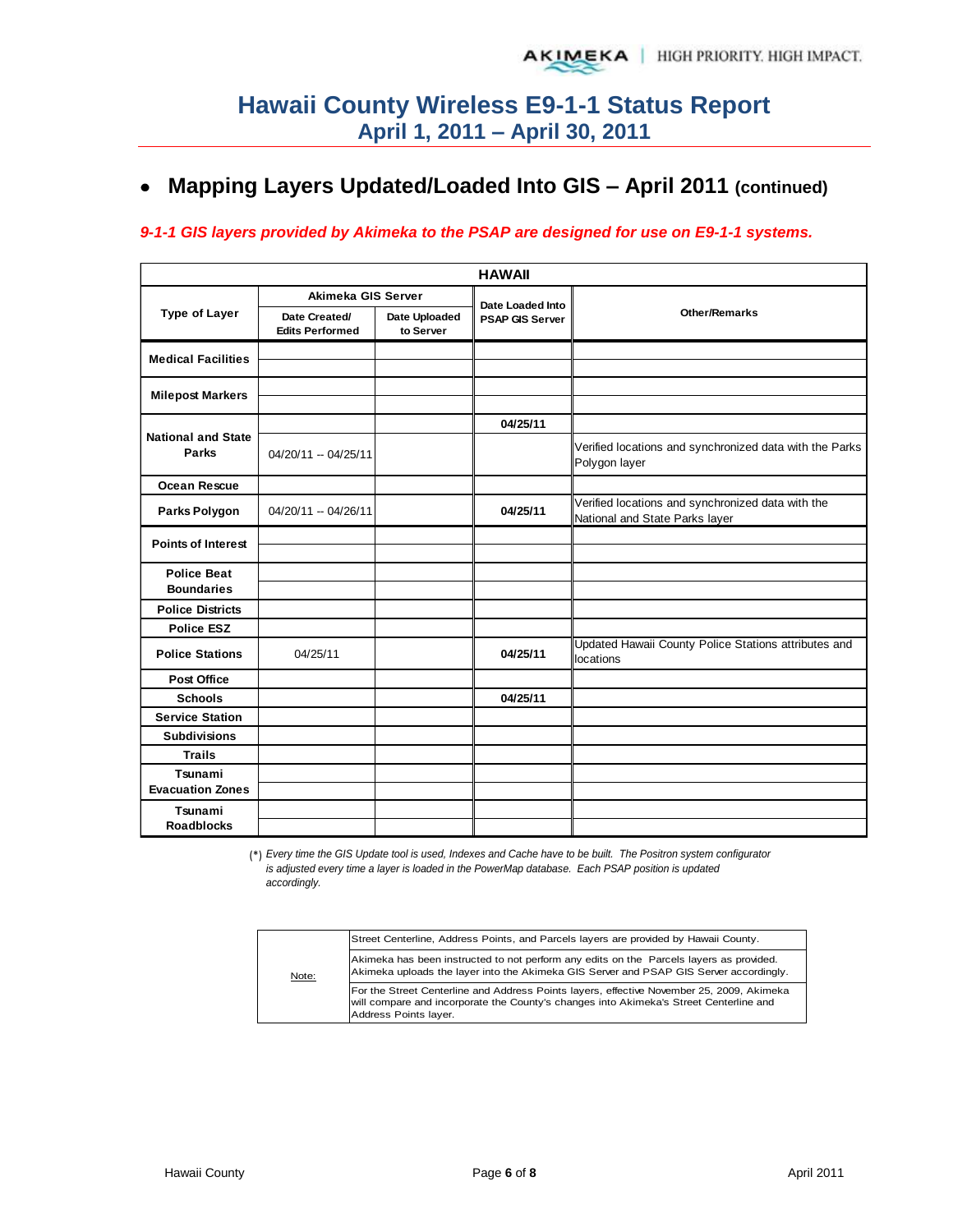## **Service Requests Transactions**

**Open Service Requests – April 2011 (March 30, 2011 – April 27, 2011)** 

| #              | Date     | Ticket# | Description                            | Urgency<br>Category                                     |        | <b>Comments</b>                                                                                                                                                                                                                     |  |  |
|----------------|----------|---------|----------------------------------------|---------------------------------------------------------|--------|-------------------------------------------------------------------------------------------------------------------------------------------------------------------------------------------------------------------------------------|--|--|
| $\mathbf{1}$   | 05/25/10 | 220     | <b>MSAG Community Layer</b>            | 911 Map -- Other                                        | Low    | Hawai'i County Police reviewed Akimeka's 2008<br>MSAG Community layer data and would like to<br>redefine them. New boundaries for West Hawai'i<br>was received on May 16, 2010.<br>Akimeka contacted the Hawai'i County PSAP to set |  |  |
|                |          |         |                                        |                                                         |        | up a meeting to discuss, define and agree upon the<br>MSAG Communities to be used.                                                                                                                                                  |  |  |
|                |          |         |                                        |                                                         |        | Akimeka E9-1-1 Support met with the Hawai'i<br>County PSAP on March 17, 2011 to discuss and<br>adjust the MSAG Communities layer. Research is<br>being done to ensure that the layer is properly<br>updated.                        |  |  |
| $\overline{2}$ | 06/03/10 | 225     | Verify addresses on Puako Beach Road   | <b>MSAG - ANI/ALI Discrepancy</b>                       | Normal | Customer records were researched and update<br>requests were sent to Sprint via Intrado and<br>Hawaiian Telcom, Inc. (HTI).<br>Record pending with telcos.                                                                          |  |  |
| 3              | 11/12/10 | 270     | Incorrect Address: TN = 808/968-6721   | <b>MSAG - ANI/ALI Discrepancy</b>                       | Normal | Customer records were researched and correction<br>request submitted on November 15, 2010.                                                                                                                                          |  |  |
|                |          |         |                                        |                                                         |        | Researched continued with Intrado and Hawai'i<br>County on March 31, 2011.                                                                                                                                                          |  |  |
| 4              | 02/11/11 | 312     | <b>Incorrect Information Displayed</b> | MSAG - ANI/ALI Discrepancy                              | Normal | Sent inquiry to Intrado regarding street name change<br>and potential community name change.                                                                                                                                        |  |  |
|                |          |         |                                        | Documented Items Per April 9 Intergraph Conference Call |        |                                                                                                                                                                                                                                     |  |  |
| 5              | 04/21/10 | 192     | Police/Fire Districts                  | 911 Map -- Other                                        | High   | Akimeka received written descriptions of the police<br>and fire beats from the Hawai'i County PSAPs.                                                                                                                                |  |  |
|                |          |         |                                        |                                                         |        | Screenshots illustrating the changes were sent to<br>the Hawai'i County PSAPs for review and approval.                                                                                                                              |  |  |
|                |          |         |                                        |                                                         |        | Akimeka personnel met with Hawai'i County Police<br>and Fire on March 17, 2011 to review and adjust<br>districts.                                                                                                                   |  |  |
|                |          |         |                                        |                                                         |        | Akimeka personnel met with Hawai'i County Police<br>and Fire personnel on March 17, 2011 to adjust the<br>districts.                                                                                                                |  |  |

*Note: Open Service Requests reflect what is in pending status at the end of the report month.*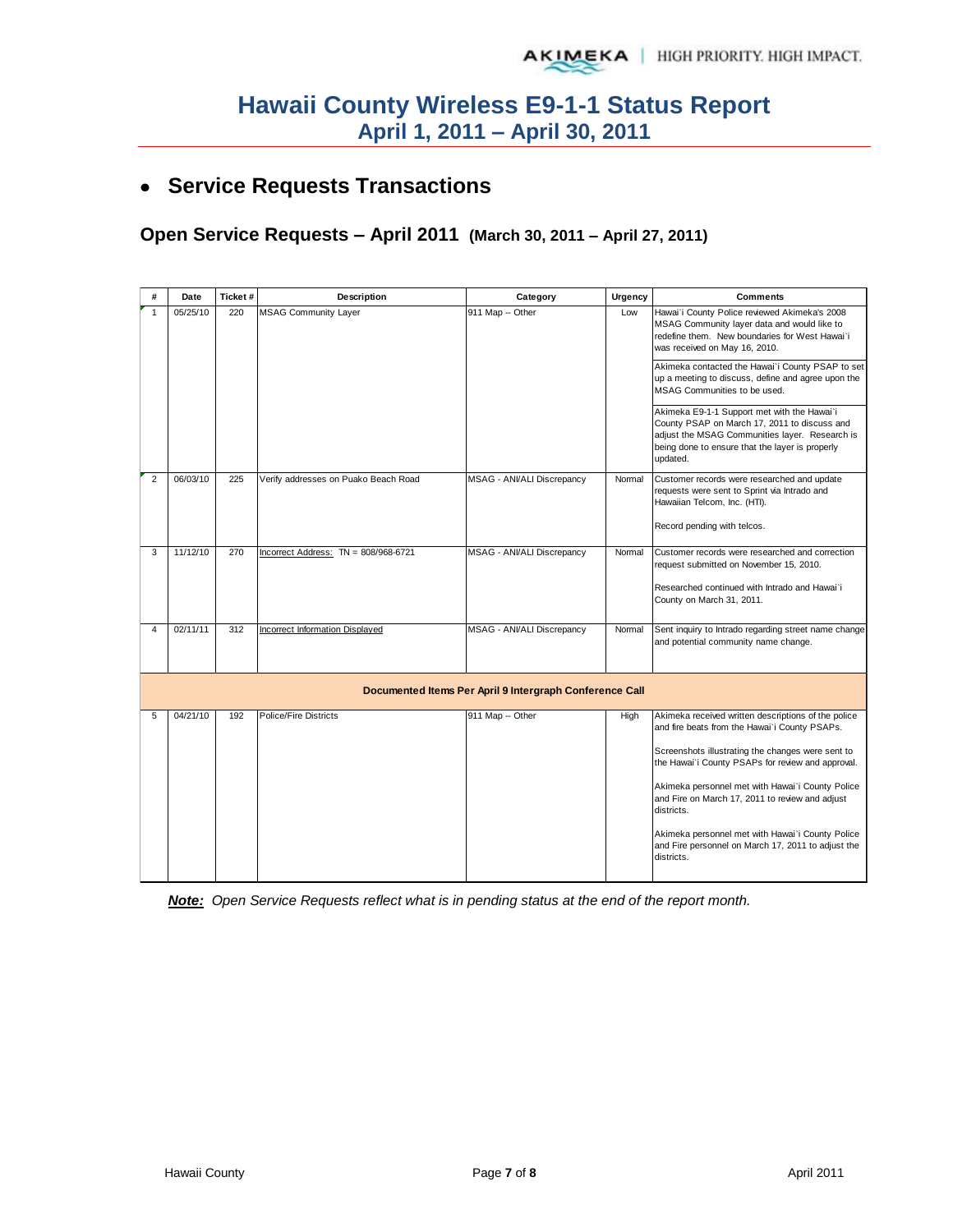**Service Requests Transactions (continued)**

**Year-to-Date (YTD) Summary – 2011**

|                | <b>HAWAII</b>  |               |      |                | <b>SERVICE REQUEST CATEGORIES</b> |                |                |                |                         |                    |             |  |
|----------------|----------------|---------------|------|----------------|-----------------------------------|----------------|----------------|----------------|-------------------------|--------------------|-------------|--|
| 2011           | <b>TOTAL</b>   |               |      |                | 911 Map                           |                | <b>MSAG</b>    |                | <b>Request Training</b> | <b>Suggestions</b> |             |  |
|                | <b>Created</b> | <b>Closed</b> | Open | <b>Created</b> | Closed                            | <b>Created</b> | Closed         | <b>Created</b> | Closed                  | <b>Created</b>     | Closed      |  |
| December       |                |               |      |                |                                   |                |                |                |                         |                    |             |  |
| November       |                |               |      |                |                                   |                |                |                |                         |                    |             |  |
| October        |                |               |      |                |                                   |                |                |                |                         |                    |             |  |
| September      |                |               |      |                |                                   |                |                |                |                         |                    |             |  |
| August         |                |               |      |                |                                   |                |                |                |                         |                    |             |  |
| <b>July</b>    |                |               |      |                |                                   |                |                |                |                         |                    |             |  |
| June           |                |               |      |                |                                   |                |                |                |                         |                    |             |  |
| May            |                |               |      |                |                                   |                |                |                |                         |                    |             |  |
| April          | 0              | 0             | 5    | $\overline{0}$ | $\overline{0}$                    | 0              | $\overline{0}$ | 0              | 0                       | $\mathbf{0}$       | $\mathbf 0$ |  |
| March          | 0              | 2             | 5    | $\Omega$       | $\mathbf{0}$                      | 0              | 2              | 0              | 0                       | $\Omega$           | $\mathbf 0$ |  |
| February       | 3 <sup>1</sup> |               |      | 0              | $\Omega$                          | 3              |                | $\Omega$       | 0                       | 0                  | $\mathbf 0$ |  |
| January        | 19             | 21            | 5    | U              | $\Omega$                          | 19             | 21             | $\Omega$       | 0                       | $\Omega$           | $\mathbf 0$ |  |
| 2010 Carryover | $\overline{7}$ | 0             |      | n              | $\Omega$                          | 5              | $\Omega$       | $\Omega$       | 0                       | 0                  | $\mathbf 0$ |  |
| <b>TOTAL</b>   | 29             | 24            | 5    | ٠              | $\bf{0}$                          | 27             | 24             | $\bf{0}$       | $\bf{0}$                | 0                  | $\bf{0}$    |  |

*Note: Open Service Requests reflect what is in pending status at the end of the report month.* 

|                     | Category                | <b>Description</b>                                      |  |  |  |  |
|---------------------|-------------------------|---------------------------------------------------------|--|--|--|--|
|                     | 911 Map                 | Mapping computer not functioning or displaying properly |  |  |  |  |
| <b>Definitions:</b> | MSAG                    | Discrepancies with 9-1-1 MSAG addresses                 |  |  |  |  |
|                     | <b>Request Training</b> | E-911 Operations training needs                         |  |  |  |  |
|                     | Suggestions             | Vehicle to share suggestions                            |  |  |  |  |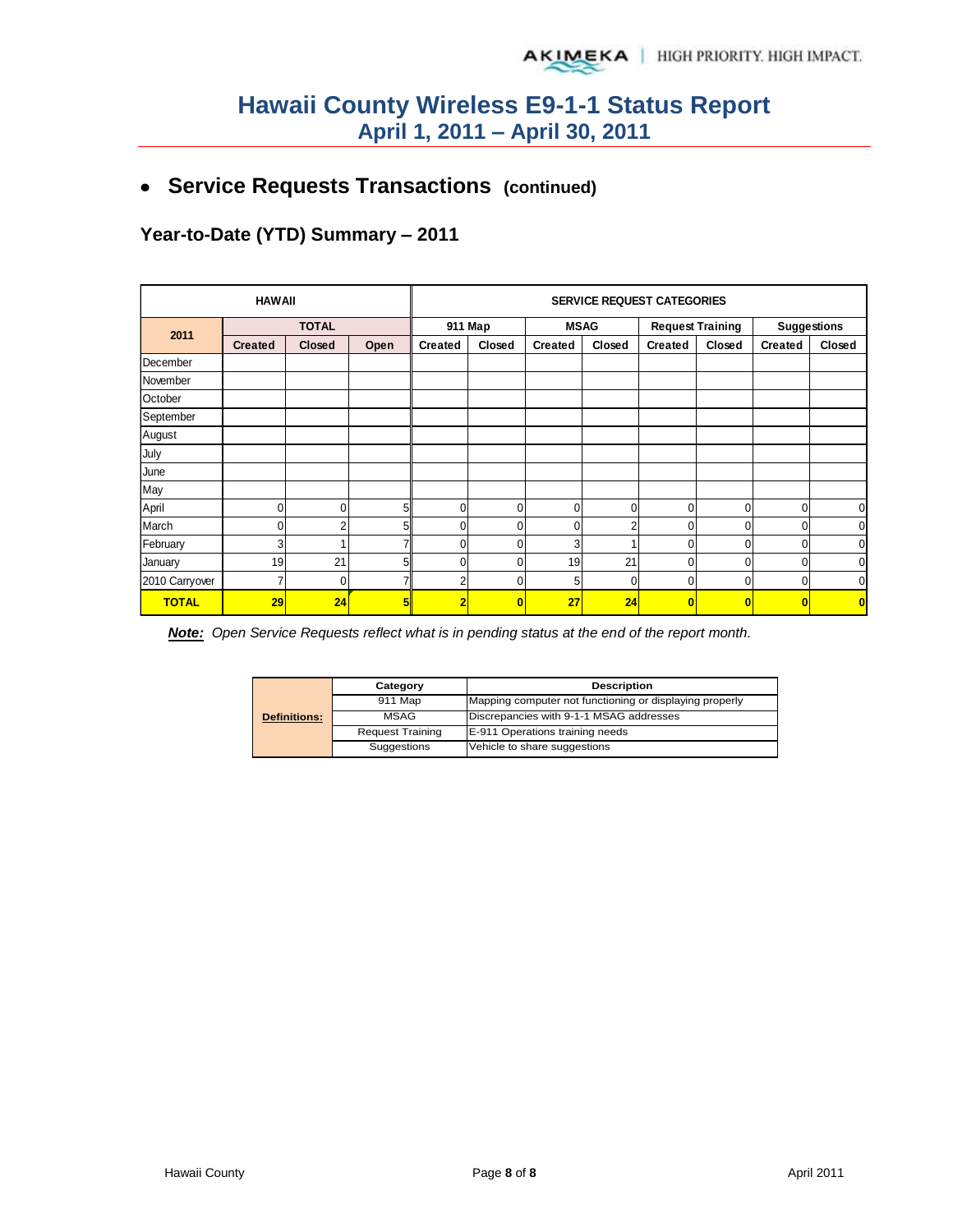## **PSAP Operations**

#### **9-1-1 Call Volume – April 2011**

| <b>PSAP</b>  | Total |       | %     | <b>Wireless</b> | $\frac{0}{0}$ |  |
|--------------|-------|-------|-------|-----------------|---------------|--|
| <b>KAUAI</b> | 3,031 | 1,102 | 36.4% | 1,925           | 63.6%         |  |

### **9-1-1 Call Volume – Calendar Year 2011**

| <b>KAUAI</b>      |              |            |                                     | <b>TOTAL PSAP 9-1-1 CALL VOLUME</b> |                                     |              |                    |            |             |
|-------------------|--------------|------------|-------------------------------------|-------------------------------------|-------------------------------------|--------------|--------------------|------------|-------------|
|                   |              | Wireline   |                                     |                                     | <b>Wireless</b>                     | Admin        |                    |            | Abandoned   |
| 2011              | <b>Total</b> | # of Calls | %to Total<br>Wireline &<br>Wireless | # of Calls                          | %to Total<br>Wireline &<br>Wireless | # of Calls   | %to Total<br>Calls | # of Calls | % Abandoned |
| December          |              |            |                                     |                                     |                                     |              |                    |            |             |
| November          |              |            |                                     |                                     |                                     |              |                    |            |             |
| October           |              |            |                                     |                                     |                                     |              |                    |            |             |
| September         |              |            |                                     |                                     |                                     |              |                    |            |             |
| August            |              |            |                                     |                                     |                                     |              |                    |            |             |
| July              |              |            |                                     |                                     |                                     |              |                    |            |             |
| June              |              |            |                                     |                                     |                                     |              |                    |            |             |
| May               |              |            |                                     |                                     |                                     |              |                    |            |             |
| April             | 3,031        | 1,102      | 36.4%                               | 1,925                               | 63.6%                               | 4            | 0.1%               | 643        | 21.2%       |
| March             | 3,166        | 1,103      | 34.9%                               | 2,060                               | 65.1%                               | 3            | 0.1%               | 646        | 20.4%       |
| February          | 2,875        | 1,049      | 36.5%                               | 1,822                               | 63.5%                               | 4            | 0.1%               | 554        | 19.3%       |
| January           | 2,907        | 1,018      | 35.0%                               | 1,889                               | 65.0%                               | 0            | 0.0%               | 601        | 20.7%       |
| <b>TOTAL YTD</b>  | 11,979       | 4,272      | 35.7%                               | 7,696                               | 64.3%                               | 11           | 0.1%               | 2,444      | 20.4%       |
| <b>AVG PER MO</b> | 2,995        | 1,068      |                                     | 1,924                               |                                     | $\mathbf{3}$ |                    | 611        |             |

*Note: Total Calls include Administrative calls that are not direct 9-1-1 calls.* 

#### **Notes:**

- (1) Total call volumes include Administrative calls. (Administrative calls = Calls made between 9-1-1 positions but are not 9-1-1 calls.)
- (2) "Abandoned" calls represent the number of incoming 9-1-1 calls for which the caller had hung up before a call-taker answered.
- (3) "Abandoned" calls are included in the "Wireline" and "Wireless" counts respectively. The standard CML reports do not provide a break-out of "Abandoned" calls between "Wireline" and "Wireless" calls.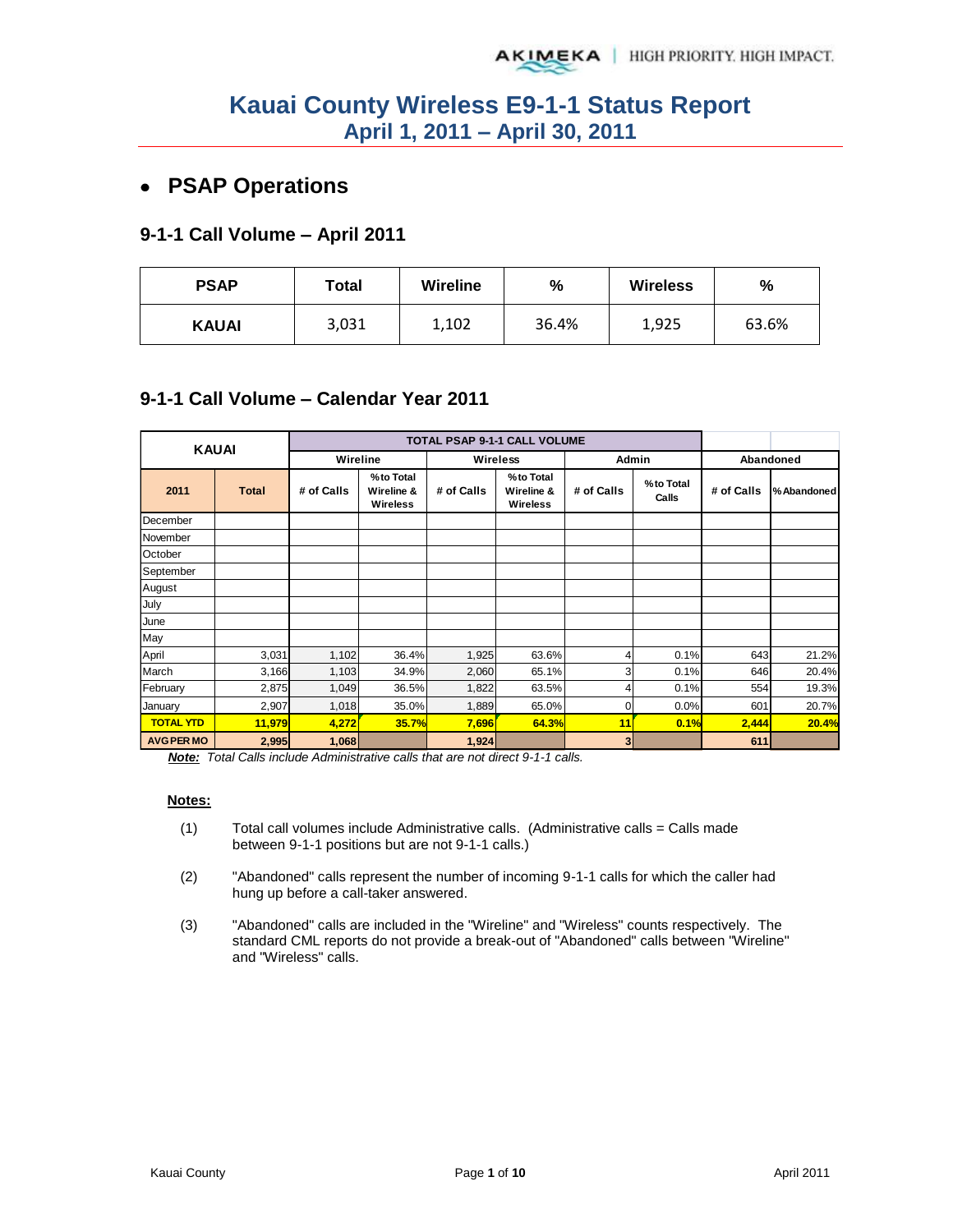### **PSAP Operations (continued)**

#### **Wireless Test – April 2011**

| Date                  | <b>WSP</b>    | <b>Sites</b><br>Tested | <b>Sectors</b><br>Tested | <b>Tested By</b> | Test<br><b>Pass/Fail</b> |
|-----------------------|---------------|------------------------|--------------------------|------------------|--------------------------|
| $04/25/11 - 04/25/11$ | AT&T Mobility |                        |                          | Kauai PSAP       | Pass                     |

### **Current Month PSAP Operations Activities – April 2011**

- $04/01/11 -$ 04/08/11 Akimeka personnel assisted Kauai Dispatch Supervisor, Kathleen Langtad, in finding the contact personnel to schedule maintenance and testing of the Polihale State Park callbox. Allen Hanaike of the State of Hawaii Transportation Department was contacted and maintenance testing will be scheduled.
- 04/27/11 Akimeka personnel participated in a conference call with Sprint/Nextel personnel to discuss the overflow routes for 9-1-1 calls for Kauai County. It was agreed that Sprint/Nextel would utilize the MF trunks to the secondary router instead of remote call forwarding. While the MF trunks were tested, testing would proceed for selected address updates -- Job HI74XC032, 9740687.

#### **Open Issues (To be Monitored and Tracked by Akimeka)**

#### *Updates as of April 30, 2011 are noted below:*

11/21/09 Akimeka will continue to monitor and track AT&T Mobility's open trouble ticket (11/21/09) for missing house number (HN), street and community information when transferring a WPH2 call or rebidding a WPH2 call. This issue was escalated to the State of Hawaii Wireless Enhanced 9-1-1 Board for action (August 2010). There have been no updates received to date. Unfortunately, the trouble is still occurring.

> Akimeka will provide status updates via the Monthly Status Report (MSR) when there are significant changes or updates as provided by the State of Hawaii Wireless Enhanced 9-1-1 Board and/or AT&T Mobility.

> **Update (4/30/11)** -- Hawaiian Telcom notified the Neighbor Island PSAPs that Intrado will be upgrading the ALI software to Version 5.0. A feature in this upgrade may potentially address the AT&T issue. This feature can be activated with the permission of all of the PSAPs across the State of Hawaii. This will be reviewed and discussed at the next Enhanced 9-1-1 Wireless Board Technical Committee meeting on May 10, 2011.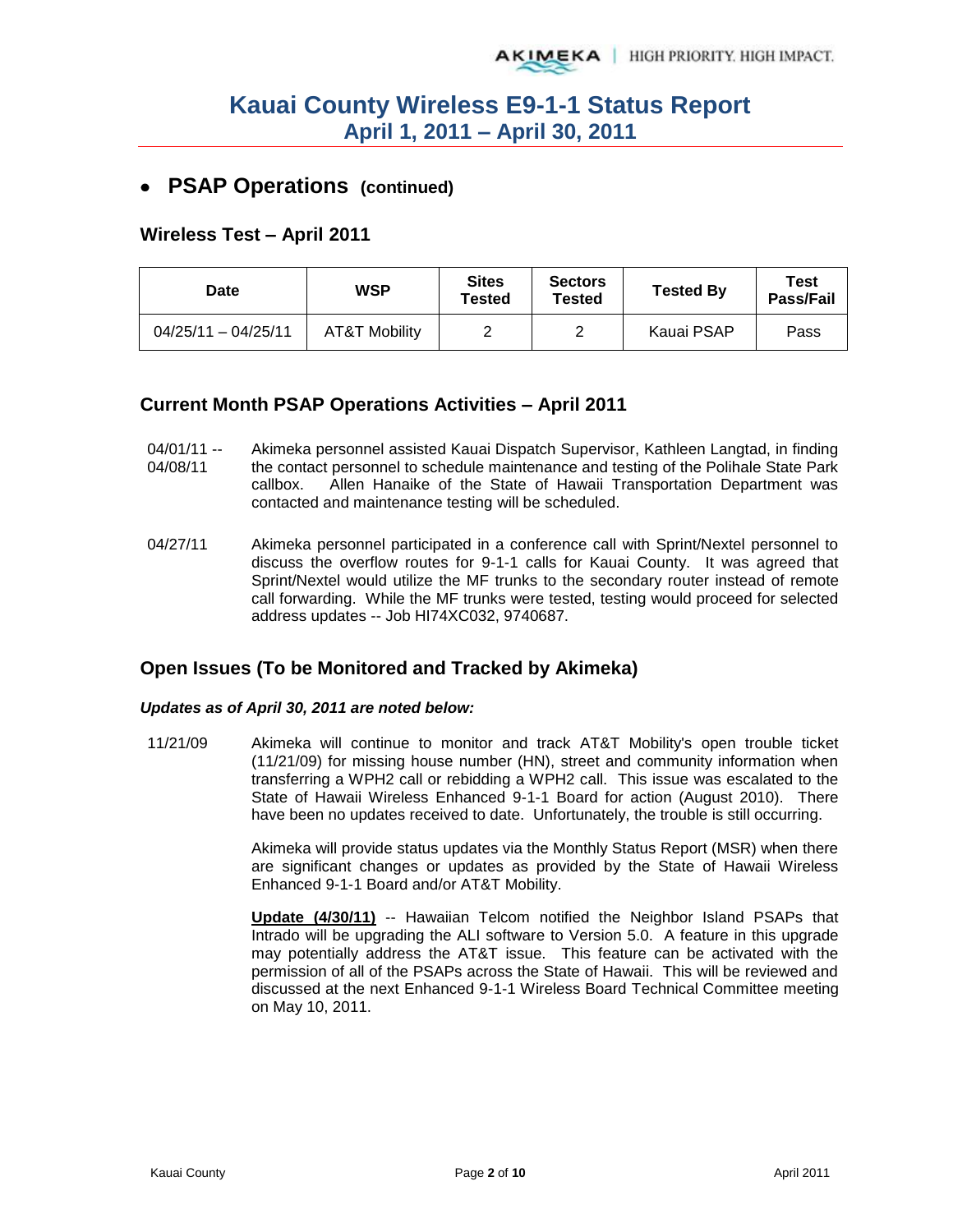### **PSAP Operations (continued)**

#### **Open Issues (To be Monitored and Tracked by Akimeka) (continued)**

#### *Updates as of April 30, 2011 are noted below:*

01/14/10 Akimeka will continue to monitor and track the work with Telematics providers, OnStar, Hughes, and ATX. The Executive Director of the State of Hawaii Enhanced Wireless 9-1-1 Board volunteered to coordinate and chair implementation calls (August 2010). There have been no updates or further testing scheduled by the Telematics providers.

> Akimeka will provide status updates via the Monthly Status Report (MSR) when there are significant changes or updates as provided by the State of Hawaii Wireless Enhanced 9-1-1 Board and/or Telematics providers.

> **Update (4/30/11)** -- The Executive Director of the State of Hawaii Enhanced Wireless 9-1-1 Board, Thera Bradshaw, recommended that this issue be closed since Telematics providers are not authorized to direct connect 9-1-1 calls to the PSAPs in the State of Hawaii.

04/16/10 Akimeka personnel worked on a flowchart for the Neighbor Island PSAPs to document the flow of a Call Routing Spreadsheet (CRS) and Testing Validation Worksheet (TVW). It was discovered that different processes exist among the carriers.

> Akimeka created and submitted for review a DRAFT Call Routing Spreadsheet (CRS) and Testing Validation Worksheet (TVW) process flowchart to the Neighbor Island PSAPs on December 20, 2010.

> **Update (4/30/11)** -- Akimeka continued to work on the flowchart and incorporate the feedback received. An updated process flowchart in currently under review within Akimeka. Once approved, it will be shared with the Neighbor Island PSAPs.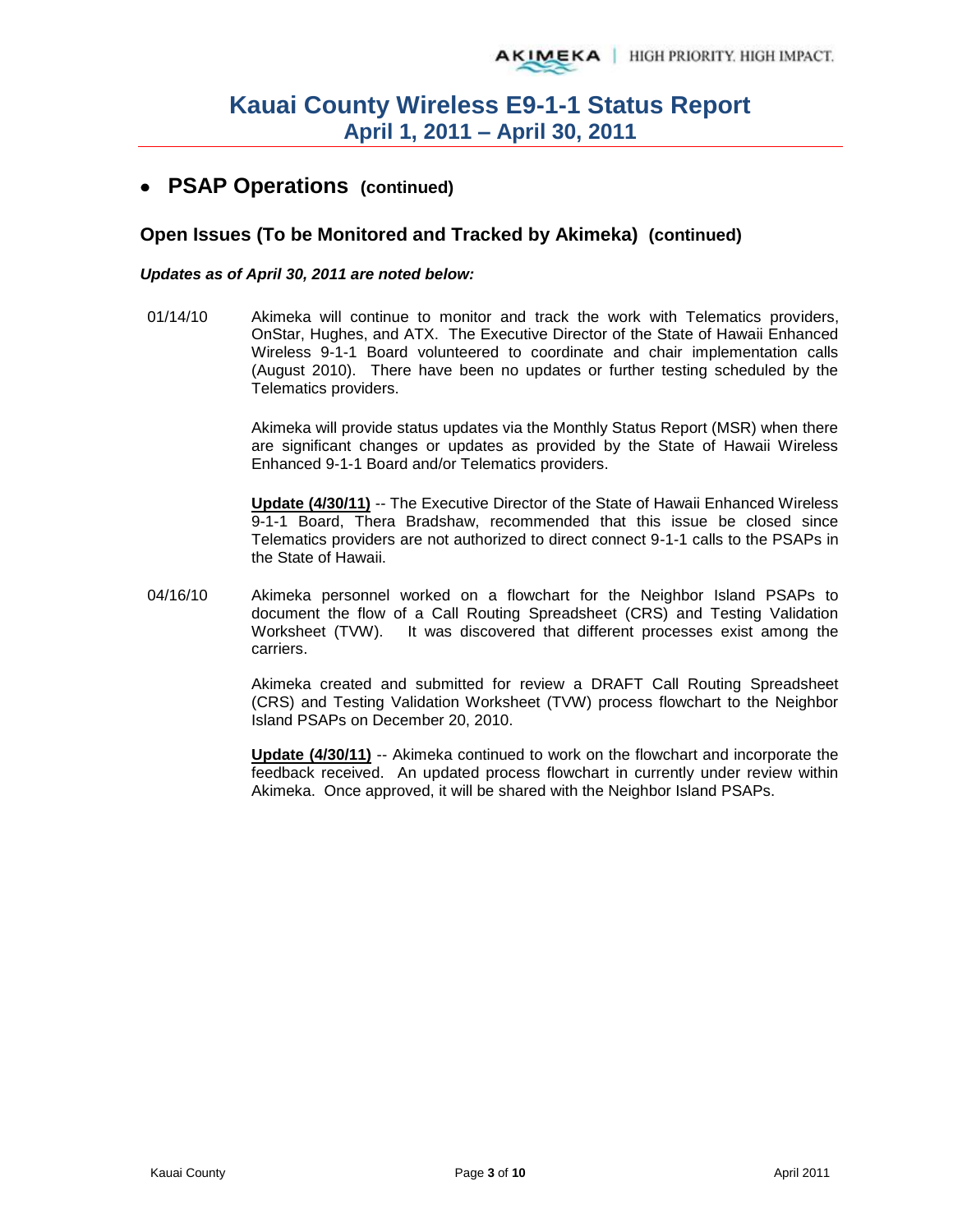### **MSAG**

### **Current Month – April 2011**

|              |       |                                                                    |        |          |               |        |                 |                              | (a)                          | (b)                    |                        |
|--------------|-------|--------------------------------------------------------------------|--------|----------|---------------|--------|-----------------|------------------------------|------------------------------|------------------------|------------------------|
| 2011         |       | 9-1-1NET REQUESTS                                                  |        |          |               |        |                 |                              |                              | In Suspended Status    |                        |
|              |       |                                                                    |        |          |               |        | <b>Customer</b> |                              | <b>Address</b><br>Change     | as of Report Month End |                        |
| <b>PSAP</b>  | TOTAL | <b>Total</b>                                                       | Change | Combined | <b>Delete</b> | Insert | <b>Split</b>    | Addresses<br><b>Affected</b> | <b>Requests</b><br>Submitted | # of<br>ITransactions  | <b>TNs</b><br>Affected |
| <b>KAUAI</b> | 42    | 42                                                                 | 35     | 5.       | 1             |        | $\bf{0}$        | 1,130                        | $\mathbf{0}$                 | $\bf{0}$               | $\mathbf{0}$           |
|              |       | Revised categories and report format changes effective April 2009. |        |          |               |        |                 |                              |                              |                        |                        |

During the month of April 2011, 42 9-1-1Net requests were completed relating to the MSAG database, with 1,130 customer ANI/ALI records updated as a direct result. No ALI discrepancy reports were submitted to 9-1-1Net for updates and corrections. See attached spreadsheet for a detailed description of changes and additions.

*There are no records in Suspended status as of April 30, 2011.* 

|                   |              |       |        |                                                 |                   |             |                |                                       | (a)                                    | (b)                                           |                     |
|-------------------|--------------|-------|--------|-------------------------------------------------|-------------------|-------------|----------------|---------------------------------------|----------------------------------------|-----------------------------------------------|---------------------|
|                   | <b>KAUAI</b> |       |        |                                                 | 9-1-1NET REQUESTS |             |                |                                       | <b>Customer</b><br><b>Address</b>      | In Suspended Status<br>as of Report Month End |                     |
| 2011              | <b>TOTAL</b> | Total | Change | Combined                                        | <b>Delete</b>     | Insert      | Split          | Customer<br>Addresses<br>Affected (*) | Change<br><b>Requests</b><br>Submitted | # of<br><b>Transactions</b>                   | <b>TNs Affected</b> |
| December          |              |       |        |                                                 |                   |             |                |                                       |                                        |                                               |                     |
| November          |              |       |        |                                                 |                   |             |                |                                       |                                        |                                               |                     |
| October           |              |       |        |                                                 |                   |             |                |                                       |                                        |                                               |                     |
| September         |              |       |        |                                                 |                   |             |                |                                       |                                        |                                               |                     |
| August            |              |       |        |                                                 |                   |             |                |                                       |                                        |                                               |                     |
| July              |              |       |        |                                                 |                   |             |                |                                       |                                        |                                               |                     |
| June              |              |       |        |                                                 |                   |             |                |                                       |                                        |                                               |                     |
| May               |              |       |        |                                                 |                   |             |                |                                       |                                        |                                               |                     |
| April             | 42           | 42    | 35     | 5                                               |                   |             | $\Omega$       | 1,130                                 | 0                                      | $\Omega$                                      | 0                   |
| March             | 51           | 51    | 31     | $\overline{2}$                                  | 4                 | 4           | 10             | 769                                   | 0                                      |                                               | O                   |
| February          |              |       | 2      |                                                 | 0                 | $\mathbf 0$ |                | 297                                   | 0                                      | $\Omega$                                      | 0                   |
| January           | 137          | 136   | 103    | 16                                              |                   | 5           | 11             | 1,840                                 | 1                                      | $\mathbf{0}$                                  | $\Omega$            |
| <b>TOTAL YTD</b>  | 234          | 233   | 171    | 24                                              | $6\phantom{1}$    | 10          | 22             | 4,036                                 |                                        |                                               |                     |
| <b>AVG PER MO</b> | 59           | 58    | 43     | 6                                               | $\overline{2}$    | 3           | $6\phantom{1}$ | 1,009                                 | O                                      |                                               |                     |
|                   |              | $(*)$ |        | Applies to Change, Delete and Insert categories |                   |             |                |                                       |                                        |                                               |                     |

### **Year-to-Date (YTD) Summary – 2011**

*Note: Revised categories and report format changes effective April 2009.* 

| <b>Definitions:</b> | (a) | Represents customer address change requests submitted to Intrado to correct customer ANI/ALI<br>records, including those identified by Akimeka. |
|---------------------|-----|-------------------------------------------------------------------------------------------------------------------------------------------------|
|                     | (b) | Represents what is in suspension status at the end of the report month -- awaiting further action<br>by County, Telco, or Akimeka.              |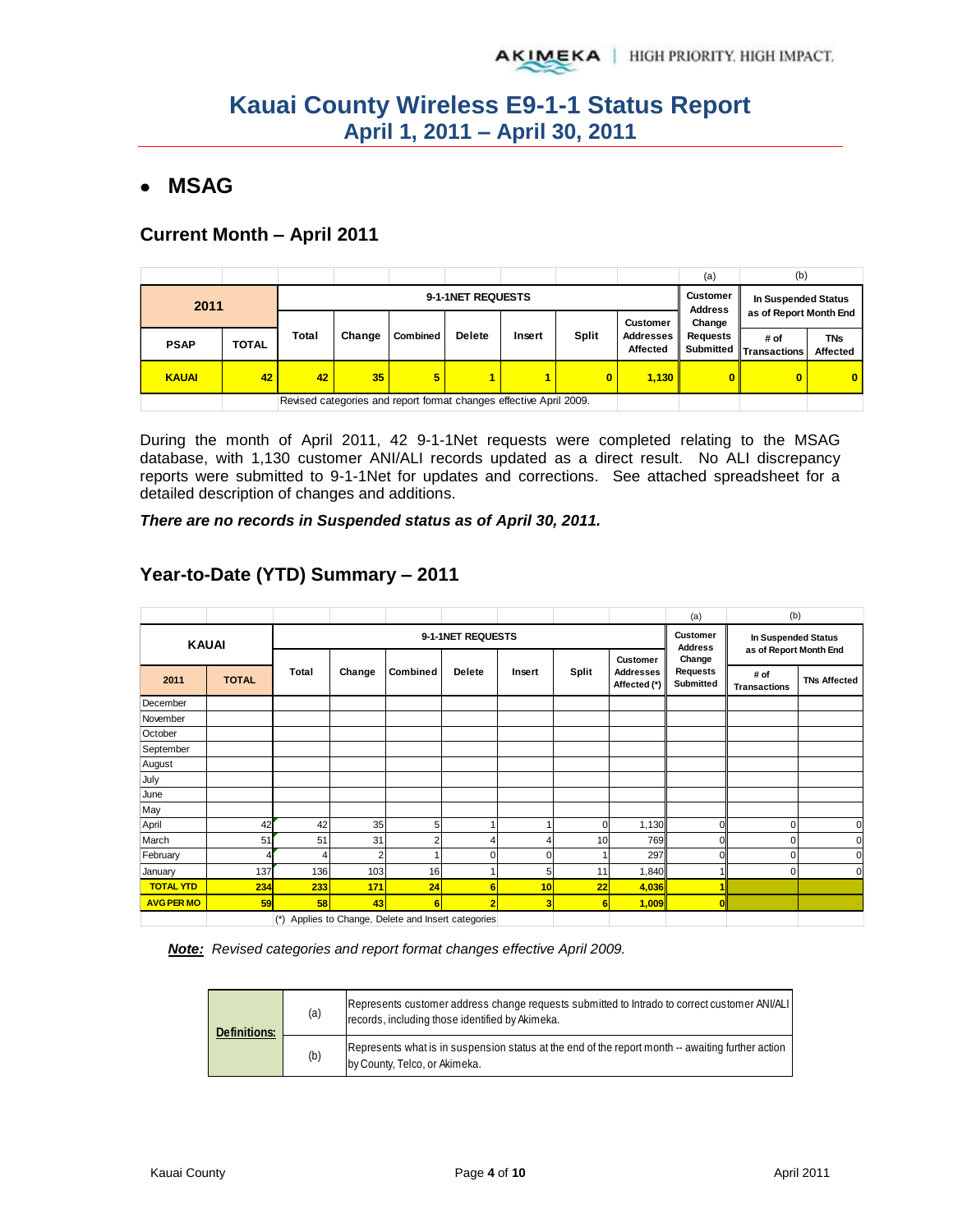#### **Mapping Layers Updated/Loaded Into GIS – April 2011**  $\bullet$

#### *9-1-1 GIS layers provided by Akimeka to the PSAP are designed for use on E9-1-1 systems.*

|                                                                     | <b>KAUAI</b>                            |                            |                                            |                                                                                                       |  |  |  |  |  |  |  |  |
|---------------------------------------------------------------------|-----------------------------------------|----------------------------|--------------------------------------------|-------------------------------------------------------------------------------------------------------|--|--|--|--|--|--|--|--|
|                                                                     | Akimeka GIS Server                      |                            |                                            |                                                                                                       |  |  |  |  |  |  |  |  |
| <b>Type of Layer</b>                                                | Date Created/<br><b>Edits Performed</b> | Date Uploaded<br>to Server | Date Loaded Into<br><b>PSAP GIS Server</b> | Other/Remarks                                                                                         |  |  |  |  |  |  |  |  |
| <b>WSP Cell Towers</b>                                              | 04/19/11                                |                            |                                            | Per Sprint CRS                                                                                        |  |  |  |  |  |  |  |  |
|                                                                     | 04/08/11                                |                            |                                            | Per VZW CRS                                                                                           |  |  |  |  |  |  |  |  |
| <b>Street Centerlines</b>                                           |                                         |                            |                                            |                                                                                                       |  |  |  |  |  |  |  |  |
| <b>Address Points</b>                                               | 04/07/11                                |                            |                                            |                                                                                                       |  |  |  |  |  |  |  |  |
| <b>MSAG Address</b><br>Points (aka Pseudo<br><b>Address Points)</b> |                                         |                            |                                            |                                                                                                       |  |  |  |  |  |  |  |  |
| <b>MSAG Communities</b>                                             | 04/26/11                                |                            |                                            | Ongoing project to update the MSAG Communities                                                        |  |  |  |  |  |  |  |  |
| <b>Parcels</b>                                                      | 04/06/11 -- 04/08/11                    |                            |                                            | Fixed gaps and overlaps in the Parcels layer                                                          |  |  |  |  |  |  |  |  |
| <b>Coastal Names</b>                                                |                                         |                            |                                            |                                                                                                       |  |  |  |  |  |  |  |  |
| Coastline                                                           |                                         |                            |                                            |                                                                                                       |  |  |  |  |  |  |  |  |
| <b>Common Places</b>                                                |                                         |                            |                                            |                                                                                                       |  |  |  |  |  |  |  |  |
| <b>Communications</b>                                               |                                         |                            |                                            |                                                                                                       |  |  |  |  |  |  |  |  |
| Emergency<br><b>Callboxes</b>                                       |                                         |                            |                                            |                                                                                                       |  |  |  |  |  |  |  |  |
| <b>EMS Zones</b>                                                    |                                         |                            |                                            |                                                                                                       |  |  |  |  |  |  |  |  |
| <b>Fire ESZ</b>                                                     |                                         |                            |                                            |                                                                                                       |  |  |  |  |  |  |  |  |
| <b>Fire Stations</b>                                                |                                         |                            |                                            |                                                                                                       |  |  |  |  |  |  |  |  |
| Food & Beverage                                                     |                                         |                            |                                            | Renamed Restaurant layer to Food & Beverage layer<br>to include bakeries, cafes, food factories, etc. |  |  |  |  |  |  |  |  |
| <b>Hotels</b>                                                       |                                         |                            |                                            |                                                                                                       |  |  |  |  |  |  |  |  |
| <b>Medic Beat</b><br><b>Boundaries</b>                              |                                         |                            |                                            |                                                                                                       |  |  |  |  |  |  |  |  |
| <b>Medic Stations</b>                                               | 04/18/11                                |                            |                                            | Created new Medic Stations layer from information<br>provided by the Kauai Dispatch Center            |  |  |  |  |  |  |  |  |
| <b>Medical Facilities</b>                                           |                                         |                            |                                            |                                                                                                       |  |  |  |  |  |  |  |  |
| <b>Milepost Markers</b>                                             |                                         |                            |                                            |                                                                                                       |  |  |  |  |  |  |  |  |
| <b>National and State</b>                                           | 04/27/11                                |                            |                                            | Locations were verified and moved if necessary.                                                       |  |  |  |  |  |  |  |  |
| Parks                                                               | $04/07/11 - 04/11/11$                   |                            |                                            | Synchronized the National and State Parks layer with<br>the Parks Polygon layer.                      |  |  |  |  |  |  |  |  |
| Parks Polygon                                                       | 04/27/11                                |                            |                                            | Locations were verified and moved to match the<br>spatially correct parcels. Synchronized the Parks   |  |  |  |  |  |  |  |  |
|                                                                     | 04/07/11 -- 04/11/11                    |                            |                                            | Polygon layer with the National and State Parks layer.                                                |  |  |  |  |  |  |  |  |
| <b>Plat Maps</b>                                                    |                                         |                            |                                            |                                                                                                       |  |  |  |  |  |  |  |  |

(\*) *Every time the GIS Update tool is used, Indexes and Cache have to be built. The Positron system configurator is adjusted every time a layer is loaded in the PowerMap database. Each PSAP position is updated accordingly.*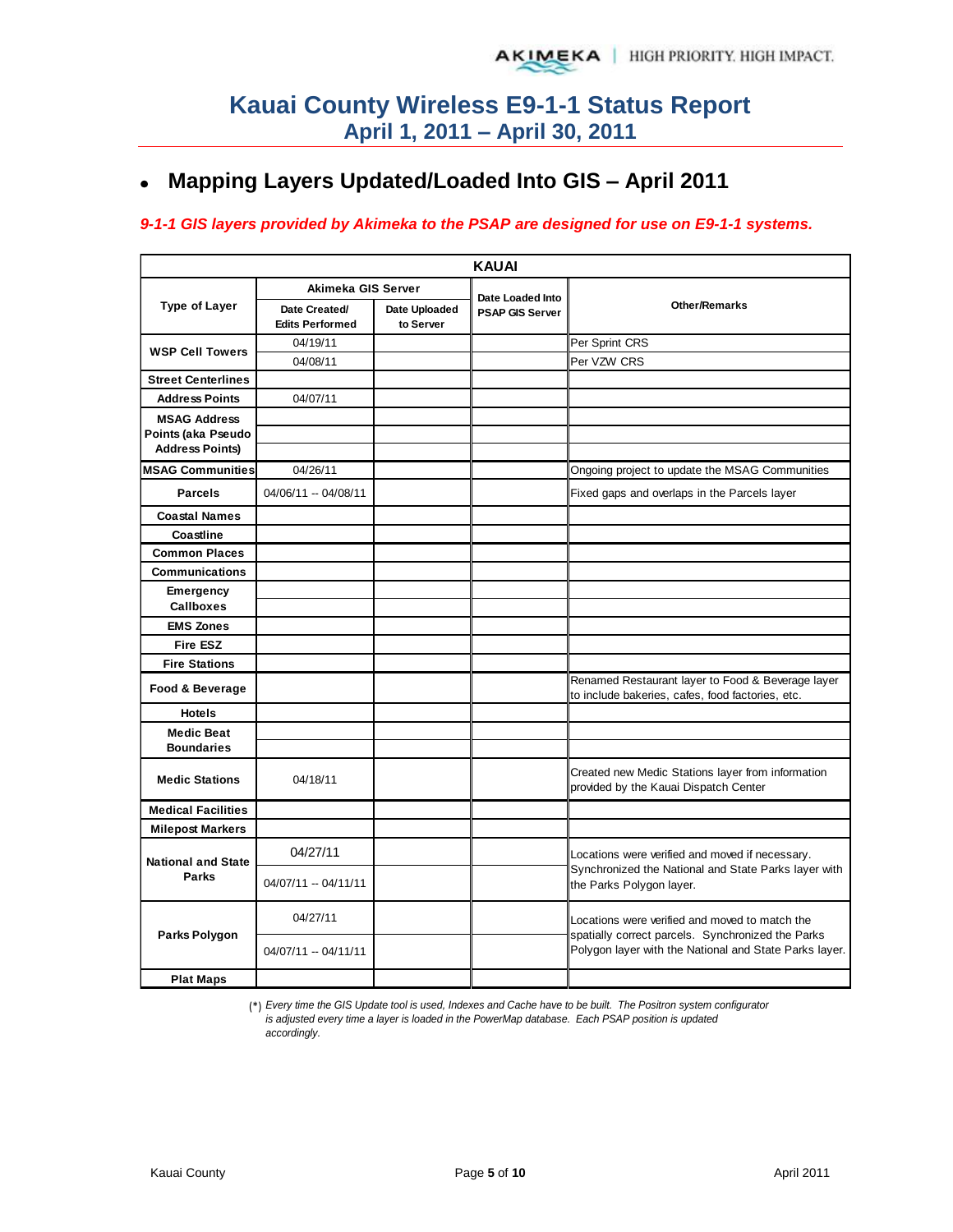#### **Mapping Layers Updated/Loaded Into GIS – April 2011 (continued)**   $\bullet$

#### *9-1-1 GIS layers provided by Akimeka to the PSAP are designed for use on E9-1-1 systems.*

|                                             |                                         |                            | <b>KAUAI</b>           |                      |
|---------------------------------------------|-----------------------------------------|----------------------------|------------------------|----------------------|
|                                             | Akimeka GIS Server                      |                            | Date Loaded Into       |                      |
| <b>Type of Layer</b>                        | Date Created/<br><b>Edits Performed</b> | Date Uploaded<br>to Server | <b>PSAP GIS Server</b> | <b>Other/Remarks</b> |
| <b>Points of Interest</b>                   |                                         |                            |                        |                      |
| <b>Police Beats</b>                         |                                         |                            |                        |                      |
| <b>Police District</b><br><b>Boundaries</b> |                                         |                            |                        |                      |
| <b>Post Offices</b>                         |                                         |                            |                        |                      |
| <b>Radio Towers</b>                         |                                         |                            |                        |                      |
| <b>Schools</b>                              |                                         |                            |                        |                      |
| <b>Subdivisions</b>                         |                                         |                            |                        |                      |
| Trails                                      |                                         |                            |                        |                      |
| Tsunami                                     |                                         |                            |                        |                      |
| <b>Evacuation Zones</b>                     |                                         |                            |                        |                      |
| <b>WiFi Sites</b>                           |                                         |                            |                        |                      |

**Note:** The Parcels layer is provided by Kauai County. Akimeka performs edits on the spatial information of the layer for 9-1-1 purposes. Changes to the attribute table are made when needed. The Parcels layer uploaded to the PSAP GIS Server is intended for 9-1-1 purposes only and should not be disseminated to other county agencies.

## **Service Requests Transactions**

#### **Open Service Requests – April 2011 (March 30, 2011 – April 27, 2011)**

| $\cdot$<br>$\boldsymbol{\pi}$ | Date | Ticket# | <b>Description</b> | `ategory | <b>Urgency</b> | <b>Comments</b> |
|-------------------------------|------|---------|--------------------|----------|----------------|-----------------|
|                               |      |         | <b>NONE</b>        |          |                |                 |
|                               |      |         |                    |          |                |                 |

*Note: Open Service Requests reflect what is in pending status at the end of the report month.*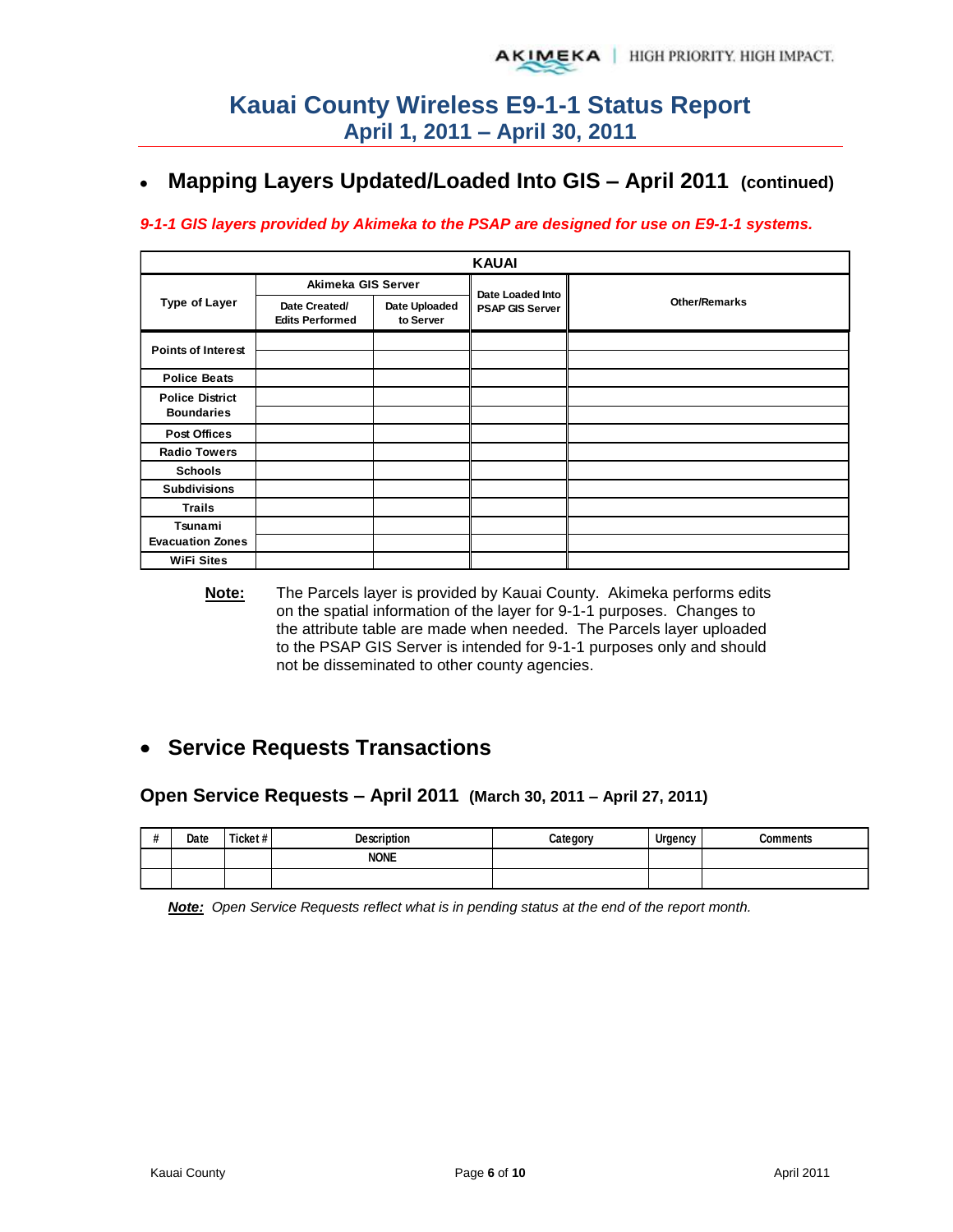## **Service Requests Transactions (continued)**

### **Year-to-Date (YTD) Summary – 2011**

|              | <b>KAUAI</b>   |                |      |                | <b>SERVICE REQUEST CATEGORIES</b> |                |             |                |                         |                    |             |  |
|--------------|----------------|----------------|------|----------------|-----------------------------------|----------------|-------------|----------------|-------------------------|--------------------|-------------|--|
|              |                | <b>TOTAL</b>   |      |                | 911 Map                           |                | <b>MSAG</b> |                | <b>Request Training</b> | <b>Suggestions</b> |             |  |
| 2011         | <b>Created</b> | <b>Closed</b>  | Open | <b>Created</b> | Closed                            | <b>Created</b> | Closed      | <b>Created</b> | Closed                  | <b>Created</b>     | Closed      |  |
| December     |                |                |      |                |                                   |                |             |                |                         |                    |             |  |
| November     |                |                |      |                |                                   |                |             |                |                         |                    |             |  |
| October      |                |                |      |                |                                   |                |             |                |                         |                    |             |  |
| September    |                |                |      |                |                                   |                |             |                |                         |                    |             |  |
| August       |                |                |      |                |                                   |                |             |                |                         |                    |             |  |
| July         |                |                |      |                |                                   |                |             |                |                         |                    |             |  |
| June         |                |                |      |                |                                   |                |             |                |                         |                    |             |  |
| May          |                |                |      |                |                                   |                |             |                |                         |                    |             |  |
| April        | 0              | $\overline{0}$ |      | 0              | $\Omega$                          | 0              | 0           | 0              | 0                       | $\overline{0}$     | $\mathbf 0$ |  |
| March        | 0              | 0              | n    | 0              | 0                                 | 0              | 0           | 0              | 0                       | $\overline{0}$     | $\mathbf 0$ |  |
| February     | 0              | 0              |      | 0              | $\Omega$                          | 0              | 0           | 0              | $\overline{0}$          | $\overline{0}$     | $\mathbf 0$ |  |
| January      | 0              | 0              |      | $\Omega$       | 0                                 | 0              | 0           | $\mathbf 0$    | 0                       | $\overline{0}$     | $\mathbf 0$ |  |
| <b>TOTAL</b> | $\bf{0}$       | O              | Λ    | $\overline{0}$ | $\bf{0}$                          | O              | $\bf{0}$    | Ō              | $\bf{0}$                | $\bf{0}$           | $\bf{0}$    |  |

*Note: Open Service Requests reflect what is in pending status at the end of the report month.* 

|                     | Category                | <b>Description</b>                                      |  |  |  |  |  |
|---------------------|-------------------------|---------------------------------------------------------|--|--|--|--|--|
|                     | 911 Map                 | Mapping computer not functioning or displaying properly |  |  |  |  |  |
| <b>Definitions:</b> | MSAG                    | Discrepancies with 9-1-1 MSAG addresses                 |  |  |  |  |  |
|                     | <b>Request Training</b> | E-911 Operations training needs                         |  |  |  |  |  |
|                     | Suggestions             | Vehicle to share suggestions                            |  |  |  |  |  |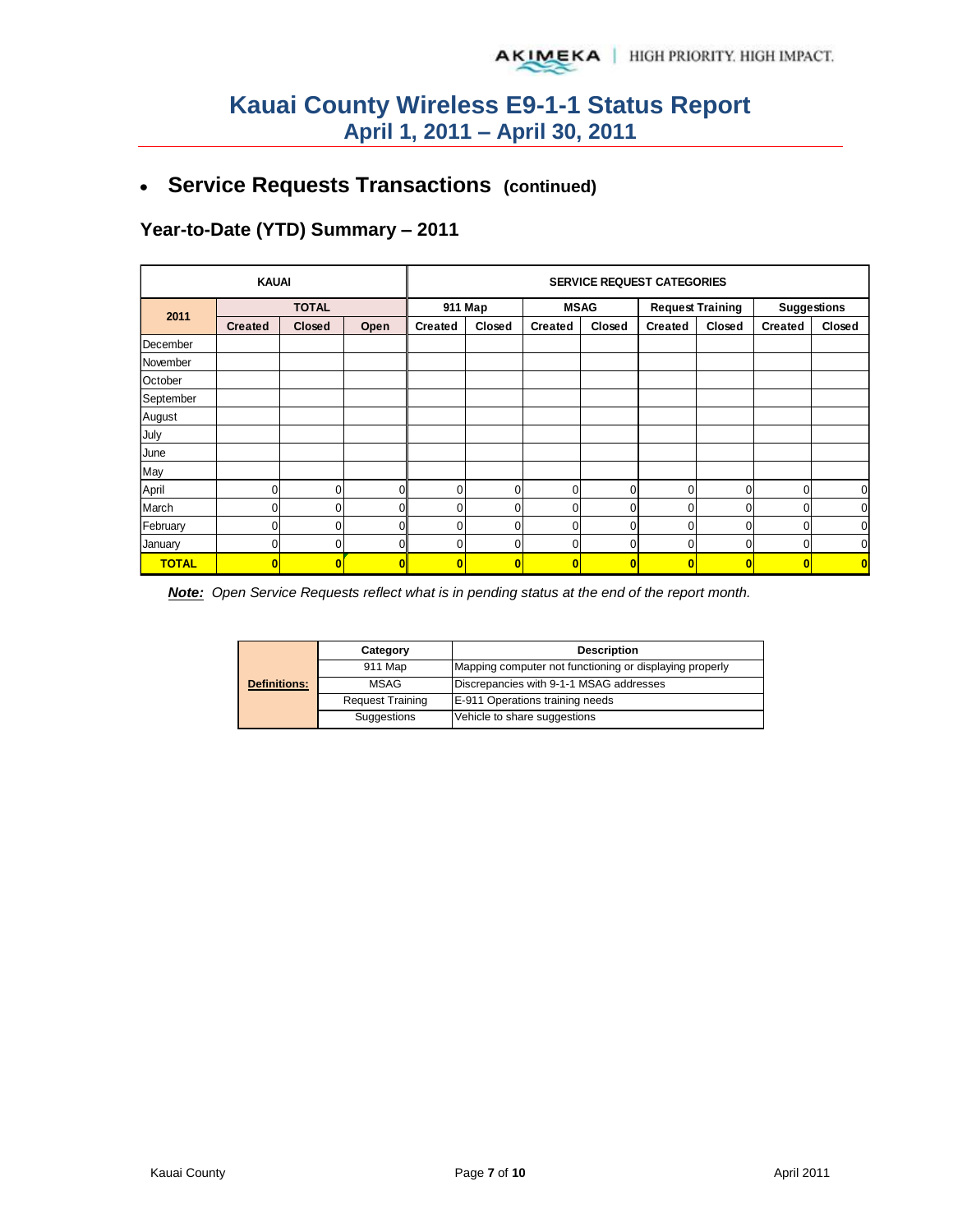#### **E9-1-1 Database Synchronization (Reference: NENA 71-501, Version 1.1 – NENA Information Document for Synchronizing Geographic Information System databases with MSAG & ALI)**

As part of Akimeka's value added services, Akimeka conducted the next quarterly database synchronization audit for Kauai County in April 2011.

The database synchronization effort included comparing Kauai County's 9-1-1 MSAG against its GIS Street Centerline data. A total number of 1,183 9-1-1 MSAG records were reviewed in the audit and analyzed. Results of the database synchronization audit completed on April 5, 2011 for Kauai County are reported below.

Database synchronization should be part of an ongoing and continuous process to ensure that the databases remain current and synchronized. Since neither database is static in nature, the synchronization process will never yield a 100 percent match rate. As such, NENA's recommended minimum match rate is 98%.

The database synchronization process is essential to monitor and ensure the level of accuracy of the E9-1-1 databases and prepare for Next Generation 9-1-1 (NG9-1-1). As such, Akimeka will perform database synchronization audits on a quarterly basis as part of its ongoing maintenance process. Results of the database synchronization audit will be included and reported in the Monthly Status Report (MSR) accordingly.

|                                                                                        |              |                        |               | As of January 1, 2008   As of January 13, 2011 |       | As of April 5, 2011                                                     |               |
|----------------------------------------------------------------------------------------|--------------|------------------------|---------------|------------------------------------------------|-------|-------------------------------------------------------------------------|---------------|
| 9-1-1 MSAG TO GIS STREET CENTERLINE                                                    | <b>Notes</b> |                        |               |                                                |       | 9-1-1 MSAG Dated 1-1-08 9-1-1 MSAG Dated 1-1-11 9-1-1 MSAG Dated 4-x-11 |               |
| <b>AUDIT COMPARISON RESULTS</b>                                                        |              | # of<br><b>Records</b> | $\frac{9}{6}$ | # of<br><b>Records</b>                         | %     | # of<br><b>Records</b>                                                  | $\frac{9}{6}$ |
| <b>Total 9-1-1 MSAG Records Reviewed</b>                                               |              | 938                    |               | 1,200                                          |       | 1,183                                                                   |               |
| Less: 9-1-1 MSAG Exception Records                                                     | (1)          |                        |               | 57                                             | 4.8%  | 56                                                                      | 4.7%          |
| Net 9-1-1 MSAG Records Eligible for Comparison                                         |              | 938                    |               | 1,143                                          |       | 1,127                                                                   |               |
| Total 9-1-1 MSAG Records Match<br>(9-1-1 MSAG -- GIS Match -- No Corrections Required) |              | 155                    | 16.5%         | 912                                            | 79.8% | 1,012                                                                   | 89.8%         |
| 9-1-1 MSAG -- GIS No Match - Minor Correction Required                                 | (2)          |                        |               | 222                                            | 19.4% | 104                                                                     | 9.2%          |
| 9-1-1 MSAG -- GIS No Match - Major Correction Required                                 | (3)          |                        |               | $\Omega$                                       | 0.0%  | $\Omega$                                                                | 0.0%          |
| 9-1-1 MSAG Record With No GIS Record                                                   | (4)          |                        |               | 9                                              | 0.8%  | 11                                                                      | 1.0%          |
| Total 9-1-1 MSAG Records No Match                                                      |              | 783                    | 83.5%         | 231                                            | 20.2% | 115                                                                     | 10.2%         |

### **Audit Summary Results – 2008 (Baseline) vs. 2011**

*Objective: NENA Recommended Match Rate = 98%*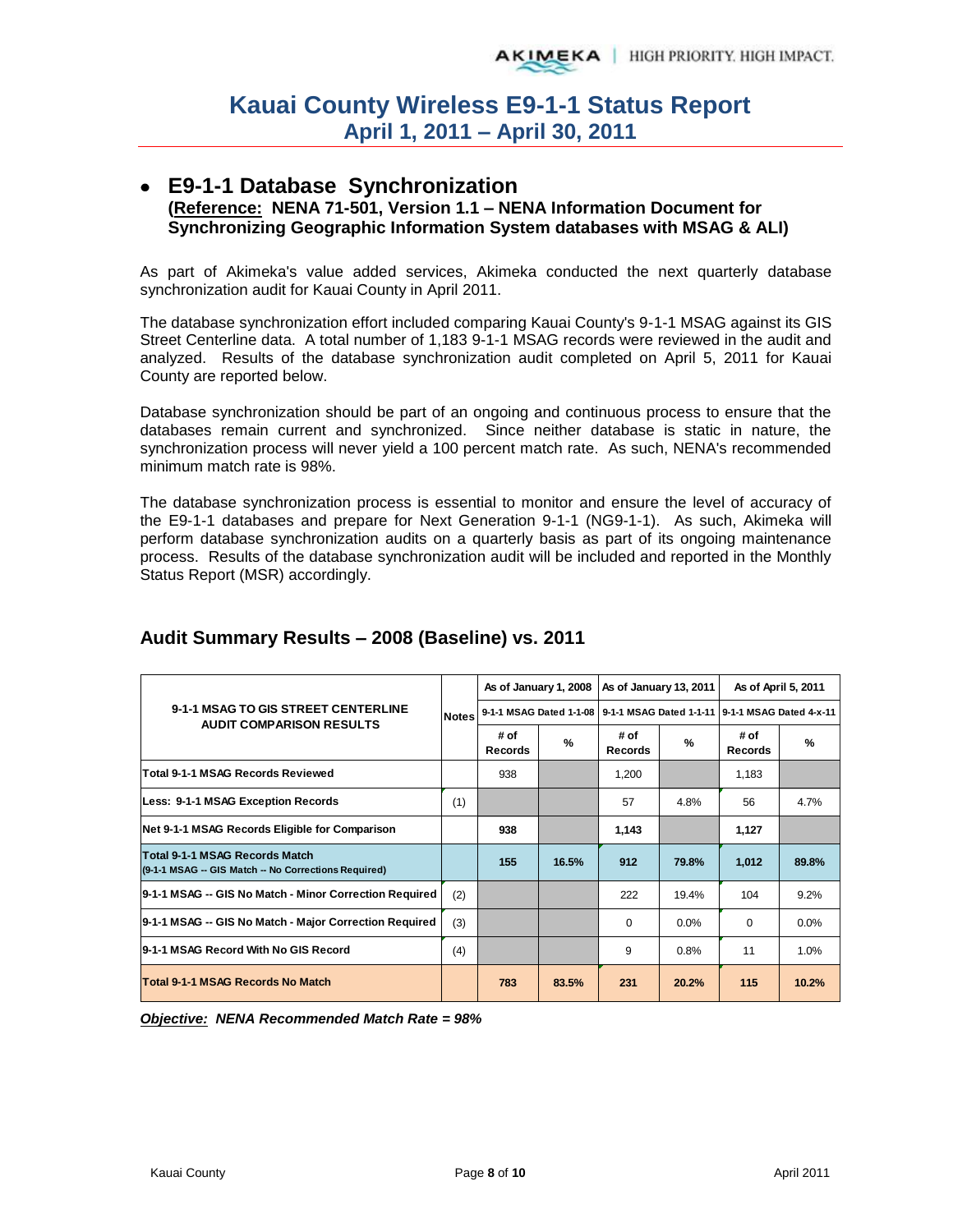**E9-1-1 Database Synchronization (continued) (Reference: NENA 71-501, Version 1.1 – NENA Information Document for Synchronizing Geographic Information System databases with MSAG & ALI)** 

### **Audit Summary Results – 2008 (Baseline) vs. 2011 (continued)**

#### **Notes:**

- (1) An MSAG Record that will not have a corresponding GIS Street Centerline Record but is required for the routing of E9-1-1 calls (i.e., Emergency Call Box, Foreign Exchange Records, Wireless Shell Records, etc.). No further action is required.
- (2) An MSAG Record that requires minor MSAG attention in 9-1-1Net to correct MSAG Records (i.e., Reassignment of an MSAG Community, modification of the Site Address Range, assignment of an ESN, performing a combine or insert of an existing MSAG Record, etc.).
- (3) A Major Correction is one in which the correction will/or has resulted in an ALI fallout (Orphan ALI Record) and will require additional work effort to correct the problem.
- (4) An MSAG Record that does not have a corresponding GIS Record and will require additional research and validation. The GIS Section will assist with this effort.





## **Audit Summary Results – 1st Quarter 2011 vs. 2nd Quarter 2011**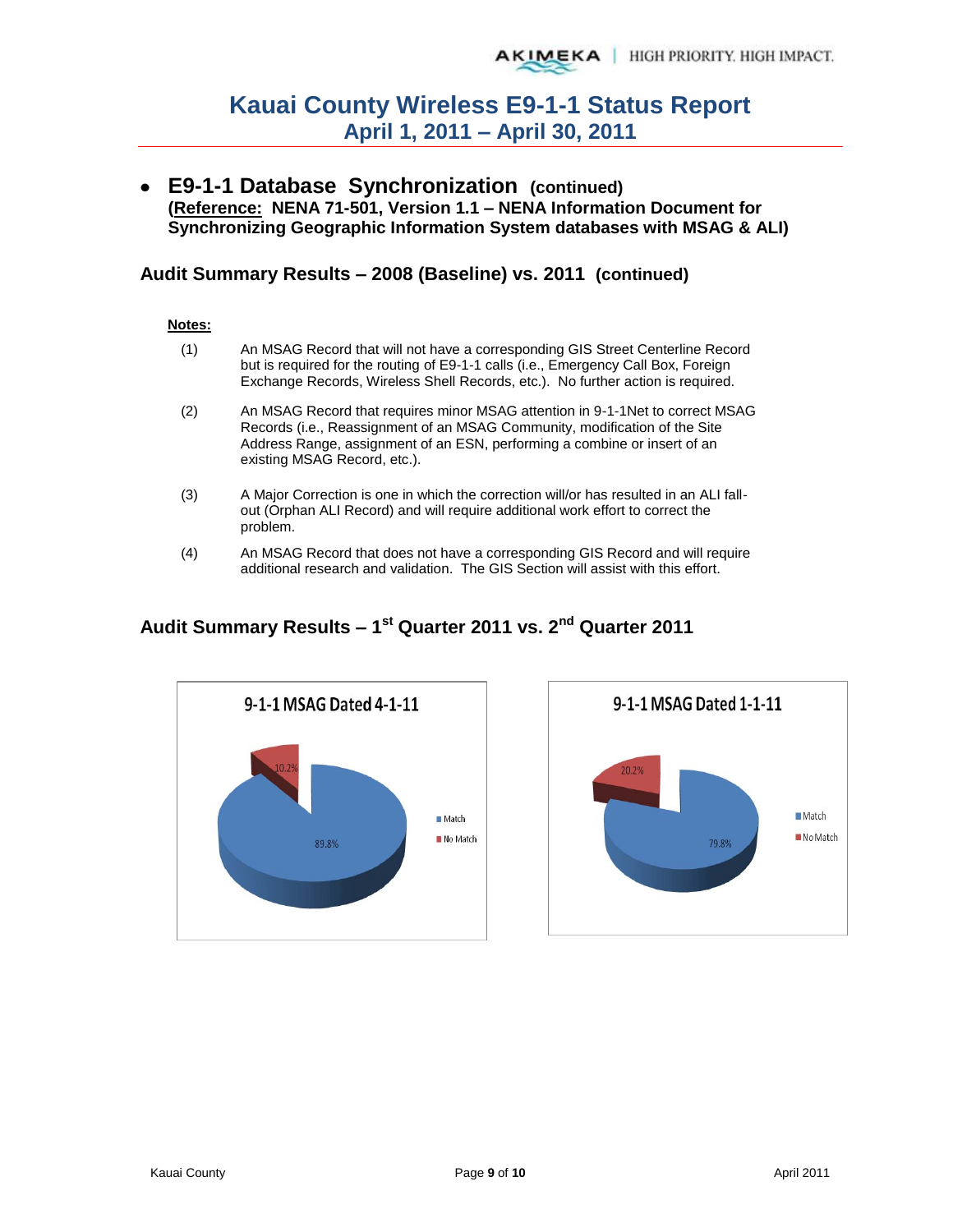**E9-1-1 Database Synchronization (continued) (Reference: NENA 71-501, Version 1.1 – NENA Information Document for Synchronizing Geographic Information System databases with MSAG & ALI)** 

## **Audit Summary Results – 1st Quarter 2011 vs. 2nd Quarter 2011 (continued)**

- \* Kauai County's level of accuracy or 9-1-1 Match percentage improved from 79.8% as of January 1, 2011 to **89.8%** as of April 1, 2011 -- which represents a ten percentage point improvement and/or 11.0% improvement in address accuracy.
- Akimeka cleaned up Kauai County's MSAG Communities. Three communities -- Kauai County Police, Lumahai, and Waimea Heights -- were deleted from the MSAG as validated against Kauai County Real Property Tax Records website and current GIS information provided by the PSAP.
- $\bullet$  Ongoing maintenance is critical to ensure the database synchronized level of address accuracy is routinely maintained to enable the PSAP to quickly identify the location of the 9-1-1 caller thereby reducing the time involved with searching and processing of the 9-1-1 call while simultaneously improving dispatch and response time.
- Additional work is needed to investigate and correct the identified No Match opportunities and database synchronization efforts will continue.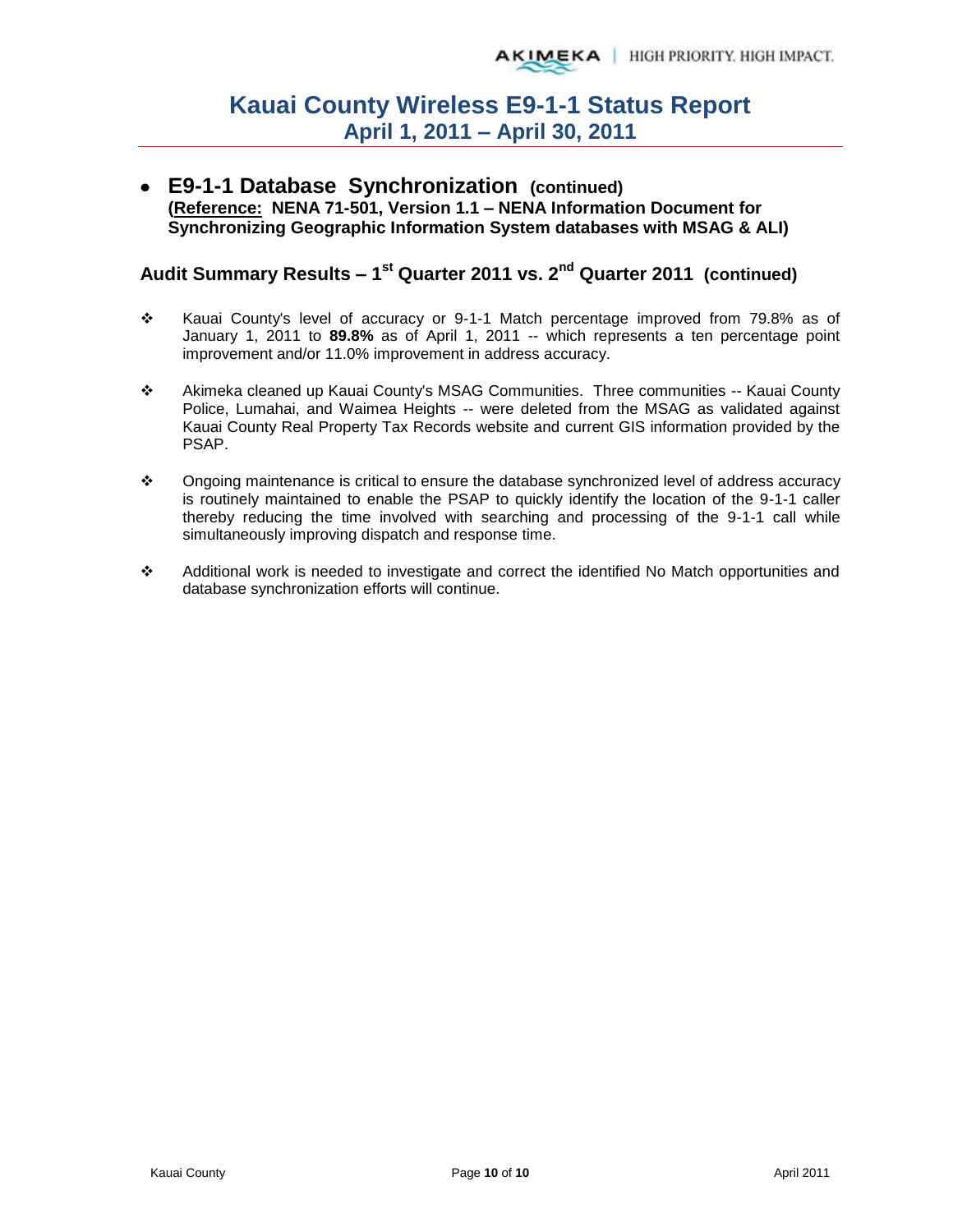## **PSAP Operations**

### **9-1-1 Call Volume – April 2011**

| <b>PSAP</b>    | Total | Wireline | %     | <b>Wireless</b> | %     |  |
|----------------|-------|----------|-------|-----------------|-------|--|
| MAUI (*)       | 7,736 | 2,638    | 34.1% | 5,096           | 65.9% |  |
| <b>MOLOKAI</b> | 233   | 133      | 51.7% | 100             | 42.9% |  |

*(\*) Totals are based on calls to Primary PSAP.* 

### **9-1-1 Call Volume – Calendar Year 2011**

| <b>MAUI PSAP</b>  |        |            |                                            | <b>TOTAL PSAP 9-1-1 CALL VOLUME</b> |                                            |                |                    |            |                         |
|-------------------|--------|------------|--------------------------------------------|-------------------------------------|--------------------------------------------|----------------|--------------------|------------|-------------------------|
|                   |        | Wireline   |                                            |                                     | <b>Wireless</b>                            | Admin          |                    |            | Abandoned               |
| 2011              | Total  | # of Calls | %to Total<br>Wireline &<br><b>Wireless</b> | # of Calls                          | %to Total<br>Wireline &<br><b>Wireless</b> | # of Calls     | %to Total<br>Calls | # of Calls | % Abandoned<br>of Total |
| December          |        |            |                                            |                                     |                                            |                |                    |            |                         |
| November          |        |            |                                            |                                     |                                            |                |                    |            |                         |
| October           |        |            |                                            |                                     |                                            |                |                    |            |                         |
| September         |        |            |                                            |                                     |                                            |                |                    |            |                         |
| August            |        |            |                                            |                                     |                                            |                |                    |            |                         |
| July              |        |            |                                            |                                     |                                            |                |                    |            |                         |
| June              |        |            |                                            |                                     |                                            |                |                    |            |                         |
| May               |        |            |                                            |                                     |                                            |                |                    |            |                         |
| April             | 7,736  | 2,638      | 34.1%                                      | 5,096                               | 65.9%                                      | $\overline{2}$ | 0.0%               | 1,400      | 18.1%                   |
| March             | 8,144  | 2,812      | 34.6%                                      | 5,322                               | 65.4%                                      | 10             | 0.1%               | 1,301      | 16.0%                   |
| February          | 6,998  | 2,493      | 35.7%                                      | 4,498                               | 64.3%                                      |                | 0.1%               | 1,154      | 16.5%                   |
| January           | 8,025  | 2,757      | 34.4%                                      | 5,268                               | 65.6%                                      | $\overline{0}$ | 0.0%               | 1,290      | 16.1%                   |
| <b>TOTAL YTD</b>  | 30,903 | 10,700     | <b>34.6%</b>                               | 20,184                              | 65.4%                                      | 19             | 0.1%               | 5,145      | 16.6%                   |
| <b>AVG PER MO</b> | 7,726  | 2,675      |                                            | 5,046                               |                                            | 5 <sub>l</sub> |                    | 1,286      |                         |

*Note: Total Calls include Administrative calls that are not direct 9-1-1 calls.*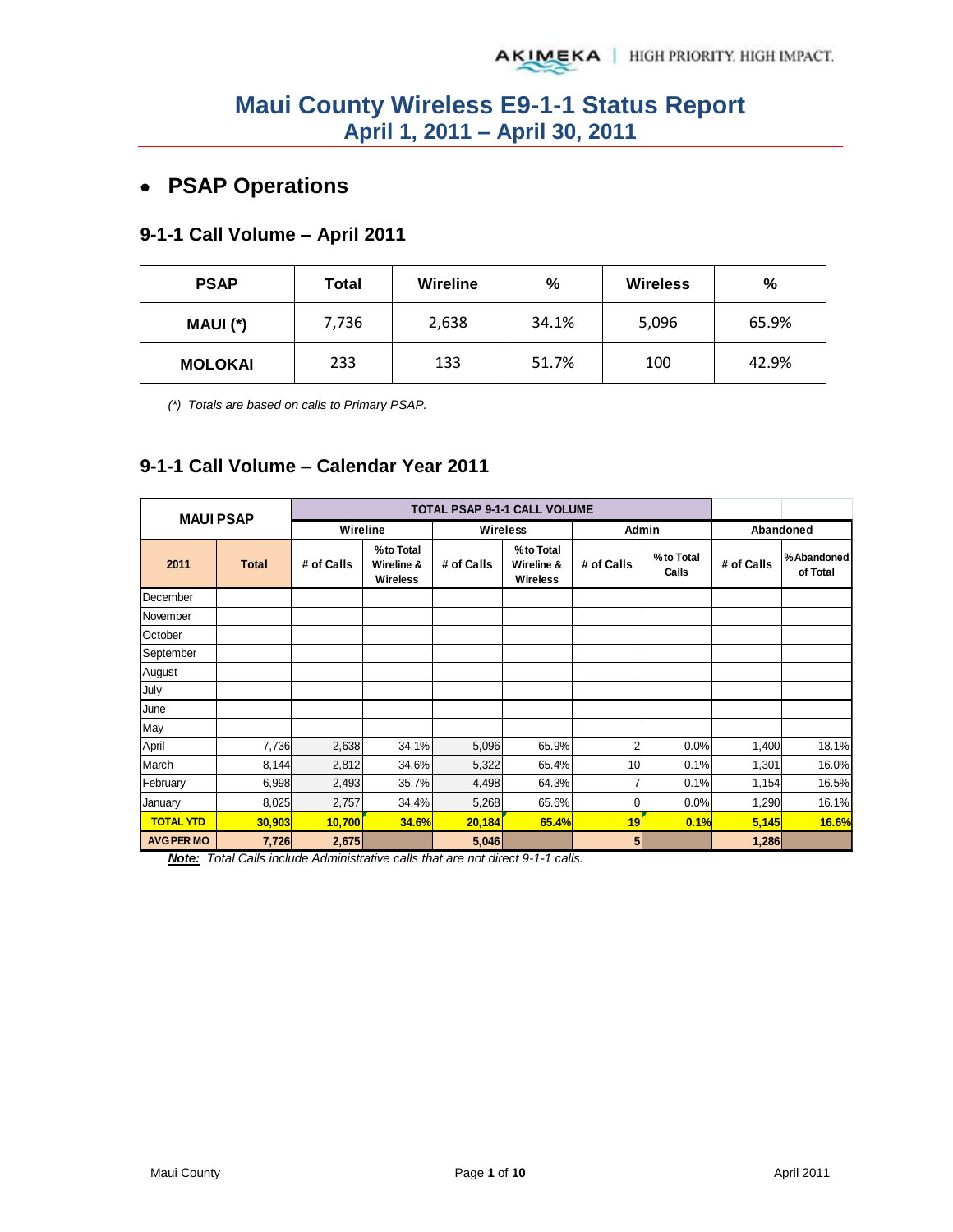## **PSAP Operations (continued)**

### **9-1-1 Call Volume – Calendar Year 2011 (continued)**

| <b>MOLOKAI PSAP</b> |              |            |                                      |            | <b>TOTAL PSAP 9-1-1 CALL VOLUME</b>        |              |                    |            |                         |
|---------------------|--------------|------------|--------------------------------------|------------|--------------------------------------------|--------------|--------------------|------------|-------------------------|
|                     |              | Wireline   |                                      | Wireless   |                                            | Admin        |                    |            | Abandoned               |
| 2011                | <b>Total</b> | # of Calls | % to Total<br>Wireline &<br>Wireless | # of Calls | %to Total<br>Wireline &<br><b>Wireless</b> | # of Calls   | %to Total<br>Calls | # of Calls | % Abandoned<br>of Total |
| December            |              |            |                                      |            |                                            |              |                    |            |                         |
| November            |              |            |                                      |            |                                            |              |                    |            |                         |
| October             |              |            |                                      |            |                                            |              |                    |            |                         |
| September           |              |            |                                      |            |                                            |              |                    |            |                         |
| August              |              |            |                                      |            |                                            |              |                    |            |                         |
| July                |              |            |                                      |            |                                            |              |                    |            |                         |
| June                |              |            |                                      |            |                                            |              |                    |            |                         |
| May                 |              |            |                                      |            |                                            |              |                    |            |                         |
| April               | 233          | 133        | 57.1%                                | 100        | 42.9%                                      | $\mathbf 0$  | 0.0%               | 37         | 15.9%                   |
| March               | 330          | 211        | 63.9%                                | 119        | 36.1%                                      | $\mathbf 0$  | 0.0%               | 58         | 17.6%                   |
| February            | 203          | 134        | 66.0%                                | 69         | 34.0%                                      | 0            | 0.0%               | 29         | 14.3%                   |
| January             | 289          | 178        | 61.6%                                | 111        | 38.4%                                      | 0            | 0.0%               | 47         | 16.3%                   |
| <b>TOTAL YTD</b>    | 1,055        | 656        | 62.2%                                | 399        | 37.8%                                      | 0            | 0.0%               | 171        | 16.2%                   |
| <b>AVG PER MO</b>   | 264          | 164        |                                      | 100        |                                            | $\mathbf{0}$ |                    | 43         |                         |

*Note: Total Calls include Administrative calls that are not direct 9-1-1 calls.* 

#### **Notes:**

- $(1)$  Total call volumes include Administrative calls. (Administrative calls = Calls made between 911 positions but are not 911 calls.)
- (2) "Abandoned" calls represent the number of incoming 9-1-1 calls for which the caller had hung up before a call-taker answered.
- (3) "Abandoned" calls are included in the "Wireline" and "Wireless" counts respectively. The standard CML reports do not provide a break-out of "Abandoned" calls between "Wireline" and "Wireless" calls.

#### **Wireless Test – April 2011**

| Date                 | <b>WSP</b>              |         | <b>Sites</b><br>Tested | <b>Sectors</b><br><b>Tested</b> | <b>Tested By</b> | <b>Test</b><br>Pass/Fail |
|----------------------|-------------------------|---------|------------------------|---------------------------------|------------------|--------------------------|
| 04/25/11/ - 04/26/11 | AT&T<br><b>Mobility</b> | Maui    | 2                      | 2                               | Maui PSAP        | Pass                     |
| 04/25/11/ - 04/26/11 | AT&T<br>Mobility        | Molokai | 2                      | 2                               | Molokai<br>PSAP/ | Pass                     |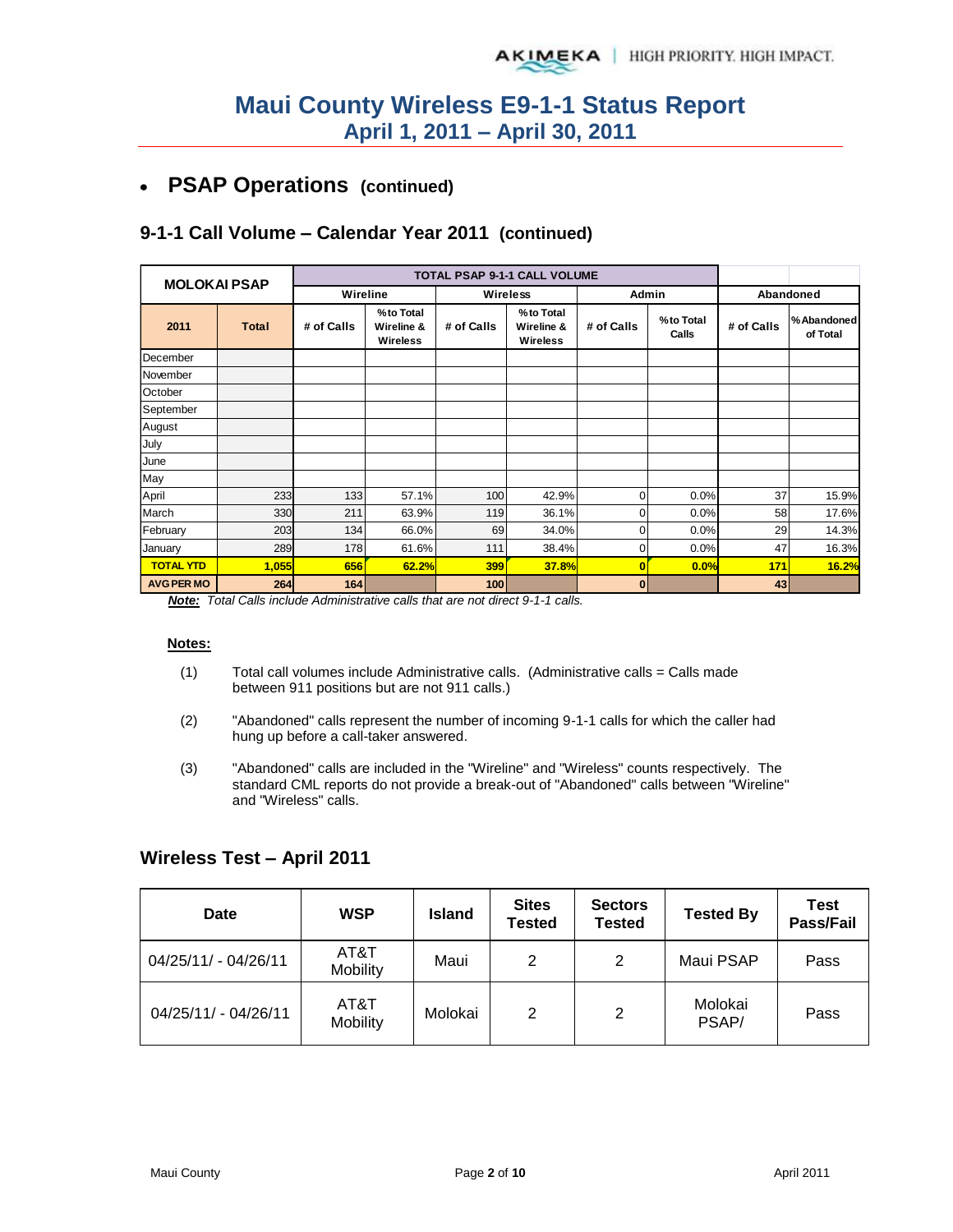### **PSAP Operations (continued)**

#### **Current Month PSAP Operations Activities – April 2011**

- 04/19/11 -- 04/30/11 With the approval of Liz Gregg from AT&T Mobility and Cedric Apaka from Verizon Wireless, Akimeka re-addressed fifty-seven (57) Maui roadside call boxes.
- 04/27/11 Akimeka personnel participated in a conference call with Sprint/Nextel personnel to discuss the overflow routes for 9-1-1 calls for Maui County. It was agreed that Sprint/Nextel would utilize the MF trunks to the secondary router instead of remote call forwarding. While the MF trunks were tested, testing would proceed for selected address updates -- Job 9265489 - Maui and Job HI72XC028, 8938559, 8941275, 9265489 -- Molokai.

#### **Open Issues (To be Monitored and Tracked by Akimeka)**

#### *Updates as of April 30, 2011 are noted below:*

11/21/09 Akimeka will continue to monitor and track AT&T Mobility's open trouble ticket (11/21/09) for missing house number (HN), street and community information when transferring a WPH2 call or rebidding a WPH2 call. This issue was escalated to the State of Hawaii Wireless Enhanced 9-1-1 Board for action (August 2010). There have been no updates received to date. Unfortunately, the trouble is still occurring.

> Akimeka will provide status updates via the Monthly Status Report (MSR) when there are significant changes or updates as provided by the State of Hawaii Wireless Enhanced 9-1-1 Board and/or AT&T Mobility.

> **Update (4/30/11)** -- Hawaiian Telcom notified the Neighbor Island PSAPs that Intrado will be upgrading the ALI software to Version 5.0. A feature in this upgrade may potentially address the AT&T issue. This feature can be activated with the permission of all of the PSAPs across the State of Hawaii. This will be reviewed and discussed at the next Enhanced 9-1-1 Wireless Board Technical Committee meeting on May 10, 2011.

01/14/10 Akimeka will continue to monitor and track the work with Telematics providers, OnStar, Hughes, and ATX. The Executive Director of the State of Hawaii Enhanced Wireless 9-1-1 Board volunteered to coordinate and chair implementation calls (August 2010). There have been no updates or further testing scheduled by the Telematics providers.

> Akimeka will provide status updates via the Monthly Status Report (MSR) when there are significant changes or updates as provided by the State of Hawaii Wireless Enhanced 9-1-1 Board and/or Telematics providers.

> **Update (4/30/11)** -- The Executive Director of the State of Hawaii Enhanced Wireless 9-1-1 Board, Thera Bradshaw, recommended that this issue be closed since Telematics providers are not authorized to direct connect 9-1-1 calls to the PSAPs in the State of Hawaii.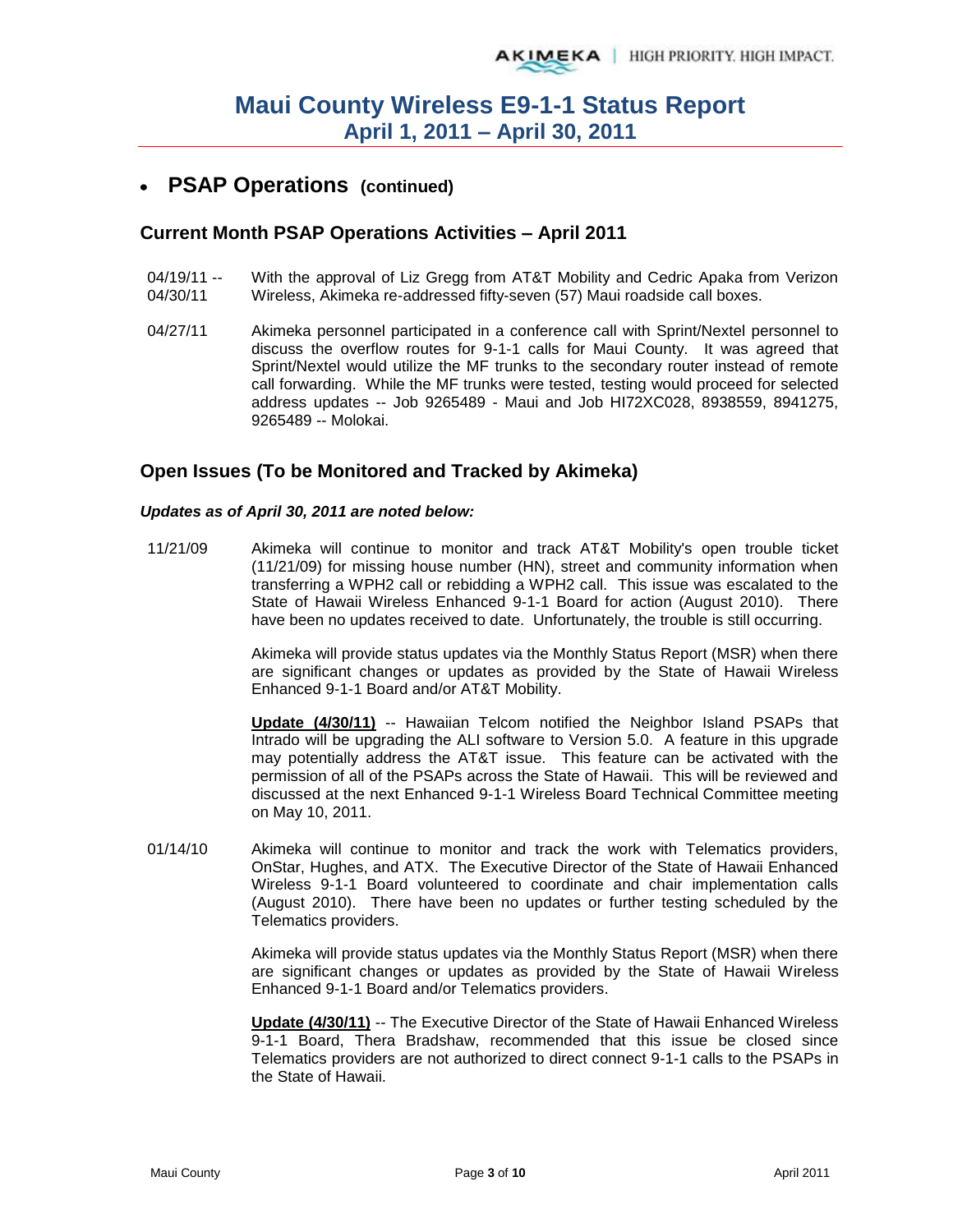## **PSAP Operations (continued)**

### **Open Issues (To be Monitored and Tracked by Akimeka) (continued)**

#### *Updates as of April 30, 2011 are noted below:*

04/16/10 Akimeka personnel worked on a flowchart for the Neighbor Island PSAPs to document the flow of a Call Routing Spreadsheet (CRS) and Testing Validation Worksheet (TVW). It was discovered that different processes exist among the carriers.

> Akimeka created and submitted for review a DRAFT Call Routing Spreadsheet (CRS) and Testing Validation Worksheet (TVW) process flowchart to the Neighbor Island PSAPs on December 20, 2010.

**Update (4/30/11)** -- Akimeka continued to work on the flowchart and incorporate the feedback received. An updated process flowchart in currently under review within Akimeka. Once approved, it will be shared with the Neighbor Island PSAPs.

### **MSAG**

#### **Current Month – April 2011**

|                    |              |                   |        |                                                                    |               |        |              |                              | (a                                | (b)                                           |                               |
|--------------------|--------------|-------------------|--------|--------------------------------------------------------------------|---------------|--------|--------------|------------------------------|-----------------------------------|-----------------------------------------------|-------------------------------|
| 2011               |              | 9-1-1NET REQUESTS |        |                                                                    |               |        |              |                              | <b>Customer</b><br><b>Address</b> | In Suspended Status<br>as of Report Month End |                               |
|                    |              |                   |        |                                                                    |               |        |              | <b>Customer</b>              | Change                            |                                               |                               |
| <b>PSAP</b>        | <b>TOTAL</b> | Total             | Change | Combined                                                           | <b>Delete</b> | Insert | <b>Split</b> | <b>Addresses</b><br>Affected | Requests<br><b>Submitted</b>      | # of<br>Transactions                          | <b>TNs</b><br><b>Affected</b> |
| <b>MAUI COUNTY</b> | 828          | 819               | 293    | 453                                                                | 24            | 5      | 44           | 10.109                       | 9 <sup>1</sup>                    | 0                                             | $\bf{0}$                      |
|                    |              |                   |        | Revised categories and report format changes effective April 2009. |               |        |              |                              |                                   |                                               |                               |

During the month of April 2011, 819 9-1-1Net requests were completed relating to the Maui County MSAG database, with 10,109 customer ANI/ALI records updated as a direct result. Nine (9) ALI discrepancy reports were submitted to 9-1-1Net for updates and corrections as needed, and monitored for completion. See attached spreadsheet for a detailed description of changes and additions.

*There are no records in Suspended status as of April 30, 2011.*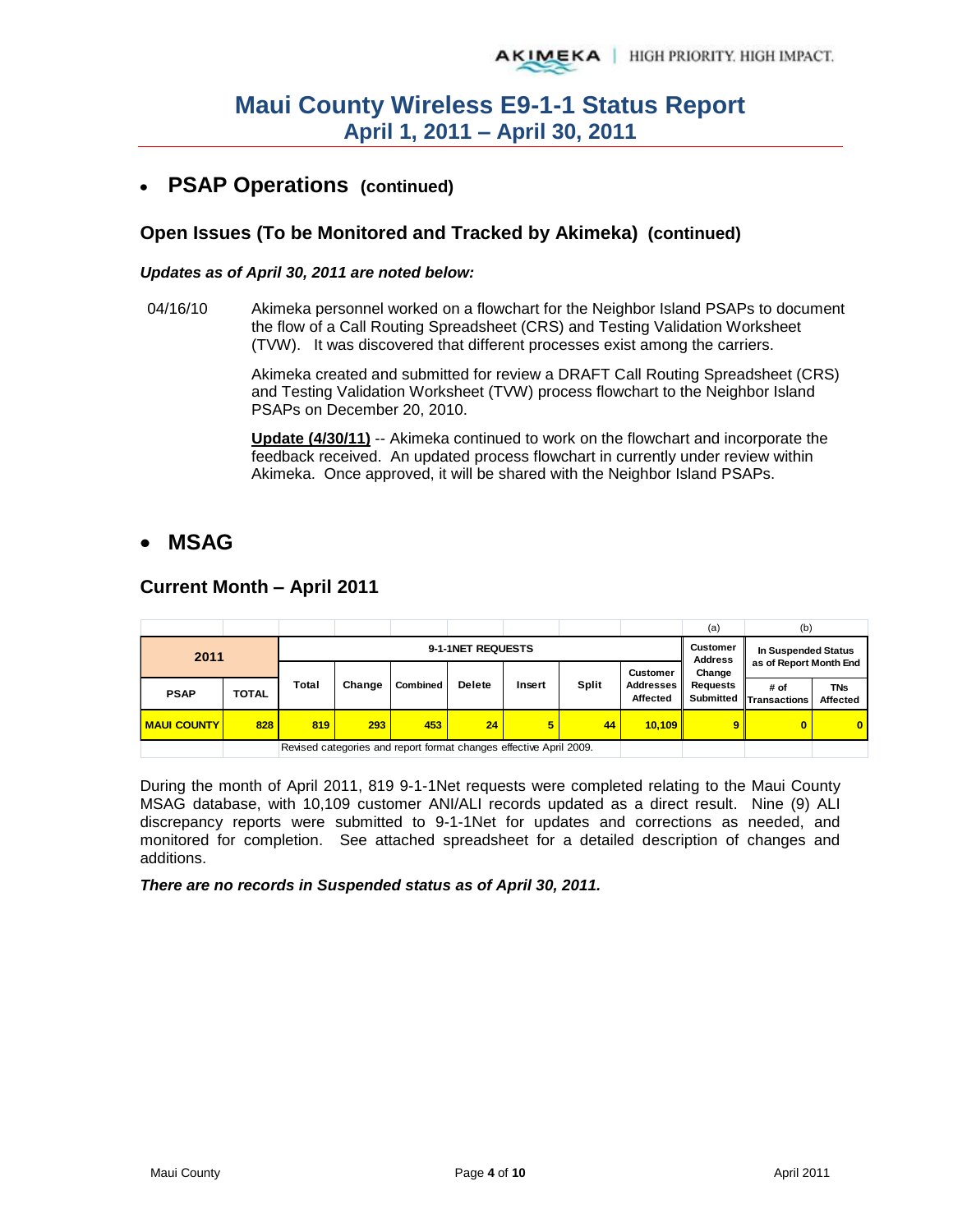#### **MSAG (continued)**  $\bullet$

### **Year-to-Date (YTD) – 2011**

|                    |              |       |                                                 |                   |                                   |                                               |       |                                              | (a)                             | (b)                         |                     |
|--------------------|--------------|-------|-------------------------------------------------|-------------------|-----------------------------------|-----------------------------------------------|-------|----------------------------------------------|---------------------------------|-----------------------------|---------------------|
| <b>MAUI COUNTY</b> |              |       |                                                 | 9-1-1NET REQUESTS | <b>Customer</b><br><b>Address</b> | In Suspended Status<br>as of Report Month End |       |                                              |                                 |                             |                     |
| 2011               | <b>TOTAL</b> |       | Change                                          | Combined          | <b>Delete</b>                     | Insert                                        | Split | Customer<br><b>Addresses</b><br>Affected (*) | Change<br>Requests<br>Submitted | # of<br><b>Transactions</b> | <b>TNs Affected</b> |
| December           |              |       |                                                 |                   |                                   |                                               |       |                                              |                                 |                             |                     |
| November           |              |       |                                                 |                   |                                   |                                               |       |                                              |                                 |                             |                     |
| October            |              |       |                                                 |                   |                                   |                                               |       |                                              |                                 |                             |                     |
| September          |              |       |                                                 |                   |                                   |                                               |       |                                              |                                 |                             |                     |
| August             |              |       |                                                 |                   |                                   |                                               |       |                                              |                                 |                             |                     |
| July               |              |       |                                                 |                   |                                   |                                               |       |                                              |                                 |                             |                     |
| June               |              |       |                                                 |                   |                                   |                                               |       |                                              |                                 |                             |                     |
| May                |              |       |                                                 |                   |                                   |                                               |       |                                              |                                 |                             |                     |
| April              | 828          | 819   | 293                                             | 453               | 24                                | 5                                             | 44    | 10,109                                       | 9                               | 0                           | C                   |
| March              | 505          | 473   | 141                                             | 310               | 4                                 | 3                                             | 15    | 6,292                                        | 32                              |                             |                     |
| February           | 159          | 159   | 147                                             | 9                 |                                   | 2                                             | 0     | 1,395                                        | $\overline{0}$                  | n                           |                     |
| January            | 365          | 365   | 153                                             | 145               | 9                                 | 4                                             | 54    | 1,348                                        | $\Omega$                        | $\Omega$                    | $\Omega$            |
| <b>TOTAL YTD</b>   | 1,857        | 1,816 | 734                                             | 917               | 38                                | 14                                            | 113   | 19,144                                       | 41                              |                             |                     |
| <b>AVG PER MO</b>  | 464          | 454   | 184                                             | 229               | 10                                | 4                                             | 28    | 4,786                                        | 10                              |                             |                     |
|                    |              | $(*)$ | Applies to Change, Delete and Insert categories |                   |                                   |                                               |       |                                              |                                 |                             |                     |

*Note: Revised categories and report format changes effective April 2009.* 

| <b>Definitions:</b> | (a) | Represents customer address change requests submitted to Intrado to correct customer ANI/ALI<br>records, including those identified by Akimeka. |
|---------------------|-----|-------------------------------------------------------------------------------------------------------------------------------------------------|
|                     | (b) | Represents what is in suspension status at the end of the report month -- awaiting further action<br>by County, Telco, or Akimeka.              |

#### **Mapping Layers Updated/Loaded Into GIS – April 2011**  $\bullet$

#### *9-1-1 GIS layers provided by Akimeka to the PSAP are designed for use on E9-1-1 systems.*

|                           | <b>MAUI COUNTY</b> |                                         |                            |                                            |                                                                                      |  |  |  |  |  |  |
|---------------------------|--------------------|-----------------------------------------|----------------------------|--------------------------------------------|--------------------------------------------------------------------------------------|--|--|--|--|--|--|
|                           |                    | Akimeka GIS Server                      |                            |                                            |                                                                                      |  |  |  |  |  |  |
| <b>Type of Layer</b>      | Island             | Date Created/<br><b>Edits Performed</b> | Date Uploaded<br>to Server | Date Loaded Into<br><b>PSAP GIS Server</b> | <b>Other/Remarks</b>                                                                 |  |  |  |  |  |  |
| <b>WSP Cell Towers</b>    |                    |                                         |                            |                                            |                                                                                      |  |  |  |  |  |  |
|                           | Maui               | 04/25/11                                |                            |                                            | Extended range and corrected community                                               |  |  |  |  |  |  |
|                           | Maui               | 04/15/11                                |                            |                                            |                                                                                      |  |  |  |  |  |  |
|                           | Maui               | 04/11/11                                |                            |                                            | Extended range for Pakaula Street and corrected the<br>community for Mahalani Street |  |  |  |  |  |  |
| <b>Street Centerlines</b> | Maui               | 04/05/11                                |                            |                                            | Extended 12 Street Centerline ranges to match the<br>address points                  |  |  |  |  |  |  |
|                           | Maui               | 04/04/11                                |                            |                                            | Corrected ranges to match the milepost markers and<br>address points                 |  |  |  |  |  |  |
|                           | Molokai            | 04/01/11 -- 04/04/11                    |                            |                                            | Updated ESNs of Molokai Street Centerlines                                           |  |  |  |  |  |  |

(\*) *Every time the GIS Update tool is used, Indexes and Cache have to be built. The Positron system configurator is adjusted every time a layer is loaded in the PowerMap database. Each PSAP position is updated accordingly.*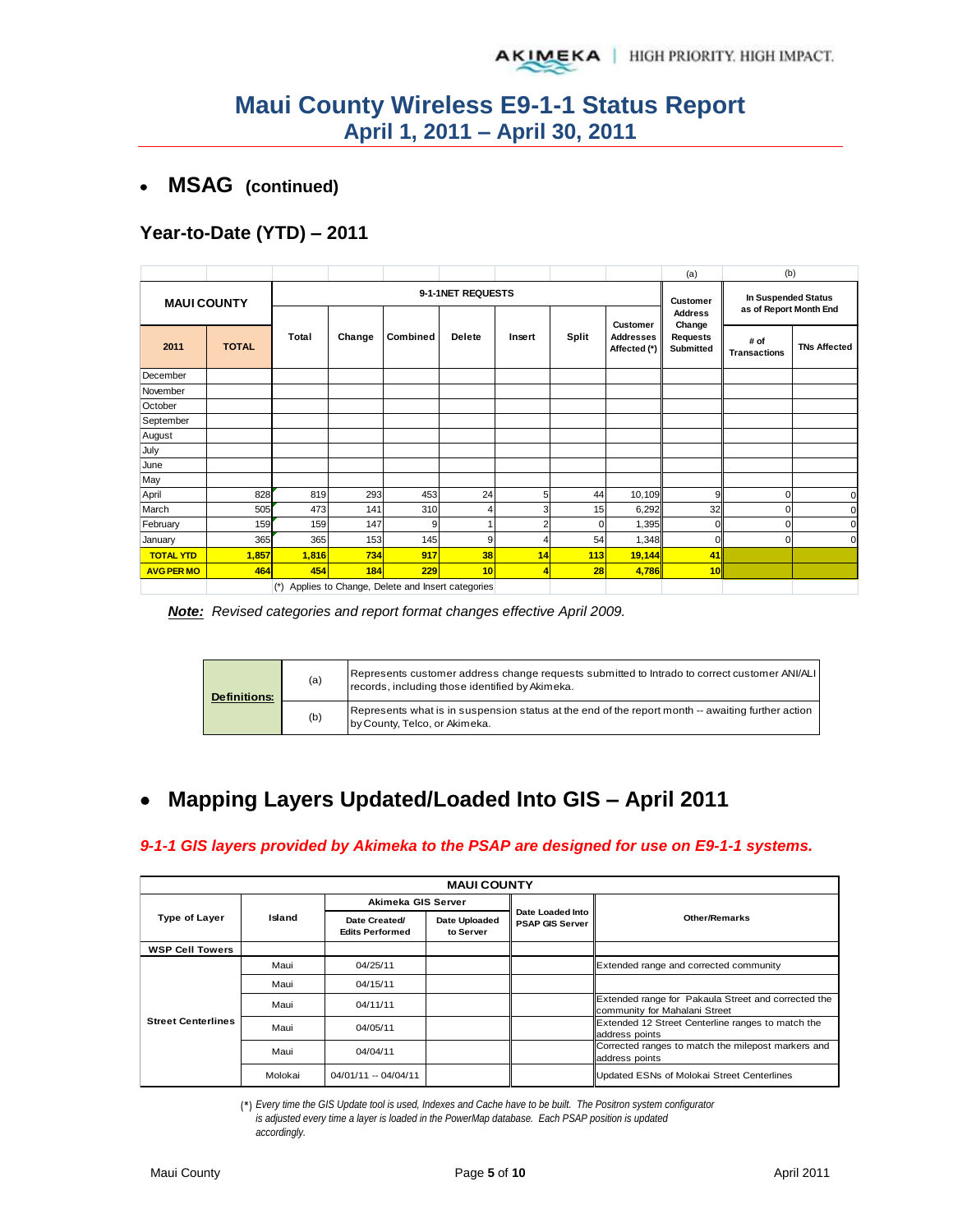## **Mapping Layers Updated/Loaded Into GIS – April 2011 (continued)**

#### *9-1-1 GIS layers provided by Akimeka to the PSAP are designed for use on E9-1-1 systems.*

| <b>MAUI COUNTY</b>                        |              |                                         |                            |                                            |                                                                                                                          |  |  |  |  |  |  |  |
|-------------------------------------------|--------------|-----------------------------------------|----------------------------|--------------------------------------------|--------------------------------------------------------------------------------------------------------------------------|--|--|--|--|--|--|--|
|                                           |              | Akimeka GIS Server                      |                            |                                            |                                                                                                                          |  |  |  |  |  |  |  |
| <b>Type of Layer</b>                      | Island       | Date Created/<br><b>Edits Performed</b> | Date Uploaded<br>to Server | Date Loaded Into<br><b>PSAP GIS Server</b> | <b>Other/Remarks</b>                                                                                                     |  |  |  |  |  |  |  |
|                                           | Maui         | 04/27/11                                |                            |                                            | Corrected common name places including updated<br><b>Medic Stations</b>                                                  |  |  |  |  |  |  |  |
|                                           | Maui         | 04/25/11                                |                            |                                            |                                                                                                                          |  |  |  |  |  |  |  |
|                                           | Maui         | 04/18/11                                |                            |                                            | Edited attributes for Intergraph CAD                                                                                     |  |  |  |  |  |  |  |
| <b>Address Points</b>                     | Maui         | 04/15/11                                |                            |                                            |                                                                                                                          |  |  |  |  |  |  |  |
|                                           | Maui         | 04/11/11                                |                            |                                            | Added 55 Pakaula Street                                                                                                  |  |  |  |  |  |  |  |
|                                           | Maui         | 04/05/11                                |                            |                                            | Changed attributes needed for Intergraph CAD                                                                             |  |  |  |  |  |  |  |
|                                           | Maui         | 04/04/11                                |                            |                                            | Edited emergency callbox addresses                                                                                       |  |  |  |  |  |  |  |
|                                           | Maui         | 04/01/11                                |                            |                                            |                                                                                                                          |  |  |  |  |  |  |  |
| <b>MSAG Address</b>                       |              |                                         |                            |                                            |                                                                                                                          |  |  |  |  |  |  |  |
| Points (aka Pseudo                        |              |                                         |                            |                                            |                                                                                                                          |  |  |  |  |  |  |  |
| <b>Address Points)</b>                    |              |                                         |                            |                                            |                                                                                                                          |  |  |  |  |  |  |  |
| <b>MSAG Communities</b>                   |              |                                         |                            |                                            |                                                                                                                          |  |  |  |  |  |  |  |
|                                           | Maui         | 04/29/11                                |                            |                                            | Fixed gaps and overlaps in the Parcel layer                                                                              |  |  |  |  |  |  |  |
| <b>Parcels</b>                            | Maui         | 04/05/11                                |                            |                                            | Fixed the labelling feature on the PowerMap layer.<br>Previously, all positions were not able to view the<br>owner name. |  |  |  |  |  |  |  |
|                                           | Maui         | 04/01/11 -- 04/05/11                    |                            |                                            | Fixed gaps and overlaps in the Parcel layer                                                                              |  |  |  |  |  |  |  |
| <b>Airports</b>                           |              |                                         |                            |                                            |                                                                                                                          |  |  |  |  |  |  |  |
| <b>Bridges</b>                            |              |                                         |                            |                                            |                                                                                                                          |  |  |  |  |  |  |  |
| <b>Cane Fields</b>                        |              |                                         |                            |                                            |                                                                                                                          |  |  |  |  |  |  |  |
| Coastline                                 |              |                                         |                            |                                            |                                                                                                                          |  |  |  |  |  |  |  |
| <b>Coastal Names</b>                      |              |                                         |                            |                                            |                                                                                                                          |  |  |  |  |  |  |  |
| <b>Common Places</b>                      |              |                                         |                            |                                            |                                                                                                                          |  |  |  |  |  |  |  |
|                                           | Maui         | 04/18/01                                |                            |                                            | Changed address for Emergency Callbox 22 to meet<br>Intergraph CAD requirements                                          |  |  |  |  |  |  |  |
| Emergency<br><b>Callboxes</b>             | Maui         | 04/04/11                                |                            |                                            | Edited addresses to correlate with the Street<br>Centerline ranges                                                       |  |  |  |  |  |  |  |
|                                           | Maui         | 04/01/11                                |                            |                                            |                                                                                                                          |  |  |  |  |  |  |  |
| <b>EMS Zones</b>                          |              |                                         |                            |                                            |                                                                                                                          |  |  |  |  |  |  |  |
| <b>ESZ/ESN</b>                            |              |                                         |                            |                                            |                                                                                                                          |  |  |  |  |  |  |  |
| <b>Fire Beat</b><br><b>Boundaries</b>     |              |                                         |                            |                                            |                                                                                                                          |  |  |  |  |  |  |  |
| <b>Fire Dispatch Group</b><br>(Districts) |              |                                         |                            |                                            |                                                                                                                          |  |  |  |  |  |  |  |
| <b>Fire ESZ</b>                           | Maui/Molokai | 04/28/11 -- 04/29/11                    |                            |                                            | Modified boundaries per meeting with the Maui Police<br>Department on 3/14/11                                            |  |  |  |  |  |  |  |
| <b>Fire Stations</b>                      | Maui         | 04/27/11                                |                            |                                            | Updated layer from data received from Maui Dispatch                                                                      |  |  |  |  |  |  |  |
|                                           | Molokai      | 04/21/11                                |                            |                                            | Corrected address for Pukoo Fire Station                                                                                 |  |  |  |  |  |  |  |
| <b>Fire Sub Zones</b>                     |              |                                         |                            |                                            |                                                                                                                          |  |  |  |  |  |  |  |
| <b>Fire Zones</b>                         |              |                                         |                            |                                            |                                                                                                                          |  |  |  |  |  |  |  |

(\*) *Every time the GIS Update tool is used, Indexes and Cache have to be built. The Positron system configurator* 

*is adjusted every time a layer is loaded in the PowerMap database. Each PSAP position is updated*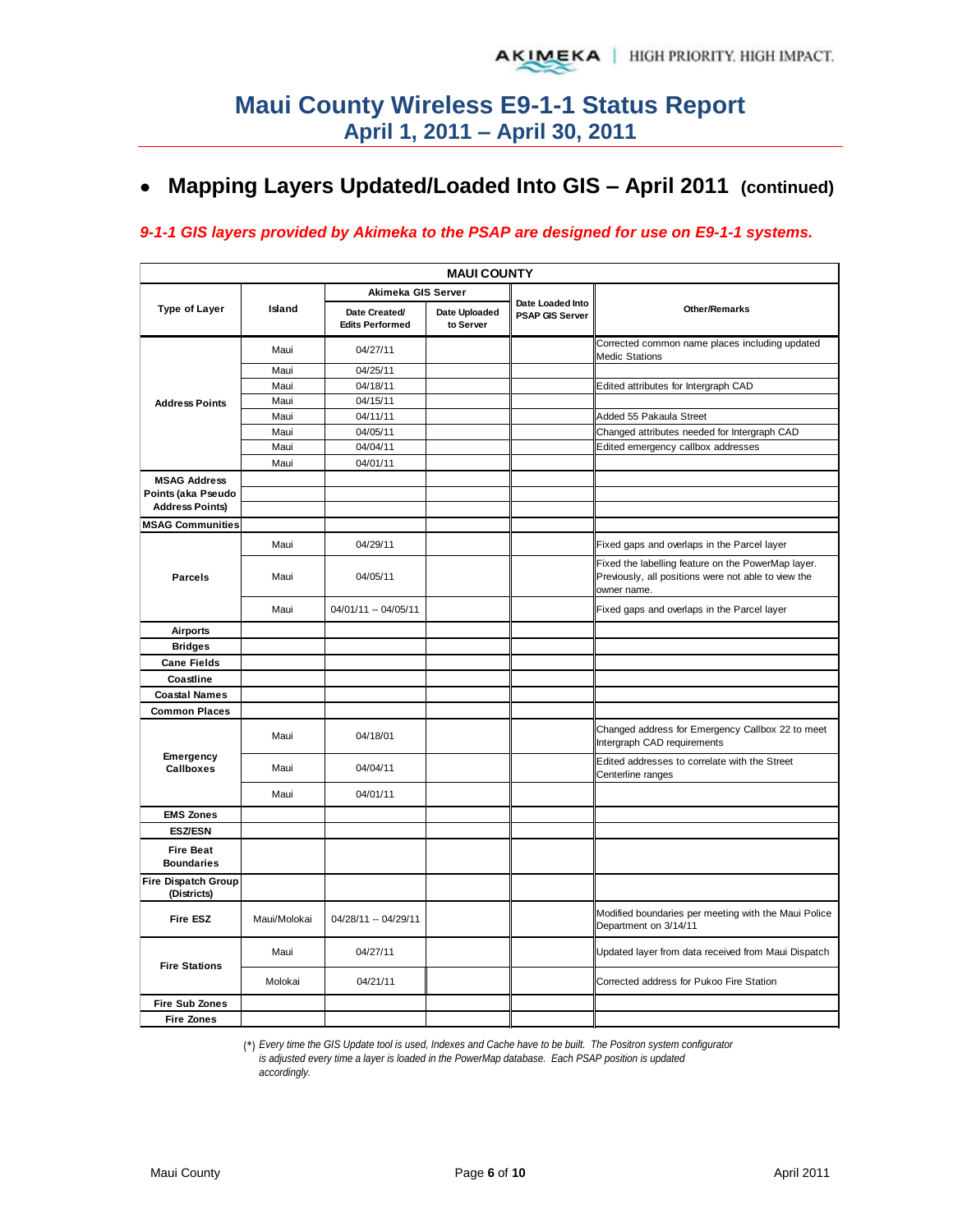## **Mapping Layers Updated/Loaded Into GIS – April 2011 (continued)**

#### *9-1-1 GIS layers provided by Akimeka to the PSAP are designed for use on E9-1-1 systems.*

| Island  | Date Created/<br><b>Edits Performed</b> | Date Uploaded<br>to Server | <b>PSAP GIS Server</b> | <b>Other/Remarks</b>                                                                                  |
|---------|-----------------------------------------|----------------------------|------------------------|-------------------------------------------------------------------------------------------------------|
|         |                                         |                            |                        | Renamed Restaurant layer to Food & Beverage layer<br>to include bakeries, cafes, food factories, etc. |
|         |                                         |                            |                        |                                                                                                       |
|         |                                         |                            |                        |                                                                                                       |
|         |                                         |                            |                        |                                                                                                       |
|         |                                         |                            |                        |                                                                                                       |
|         |                                         |                            |                        |                                                                                                       |
|         |                                         |                            |                        |                                                                                                       |
|         |                                         |                            |                        |                                                                                                       |
| Maui    | 04/27/11                                |                            |                        | Updated data including location, address and<br>telephone numbers                                     |
|         |                                         |                            |                        |                                                                                                       |
|         |                                         |                            |                        |                                                                                                       |
| Molokai |                                         |                            |                        | Verified and added all 3 County Community Facilities                                                  |
| Maui    |                                         |                            |                        | Verified and added all 18 County Community Facilities<br>and 7 State Natural Area Reserves            |
| Maui    | 04/05/11                                |                            |                        | Verified and moved the location of two (2) parks                                                      |
|         |                                         |                            |                        |                                                                                                       |
| Molokai |                                         |                            |                        | Verified and added all 3 County Community Facilities                                                  |
| Maui    |                                         |                            |                        | Verified and added all 18 County Community Facilities<br>and 7 State Natural Area Reserves            |
| Maui    | 04/05/11                                |                            |                        | Verified the location of two (2) parks and included<br>them in the Parks Polygon layer                |
|         |                                         |                            |                        |                                                                                                       |
| Maui    | 04/15/11                                |                            |                        | Corrected boundary between Beat 11 and Beat 20.<br>Error was reported by Maui Dispatch.               |
| Maui    | 04/15/11                                |                            |                        |                                                                                                       |
| Maui    | 04/15/11                                |                            |                        | Corrected ESZ boundary between 9 and 10. Error was<br>reported by Maui Dispatch.                      |
|         |                                         | 04/06/11<br>04/06/11       | Akimeka GIS Server     | <b>MAUI COUNTY</b><br>Date Loaded Into                                                                |

(\*) *Every time the GIS Update tool is used, Indexes and Cache have to be built. The Positron system configurator is adjusted every time a layer is loaded in the PowerMap database. Each PSAP position is updated accordingly.*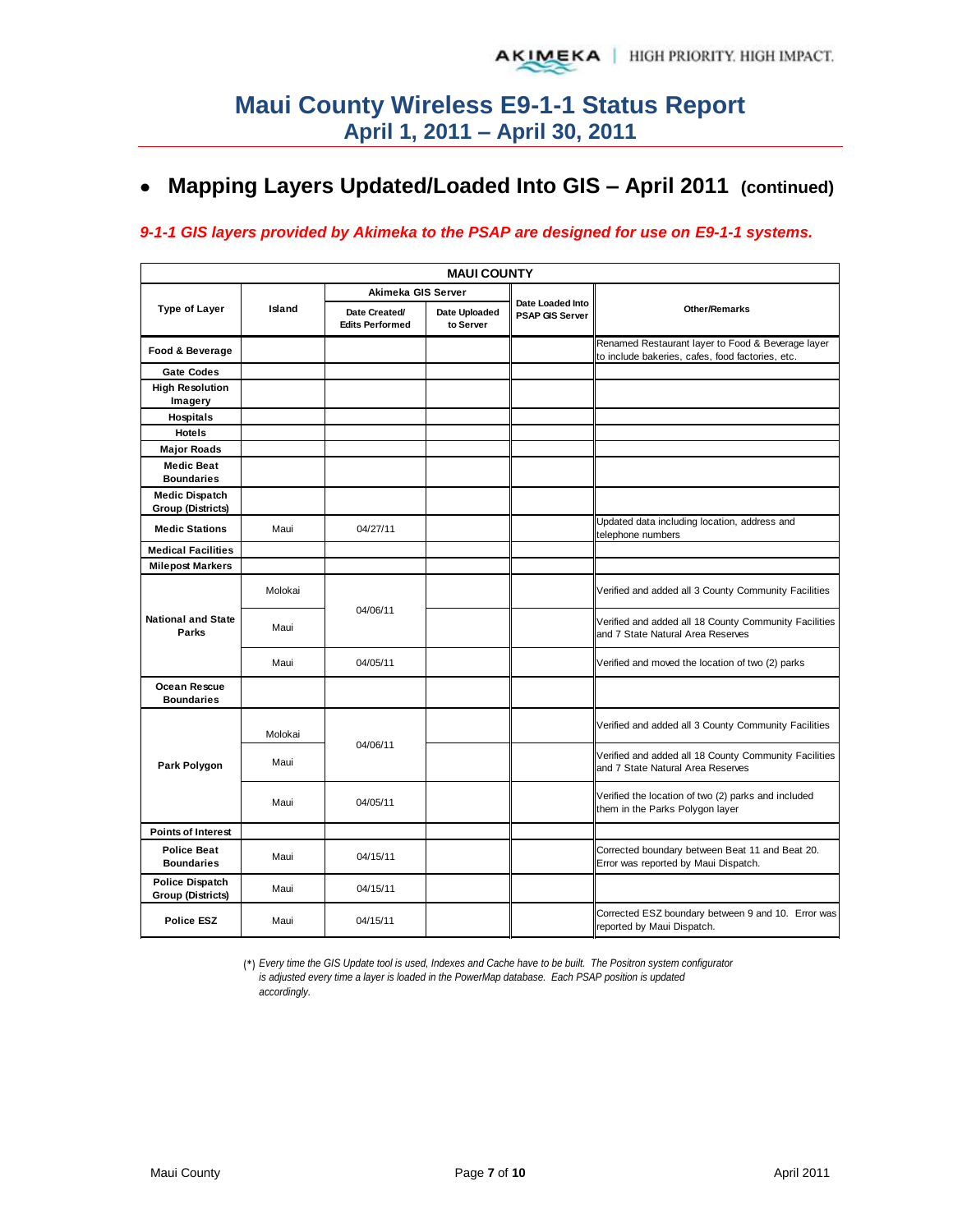## **Mapping Layers Updated/Loaded Into GIS – April 2011 (continued)**

#### *9-1-1 GIS layers provided by Akimeka to the PSAP are designed for use on E9-1-1 systems.*

|                                  |         |                                         | <b>MAUI COUNTY</b>         |                                     |                                                     |
|----------------------------------|---------|-----------------------------------------|----------------------------|-------------------------------------|-----------------------------------------------------|
|                                  | Island  | Akimeka GIS Server                      |                            |                                     |                                                     |
| <b>Type of Layer</b>             |         | Date Created/<br><b>Edits Performed</b> | Date Uploaded<br>to Server | Date Loaded Into<br>PSAP GIS Server | <b>Other/Remarks</b>                                |
| <b>Police Reporting</b><br>Areas |         |                                         |                            |                                     |                                                     |
|                                  | Molokai | 04/29/11                                |                            |                                     |                                                     |
| <b>Police Stations</b>           | Maui    | 04/28/11 -- 04/29/11                    |                            |                                     | Updated layer with data received from Maui Dispatch |
| Ponds                            |         |                                         |                            |                                     |                                                     |
| <b>Post Offices</b>              |         |                                         |                            |                                     |                                                     |
| <b>Radio Towers</b>              |         |                                         |                            |                                     |                                                     |
| Radius - Two Mile                |         |                                         |                            |                                     |                                                     |
| Radius - Three Mile              |         |                                         |                            |                                     |                                                     |
| <b>Schools</b>                   |         |                                         |                            |                                     |                                                     |
| <b>Subdivisions</b>              |         |                                         |                            |                                     |                                                     |
| <b>Tow Jurisdictions</b>         |         |                                         |                            |                                     |                                                     |
| <b>Tow Truck</b>                 |         |                                         |                            |                                     |                                                     |
| <b>Towns</b>                     |         |                                         |                            |                                     |                                                     |
| <b>Trails</b>                    |         |                                         |                            |                                     |                                                     |
| Tsunami                          |         |                                         |                            |                                     |                                                     |
| <b>Evacuation Zones</b>          |         |                                         |                            |                                     |                                                     |

<sup>(\*)</sup> *Every time the GIS Update tool is used, Indexes and Cache have to be built. The Positron system configurator is adjusted every time a layer is loaded in the PowerMap database. Each PSAP position is updated accordingly.*

**Note:** The Parcels layer is provided by Maui County. Akimeka performs edits on the spatial information of the layer for 9-1-1 purposes. Changes to the attribute table are made when needed. The Parcels layer uploaded to the PSAP GIS server is intended for 9-1-1 purposes only and should not be disseminated to other county agencies.

#### **Current Month GIS Activities – April 2011**

- 04/18/11 -- 04/19/11 Akimeka prepared data to run an Intergraph Map roll. The new data included Address Points, Street Centerlines, Common Name Lookup Table, Wireless Cell Towers, Police ESZ/Beats/Districts, Tow Jurisdictions, and Fire Beats.
- 04/20/11 Akimeka personnel worked with Mike Rawls of Intergraph to replace the spatially correct Coastline layer that will be included in the next map push.
- 04/20/11 Akimeka installed Pictometry on three (3) positions at the Kihei Police Department.
- 04/26/11 -- 04/27/11 Akimeka personnel worked with the Maui PSAP to address Intergraph mapping issues discovered while testing the April 12, 2011 map push.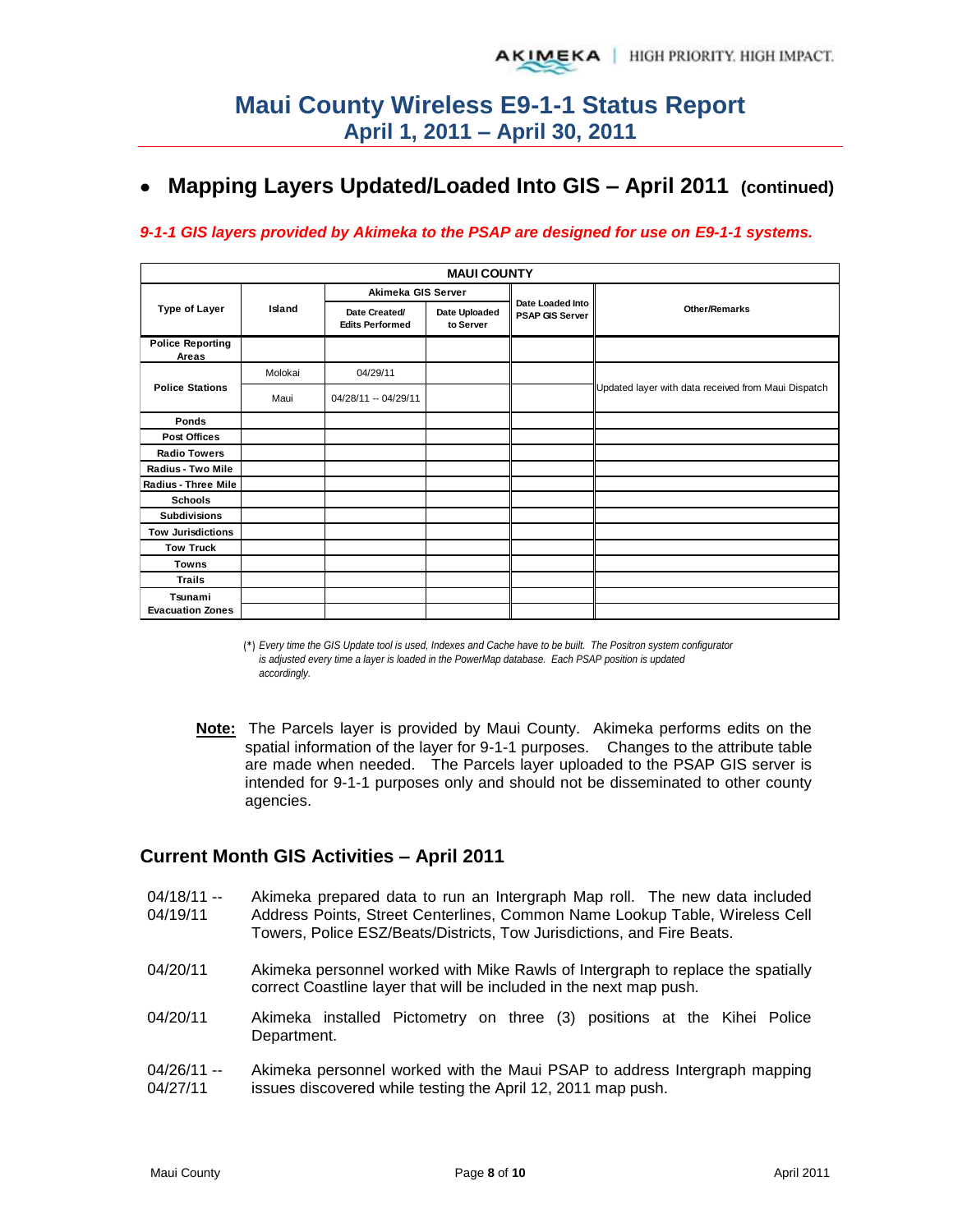## **Service Requests Transactions**

#### **Open Service Requests – April 2011 (March 30, 2011 – April 27, 2011)**

| <b>MAUI PSAP</b> |          |             |          |         |          |
|------------------|----------|-------------|----------|---------|----------|
| Date             | Ticket # | Description | Category | Urgency | Comments |
|                  |          | <b>NONE</b> |          |         |          |
|                  |          |             |          |         |          |

*Note: Open Service Requests reflect what is in pending status at the end of the report month.* 

| <b>MOLOKAI PSAP</b> |      |         |                    |          |         |          |
|---------------------|------|---------|--------------------|----------|---------|----------|
|                     | Date | Ticket# | <b>Description</b> | Categorv | Urgency | Comments |
|                     |      |         | <b>NONE</b>        |          |         |          |
|                     |      |         |                    |          |         |          |

*Note: Open Service Requests reflect what is in pending status at the end of the report month.* 

### **Year-to-Date (YTD) Summary – 2011**

|                | <b>MAUI PSAP</b>        |        |          | <b>SERVICE REQUEST CATEGORIES</b> |          |                |             |                         |                |                    |                |  |
|----------------|-------------------------|--------|----------|-----------------------------------|----------|----------------|-------------|-------------------------|----------------|--------------------|----------------|--|
| 2011           | <b>TOTAL</b>            |        |          |                                   | 911 Map  |                | <b>MSAG</b> | <b>Request Training</b> |                | <b>Suggestions</b> |                |  |
|                | <b>Created</b>          | Closed | Open     | <b>Created</b>                    | Closed   | <b>Created</b> | Closed      | <b>Created</b>          | Closed         | <b>Created</b>     | Closed         |  |
| December       |                         |        |          |                                   |          |                |             |                         |                |                    |                |  |
| November       |                         |        |          |                                   |          |                |             |                         |                |                    |                |  |
| October        |                         |        |          |                                   |          |                |             |                         |                |                    |                |  |
| September      |                         |        |          |                                   |          |                |             |                         |                |                    |                |  |
| August         |                         |        |          |                                   |          |                |             |                         |                |                    |                |  |
| July           |                         |        |          |                                   |          |                |             |                         |                |                    |                |  |
| June           |                         |        |          |                                   |          |                |             |                         |                |                    |                |  |
| May            |                         |        |          |                                   |          |                |             |                         |                |                    |                |  |
| April          | 0                       | 0      | $\Omega$ | $\Omega$                          | $\Omega$ | 0              | $\Omega$    | 0                       | 0              | 0                  | $\overline{0}$ |  |
| March          | $\overline{2}$          | 2      | 0        |                                   |          |                |             | 0                       | 0              | $\mathbf{0}$       | $\mathbf 0$    |  |
| February       | 0                       | 0      | 0        | $\Omega$                          | $\Omega$ | $\Omega$       | $\Omega$    | $\Omega$                | 0              | $\Omega$           | $\overline{0}$ |  |
| January        | 0                       |        | U        | $\Omega$                          | 0        | ∩              |             | $\Omega$                | 0              | 0                  | $\overline{0}$ |  |
| 2010 Carryover | ۰                       | ∩      |          | 0                                 | 0        |                | $\Omega$    | $\Omega$                | 0              | 0                  | $\overline{0}$ |  |
| <b>TOTAL</b>   | $\overline{\mathbf{3}}$ | 3      |          |                                   |          | 2              | 2           | C                       | $\overline{0}$ | 0                  | $\overline{0}$ |  |

*Note: Open Service Requests reflect what is in pending status at the end of the report month.*